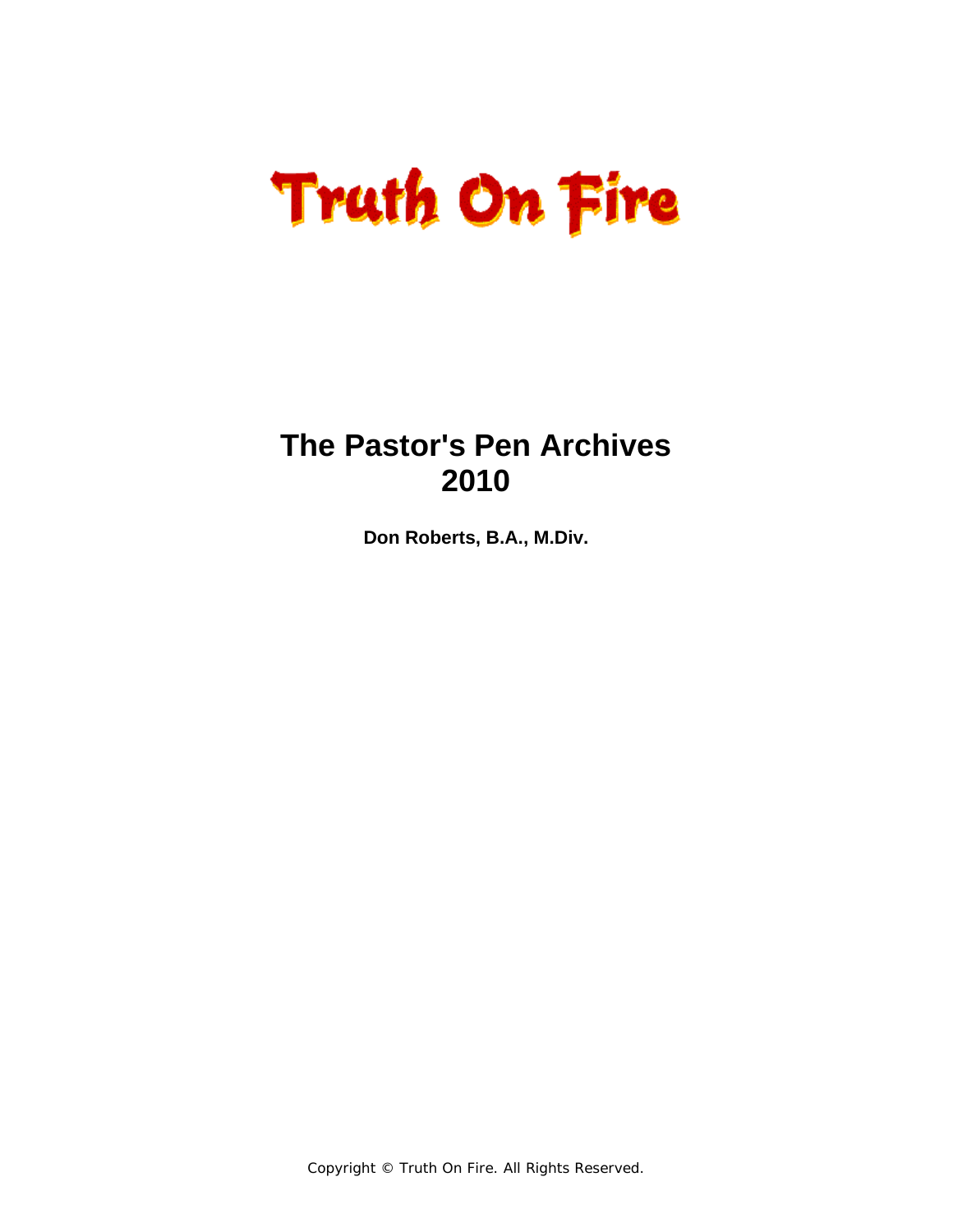<span id="page-1-0"></span>

### **Table of Contents**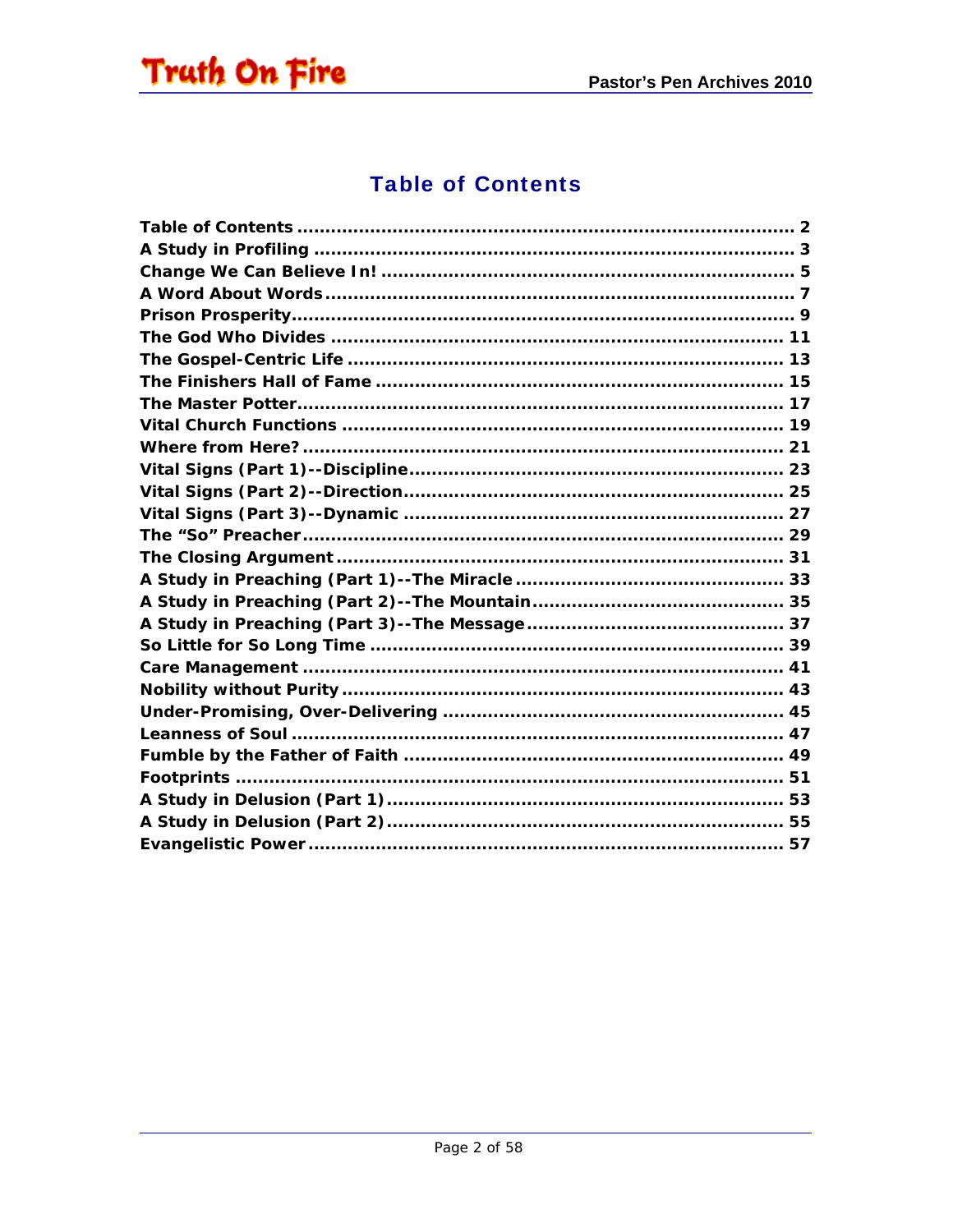<span id="page-2-0"></span>

### A Study in Profiling

On Christmas Day 2009, a Nigerian Muslim terrorist named Umar Farouk Abdulmutallab attempted to detonate a bomb while aboard Flight 253 from Amsterdam to Detroit that was in its final hour. If he had been successful, aircraft debris (including roughly three hundred souls on board) would have littered the landscape of Ontario. In spite of DHS Secretary Janet Napolitano's vacuous assertion that "the system worked" it is clear that the providential mercy of God alone was responsible for foiling this latest attempt at mass murder.

In a recent Twitter post, former House Speaker Newt Gingrich opined: "We need a new policy of systematically going after terrorists that involves explicit profiling…for behavior." Ann Coulter offered this analysis in her latest column: "Since Muslims took down Pan Am Flight 103 over Lockerbie, Scotland, in 1988, every attack on a commercial airliner has been committed by foreign-born Muslim men with the same hair color, eye color and skin color." I agree with both, and believe profiling for potential terrorists would be a nobrainer except for political correctness run amuck!

What exactly is profiling? Is it moral? Is it biblical? According to Merriam-Webster OnLine, profiling is "the act of suspecting or targeting a person on the basis of observed characteristics or behavior." So, if two eyewitnesses concur that they heard gunshots emanating from a bank, and saw a sixtyish gray-haired Caucasian male with a Miami Hurricane ball cap exiting the bank with gun in hand, jumping into a blue Chevy pick-up and fleeing the scene, would this not eliminate as suspect every female and non-Caucasian male in town? Would not police be in a position to fine-tune the manhunt based on the profile provided? The fact is it would be immoral for police to have this information and then issue an order *not* to target men fitting that description!

In addition to being a useful moral exercise, profiling can be a biblical-spiritual exercise as well. In fact, a study of scripture reveals that God has done a little profiling of his own, and may indeed be the author of it. Moreover, profiling can be both inclusionary and exclusionary in scope depending on the preferred divine disposition.

One of our Old Testament heroes is Gideon, son of Joash the Abiezrite (Judges 6-7). For seven long years the Midianites had ransacked the Israelites and, metaphorically speaking, made them pound sand. In response to Gideon's complaint, the angel of the Lord assured him that salvation was on the way (6:14), and that his presence would ensure it (6:16). After a cycle of sacrifice, destruction of the Baal altar, construction of an altar to the Lord, trumpet blowing, volunteer army assemblage and two fleeces (6:19- 40), Gideon was ready to make war with the thirty-two thousand men who had responded to his call (7:1).

I am quite certain Gideon was far more comfortable with these odds than he was when first confronted with the prospect of victory. But in his Lord's reckoning, the odds were too good (i.e., good enough for Israel to "*vaunt themselves*" in post-victory reflection). So the Lord set up a stage-one profile, which was essentially an exercise in self-analysis. Those who were "f*earful and afraid*" were set at liberty to break camp and go home.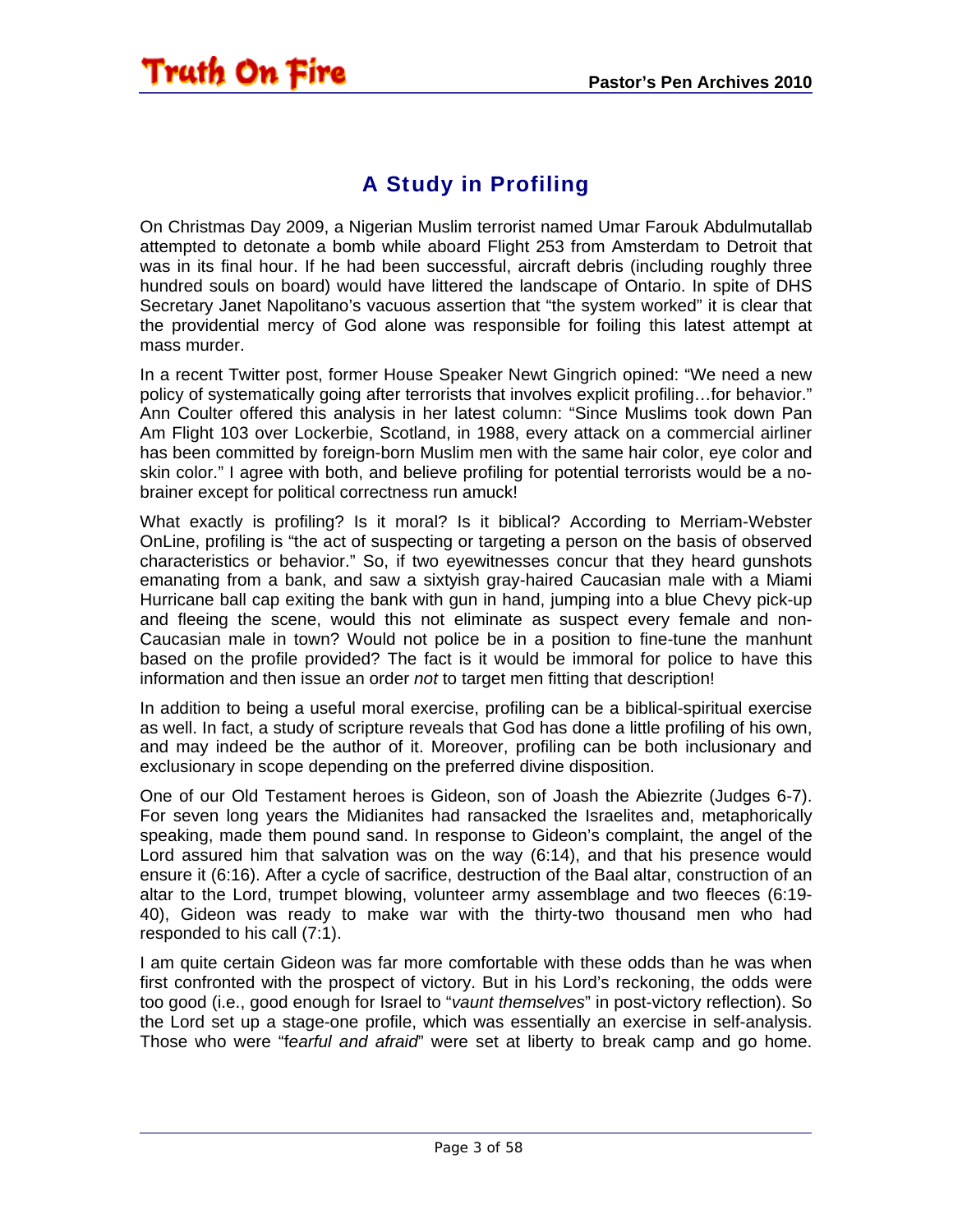Better than two out of three (twenty-two thousand) took that liberty and left ten thousand fearless men to wage war (7:2-3).

But fearlessness alone did not satisfy the divine profile for combatants. The Lord implemented a stage-two profile, instructing Gideon to set aside every one that l*apped water with his tongue* as a dog laps water into one group and those who *bowed on their knees to drink* into another group (7:4-7). God was clearly targeting two different kinds of men based on observable characteristics. The Lord was the profiler, not Gideon. Only after profiling was complete did Gideon know that his combat troops would number three hundred.

The stage-two profile began with ten thousand *fearless* men, but unfortunately ninethousand seven hundred of them were *careless* men, whose physical thirst drove them to take a defenseless posture at water's edge. Some scholars tell us that such a readiness to genuflect was indicative of Baal worship. In any case, God disqualified them…for carelessness at a minimum. In the profiling God conducted regarding Gideon, stage-one *fearlessness* was an inclusionary trait. Stage-two *carelessness*, on the other hand, was exclusionary in its scope.

Down through the centuries to the current age, the fearful and careless are still as unfit to engage in spiritual combat as are Islamic Jihadists to board a commercial airliner! The good news, however, is that the results of divine profiling can change. Fearful men and women can become fearless with a fresh infilling of the Holy Ghost! And under his divine influence, the careless believer can become disciplined and steadfast in his or her spiritual demeanor…and make a difference for the Lord Jesus in this present world!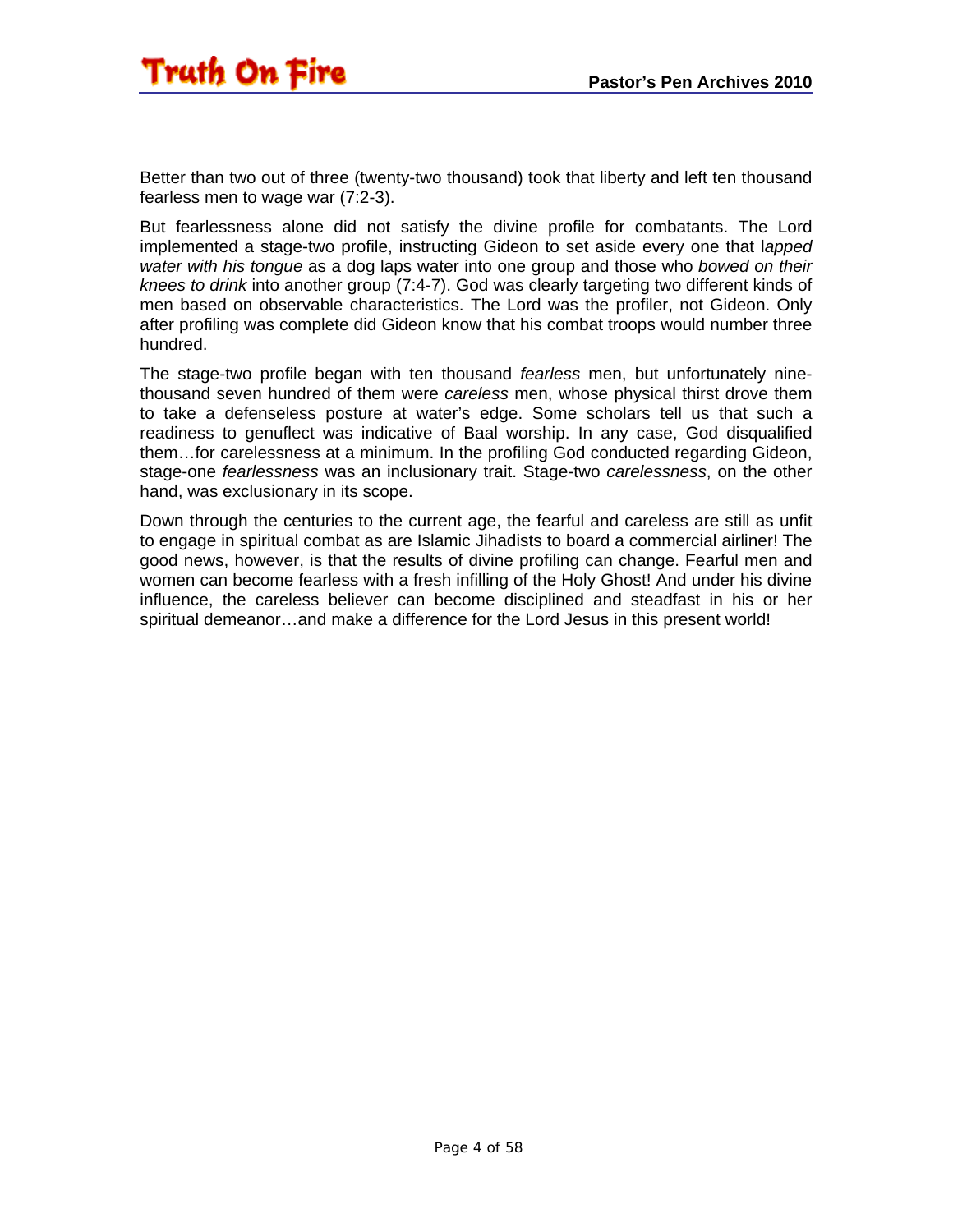#### Change We Can Believe In!

<span id="page-4-0"></span>In the political arena it has become perhaps the most common of campaign themes: CHANGE! It is designed to appeal to an electorate fed up with the state of things (incumbents, national security, economy, etc.). In its latest iteration, it was proffered as "Change We Can Believe In!" Frankly, it's been a long time since a politician promised something I could believe in and then delivered on the promise.

In the spiritual realm, however, change has been and continues to be a biblical theme that offers both instruction and expectation for the people of God. The multi-faceted references to change as recorded in scripture are timeless in their application! Let's examine a few of those facets.

First is the changeless nature of God. As his spokesman, the prophet Malachi proclaimed: "*For I am the Lord, I change not; therefore ye sons of Jacob are not consumed*" (3:6). The context is one of impending judgment upon Israel because of sorcerers, adulterers, liars, abusive employers, oppressors of widows and orphans—all of whom collectively had become a national malignancy (3:5). Although Israel was worthy of being obliterated from the face of the earth, the Lord's deep and enduring compassion for his people precluded such an outcome! Those of us who believe on the Lord Jesus are afforded the same consolation in that he is "*the same yesterday, and to day, and for ever*" (Hebrews 13:8).

The second is a change of garments reflective of a change in spiritual disposition. The first mention of *change* in scripture finds Jacob speaking the following words to his household and entourage: "*Put away the strange gods that are among you, and be clean, and change your garments"* (Genesis 35:2). The context has Jacob readying them for a journey to Bethel through hostile territory where he would build an altar unto God. An altar implies worship, which is inextricably linked to spiritual cleanliness.

The people complied by surrendering their idols and earrings (35:4). The garments to be changed were no doubt imbedded with similar idolatrous representations. These garments told a story to observers about the wearer's god…and still do to some extent. I have never believed you can sanctify a man or woman by simply changing his or her wardrobe, but have always believed that those with clean hearts will adopt an outward appearance in line with their worship. God honored their actions in that the cities round about were fearful to pursue them as they pursued the will of God! Oh that God would grant such favor to us in our worship and walk!

The third is an avoidance of change. Solomon wrote: "*My son, fear thou the Lord and the king: and meddle not with them that are given to change*" (Proverbs 24:21). In contrast to the fear one renders to the Lord (King of kings) and the king (his earthly proxy) is the caution one should exercise with respect to building relationships. *Meddle* means "to pledge, exchange pledges, engage." It signifies a binding relationship where one individual becomes surety for another. The NT equivalent of one given to change is the *double-minded man* who is *unstable in all his ways* (James 1:8). We should avoid the obligatory entwining of our lives with those marked by spiritual instability. God is not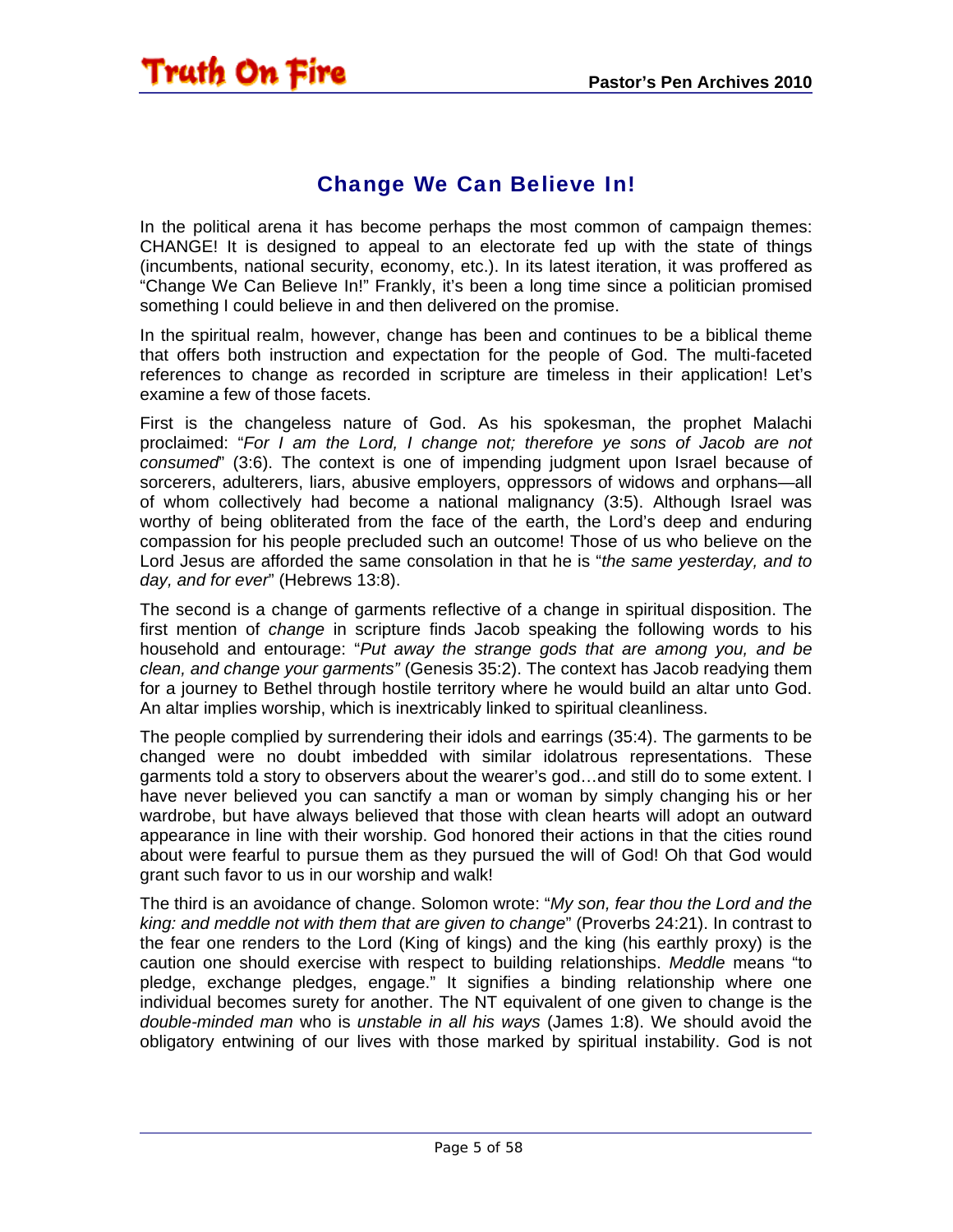given to change. Nor are kings who represent him. It is evident that those given to change lack a solid God connection…and should lack one with us as well.

The fourth is a change of life. Paul wrote: "But we all, with open face beholding as in a glass the glory of the Lord, are changed into the same image from glory to glory, even as by the Spirit of the Lord" (2 Corinthians 3:18). Changed is the present passive of **metamorphow**, meaning "to change into another form." It is used of Christ's transfiguration where the Shekinah glory shrouded by flesh was allowed to manifest itself externally. As believers expose themselves to the truth on a regular basis, and meditate therein unto obedience, the initial glory implanted at regeneration becomes increasingly radiant through the passage of time, bringing the child of God into greater conformity to the image of Christ.

The fifth is a permanent change of state. Again, Paul declared: "Behold, I shew you a mystery; We shall not all sleep, but we shall all be changed. In a moment, in the twinkling of an eye, at the last trump: for the trumpet shall sound, and the dead shall be raised incorruptible, and we shall be changed" (1 Corinthians 15:51-52). The phrase shall be changed is the future passive of the verb **allasso**, meaning "to exchange one thing for another, to cause one thing to cease and another to take its place." The passive voice signifies that we will be recipients of a transformation that only God can perform. In a moment our corruptible bodies shall be made incorruptible!

In like manner Paul, concerning the Lord Jesus, said: "*Who shall change our vile body, that it may be fashioned like unto his glorious body*" (Philippians 3:21). *Changed* is the future tense of **metaschematizo**, meaning "to change the figure of something." Our English word "schematic" derives from this root. At the last trump, God is going to fit his children with a schematical upgrade on a par with the resurrected Christ!

We have all learned from experience that the promise of change, when offered by a politician, is to be taken with a giant grain of salt. But when the Lord speaks of change, we do well to open our spiritual ears. His changeless nature should prompt our humble gratitude, motivate us to change our garments as appropriate, and exercise caution in the relationships we build. Moreover, the prospect of progressive transformation from glory to glory in this life followed by permanent transformation in the life to come is…well…change we can believe in!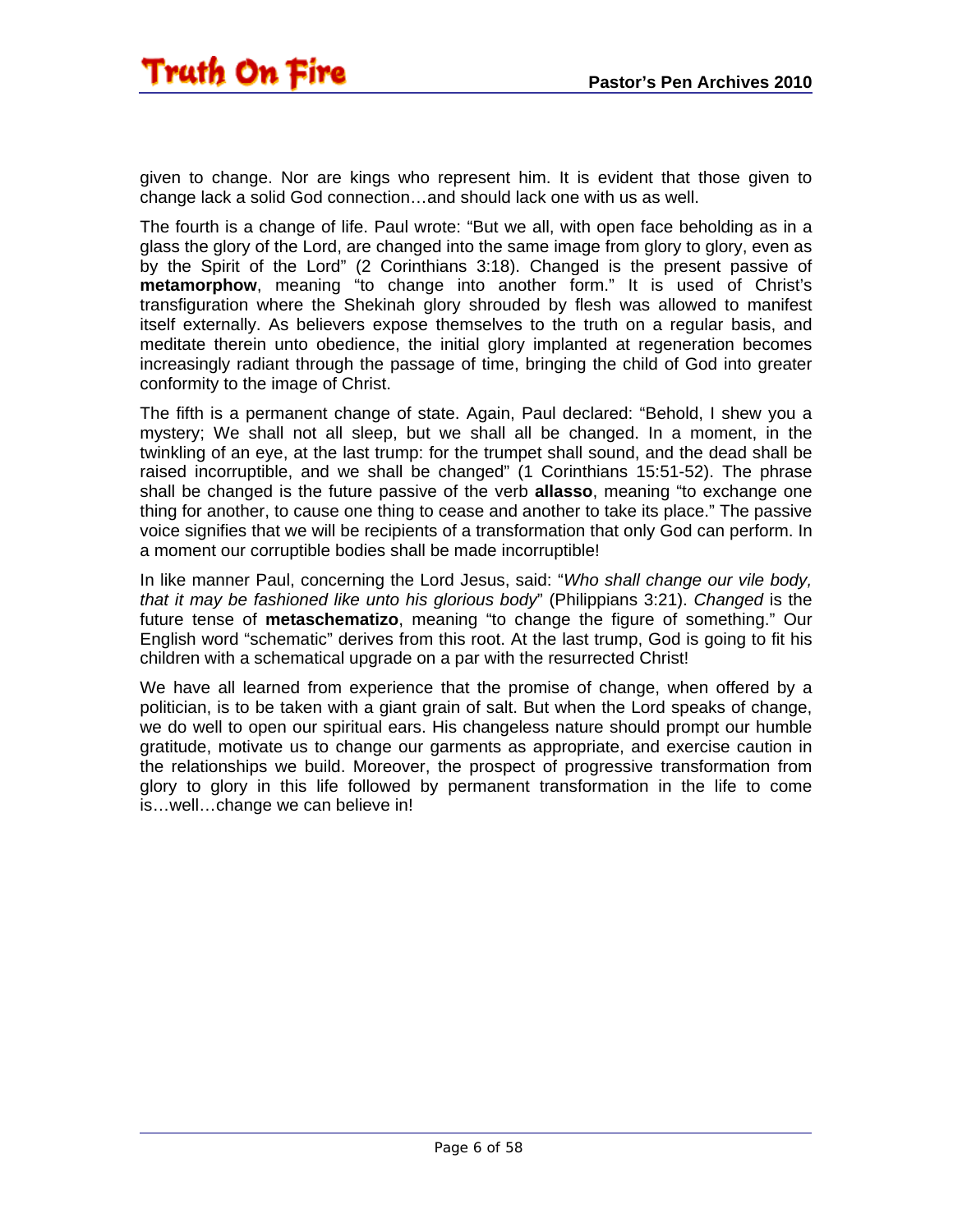<span id="page-6-0"></span>

#### A Word About Words

In private conversations that took place during the 2008 presidential campaign, Senate Majority Leader Harry Reid referred to then-candidate Barack Obama as a "lightskinned" black man "with no Negro dialect unless he wanted to have one." His comments were quoted in "Game Change", a recently published book about the 2008 campaign. Reid apologized for "using such a poor choice of words." The President accepted his apology.

Reid's poor choice of words is a teachable moment that has absolutely nothing to do with any alleged attitude regarding race. It has every thing to do with the importance of words and how we employ them in our daily lives. Words mean things! They can be a means of blessing or come back to bite us!

The Word of God is a virtual encyclopedia on the subject of "words." The plural form occurs 548 times in the KJV. Among them are the words that God speaks to man, the words spoken by men to God, and those spoken by men to other men. Let's consider a few of its usages.

Atop the list are references to scripture. David said: "*The words of the Lord are pure words: as silver tried in a furnace of earth, purified seven times*" (Psalm 12:6). The word *pure* signifies no admixture of error. The silver metaphor stresses the absence of impurity. The words of the Lord are an extension of his holy character! And because they are impeccably pure, they shall be eternally preserved (Psalm 12:7; Mark 13:31). No sinner is at risk who stakes his or her eternal destiny upon the veracity of those words!

The words of God serve as our primary source of spiritual enlightenment. Again, David writes: "*The entrance of thy words giveth light*" (Psalm 119:130). The word *entrance* conveys the idea of a declaration or an unfolding that is clear and precise in its presentation. For three years Peter lived twenty-four/seven under the influence of those light-giving words. On a day when DINO's (Disciples In Name Only) were abandoning his ministry, our Lord asked the twelve: "*Will ye also go away?*" (John 6:67). Peter responded: "*Lord, to whom shall we go? thou hast the words of eternal life*" (6:68). Peter's rejoinder teaches us that (1) the blue-collar believer is capable of profound spiritual insight, and (2) the Bible is the only book on the planet with these kinds of words!

The scriptures teach us that contempt for the words of God is at the core of spiritual rebellion. According to the Psalmist, those who *sit in darkness* do so because "*they rebelled against the words of God, and contemned the counsel of the most High*" (Psalm 107:10-11). The Lord through Asaph likewise rebuked the *wicked* ones that "*hatest instruction, and casteth my words behind them*" (Psalm 50 17). It may sound simplistic, but the single determining factor in one's eternal destiny comes down to how he or she responds to words...God's words!

There are several contexts in which words are directly related to prayer. Mark 14:32-39 relates the experience of Jesus in Gethsemane on crucifixion eve. His soul was *exceeding sorrowful* as he anticipated the coming trauma as our sin offering. With his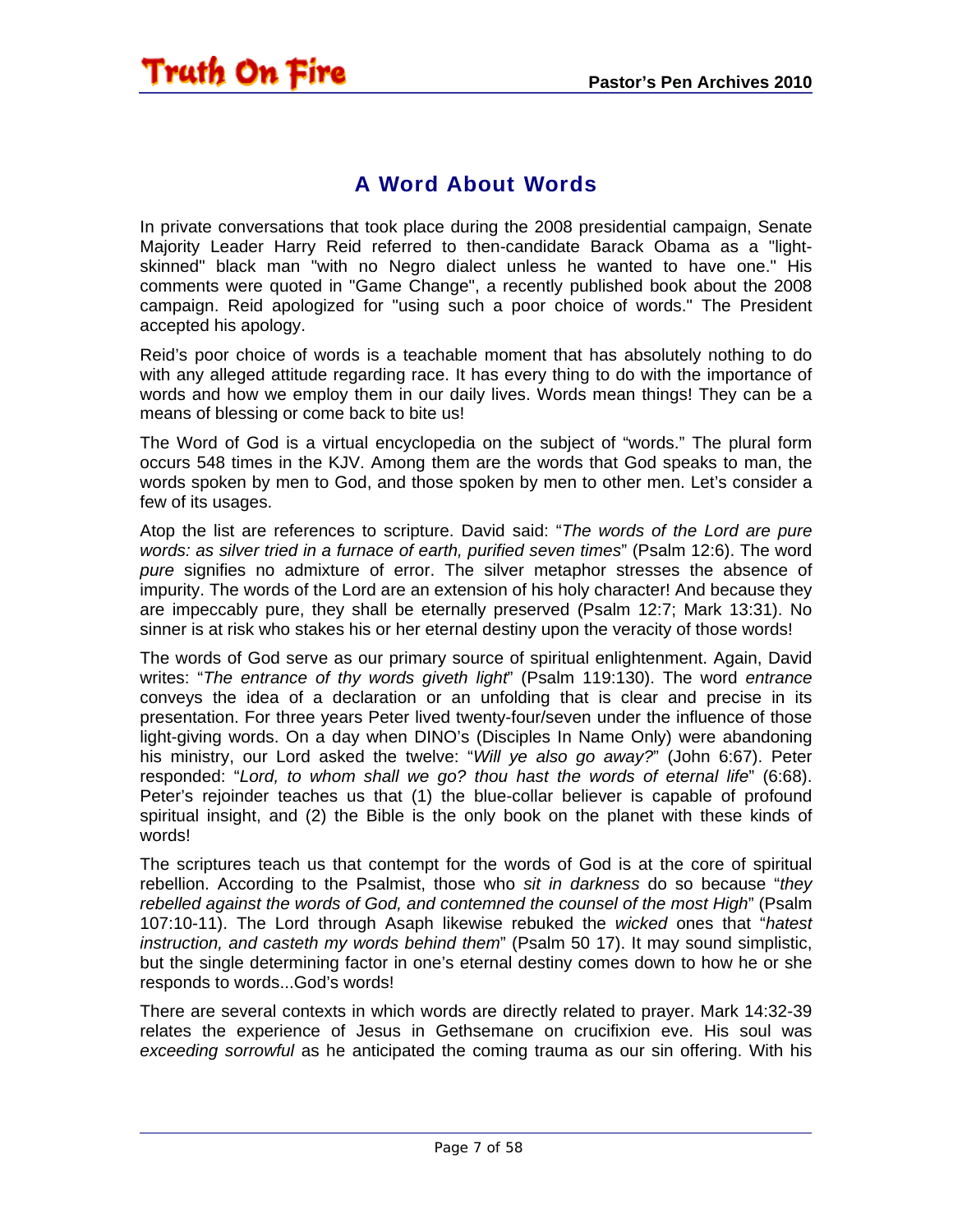will yielded to the Father, he explored the possibility that the cup of suffering might be taken away. He returned to find the disciples sleeping, and "*again he went away, and prayed, and spake the same words*" (14:39). His repetition of words is evidence of a laser-like focus upon the task at hand as opposed to some shallow tactic to gain the Father's ear (Matthew 6:7). It teaches us that the repetition of words in prayer is never a vain exercise when coupled with surrender to the will of God.

God's spokesman Hosea issued the following prayer invitation to a backslidden Israel: "*O Israel, return unto the Lord thy God; for thou hast fallen by thine iniquity. Take with you words, and turn to the Lord*" (14:1-2). Those *words* were to include a petition to take away their sins and receive them graciously. The prophet told them what to expect if they approached the Lord with such heart-felt words: "*I will heal their backsliding, I will love them freely; for mine anger is turned away from him*" (14:4). There's only one thing that prevents a backslidden child of God from experiencing deliverance and renewed freedom in the Lord Jesus—a lack of the right words!

The interaction between Moses and brother Aaron teaches us that words can have a stewardship (Exodus 4:27-31). The Lord instructed Aaron to go into the wilderness to meet Moses at the mount of God, where Moses told Aaron *all the words* of the Lord. They gathered the elders of Israel together, and Aaron spoke *all the words* that the Lord had spoken unto Moses. There was a sacred chain of custody. Moses got words from God. Aaron got them from Moses. The elders got them from Aaron. It was critical that the words given by God were the exact words heard by the elders. The stewardship of words has many applications, but none is greater than that of the man of God whose job it is to study the words of God diligently and preach them with exactitude!

Words play a vital role in our lives. Whether we're studying the Word of God, engaging in prayer, or interacting with others, we are dealing with and handing words! May the Lord enable us to place the proper value on those words in every aspect of our lives!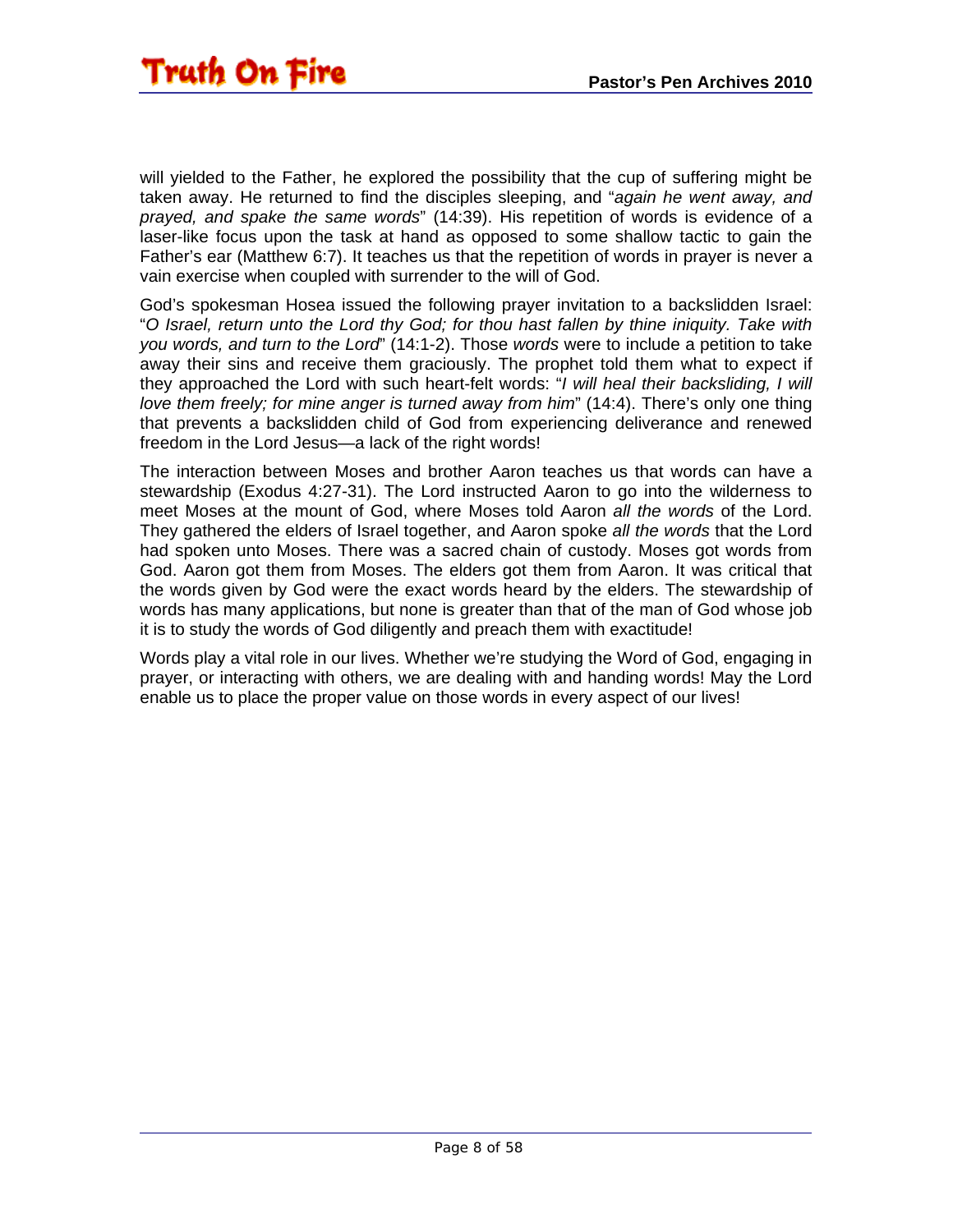### Prison Prosperity

<span id="page-8-0"></span>Any background check for a prospective employee that reveals the applicant has a prison record is in most cases a showstopper. Former inmates are usually considered too much of a risk for an employer to take. But from a biblical perspective, prison time may well be a badge of honor.

Some of the Bible's best have done prison time. Joseph did a two-year stretch in Egypt for protecting his sexual purity (Genesis 41:1). John the Baptist did prison time for a public rebuke of an adulterous Herod (Mark 6:17). Samson did time in a Philistine prison although it was an incarceration due to compromise (Judges 16:21). It nevertheless became the venue for Nazarite-like hair growth that prepared him to avenge his adversaries.

In Acts 16:19-25, Luke recorded another well-known prison experience that Paul and Silas endured at the hands of Philippian magistrates. They were accused by the masters of a former soothsayer of exceedingly troubling the city by teaching "unlawful" customs to Romans (legal issue). But the context reveals the masters were motivated by a loss of soothsaying revenue (financial issue). The old adage "follow the money" was as true then as it is now. Once the multitude joined in the opposition, the magistrates succumbed to public pressure, issued a command to *beat them*, laid *many stripes* upon them, and *cast them into prison* (16:22-23).

If the *Philippi Times* had covered this story, a reporter might have informed readers that some troublemaking vagabond preachers, scrounging day-to-day on freewill offerings and pocket change, had suffered a potentially fatal setback. The fact is Paul and Silas experienced prosperity in that prison far beyond the reach of financial wizardry. No seven-digit bank balance can rival the riches experienced by these servants of the mosthigh God. How then shall we measure the prosperity of these dirt-poor itinerate preachers?

First is the wealth in their identity. After Pentecost, the apostles were beaten by the Jewish council for preaching the gospel…but were not imprisoned. They departed from the council "*rejoicing that they were counted worthy to suffer shame for his name*" (Acts 5:40-41). Paul and Silas no doubt reckoned likewise. But this was no first for Paul. He was previously stoned at Lystra, dragged from the city, and left for dead (Acts 14:19). He concluded his Galatian epistle as follows: "*I bear in my body the marks of the Lord Jesus*" (Galatians 6:17). These are the words of a wealthy man who had jettisoned the "dung" of his Pharisaical past to win Christ (Philippians 3:8).

Identification with Jesus in his sufferings is priceless! The Jews crucified our Lord because his was a life of perfect righteousness lived out in the midst spiritual and moral defilement. Godliness is the time-tested path to persecution (2 Timothy 3:12). Godly men and women who endure persecution (without regard for the degree to which the enemy dishes it out) are filling their spiritual coffers with heavenly wealth.

In contrast to the Prosperity Gospel are these words: "*For unto you it is given in the behalf of Christ, not only to believe on him, but also to suffer for his sake*" (Philippians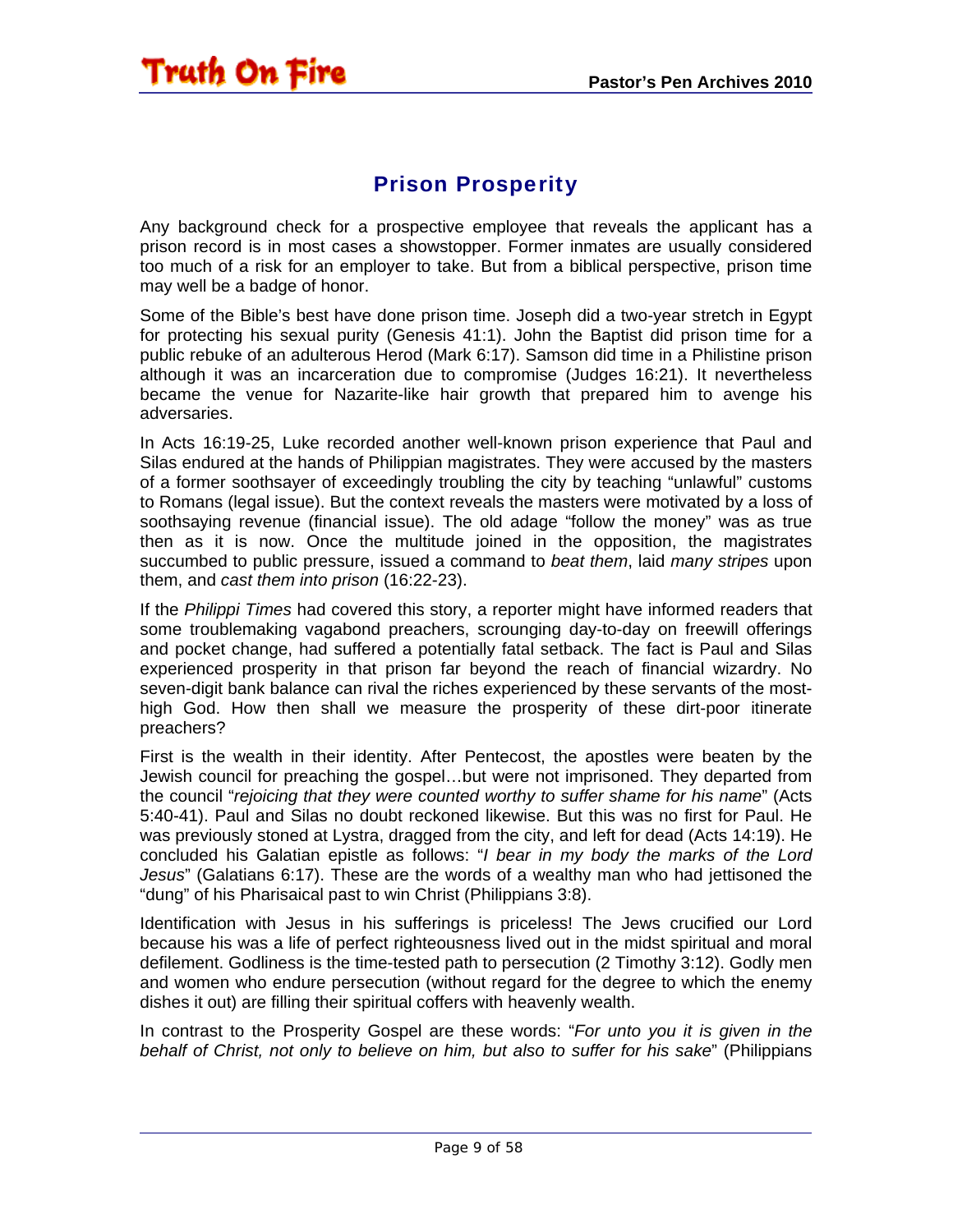1:29). Believing and suffering are intrinsic to a life of godliness. Now, the Bible teaches us to sow financial seed with expectation of a bountiful harvest. But it takes a lot more than a financial windfall to seal an identity with Jesus of Nazareth. It is suffering that seals the deal!

Secondly is the wealth in their liberty. At midnight they *prayed*, and *sang praises* (16:25). *Prayed* is a present participle, nominative case. *Sang praises* is the imperfect of **humnew**, meaning "to sing a hymn (esp. Psalms)." Expanded translation: "Paul and Silas, ones who were continuously in prayer mode, kept on singing hymns up to and through the midnight hour." The result was Spirit-induced liberty (2 Corinthians 3:17). The jailor who shackled them beheld two unshackled spirits, and in short order inquired of them how this same liberty might be his. The recent Tiger Woods scandal reminds us that a billion dollars in career earnings has no liberating power whatsoever when it comes to the shackles of carnal lust.

Thirdly is the wealth in their opportunity. Spiritual liberty begets evangelistic opportunity. Thus "*the prisoners heard them*" (16:25). *Heard* is the imperfect of **epakrouomai**, meaning "to listen to." An expanded translation: "The prisoners kept on listening to what Paul and Silas kept on praying and singing." Jesus affirmed the worth of man when he asked: "*What shall it profit a man, if he shall gain the whole world, and lose his own soul?*" (Mark 8:36). Believers who seize opportunities to plant gospel seed in the ears of the lost are handling priceless treasure. Luke is silent in terms of prisoners saved, but tells us the jailor and his entire family believed (16:34).

It occurs to me that an absence of prayer and praise in this prison saga would have limited the wealth of these men. Engaging in the same set the stage for a spiritual windfall that led to the salvation of many and formed the nucleus of the Philippian church—one that endeared itself to the apostle throughout his ministry. God clearly reckons prosperity in a manner the world cannot comprehend. May he grant to every one of us the same prison prosperity in our identity, liberty and opportunity as we seek to live our lives on the cutting edge of godliness!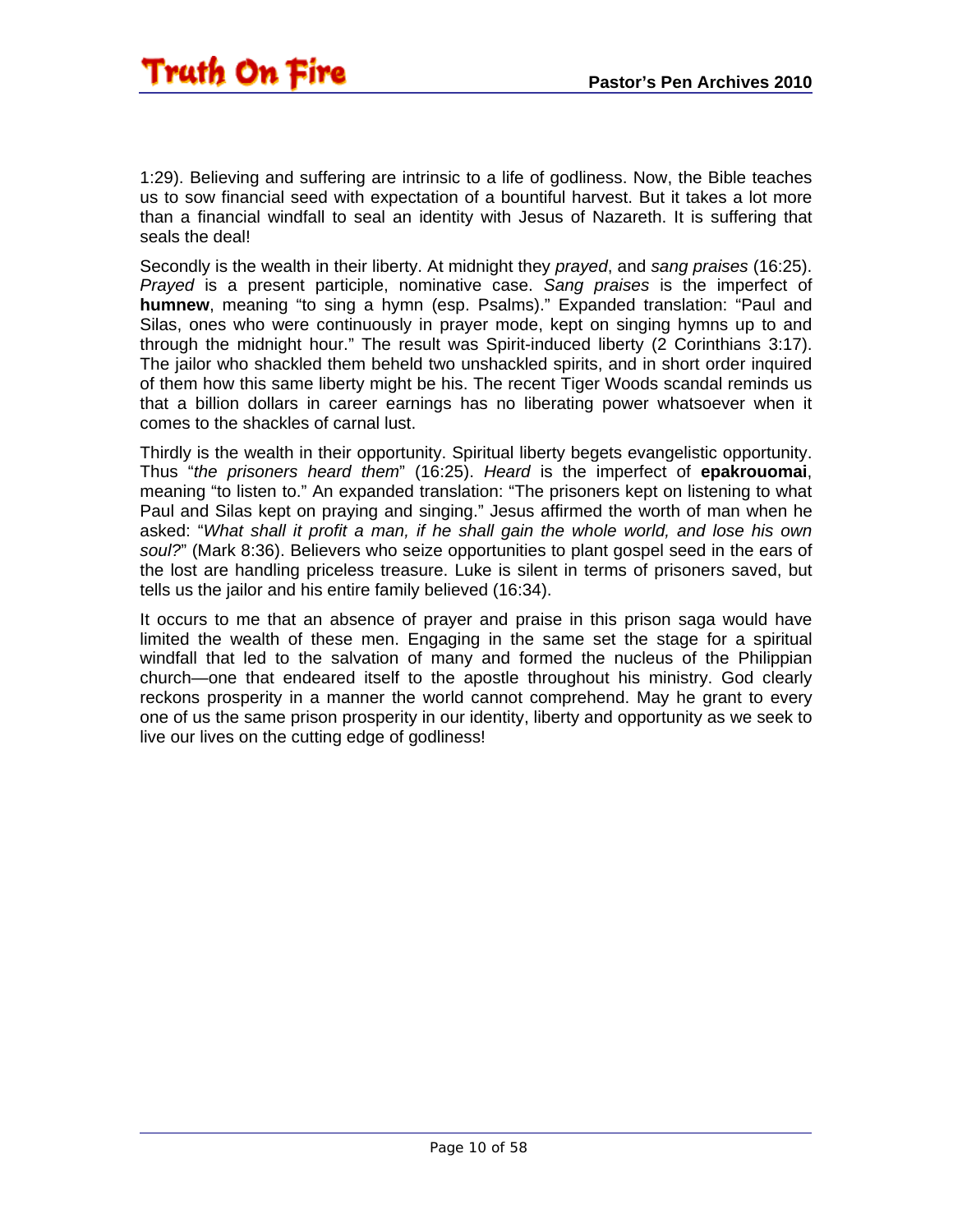#### The God Who Divides

<span id="page-10-0"></span>Political observers these days are telling us what we already know: our nation is as partisan as ever and divided as never before. Their argument is that division is an impediment to progress. Such a thesis might hold water in some cases. But in others, division is often the prelude to progress.

It is said that ideological persuasions are the problem, and that setting these aside in the name of progress is an absolute must for the breaking of gridlock. Personally, I relish gridlock when it represents a roadblock to the intrusion of government into the private lives of its citizens. Moreover, any individual who claims ideological neutrality is selfdeceived…for it is impossible for one to be something if he or she believes nothing!

Questions: Isn't ascertaining the cause of division the critical issue? If the cause is just, does this not serve as validation for the division? And if the cause is a just one, isn't the fact that division exists of little consequence? The student of scripture will discover that God himself has been the prime cause behind many a division!

The creation activity of Genesis 1 teaches us that God has been in the division business from the beginning. He divided the light from the darkness (1:4). He divided the waters and put a firmament between them (1:6-7). He divided the day from the night with two great lights "*to rule over the day and over the night, and to divide the light from the darkness*" (1:14-18). The initial activity of the Creator set the tone for the next several millennia in that the juxtaposition of light and darkness would always be a fundamental redemptive theme!

During the confrontation between Pharaoh and Moses, the Lord sounded the division theme with these words: "*And I will put a division between my people and thy people*" (Exodus 8:20-24). The sign of division would be a *great swarm of flies* that would plague the Egyptians and avoid Goshen. The swarm came and the division was demonstrated. It signified that (1) God's people are his unique possession, and (2) the Lord has a paternal and perennial desire to protect them and deliver them from the bondage this world would impose.

The desires of God and man regarding division are often in conflict. Consider the postexodus pause at the Red Sea. The Lord instructed Moses to stretch his rod over the sea in order to *divide* it as preparation for Israel to cross over on dry ground (14:16). But Pharaoh said: "*I will pursue, I will overtake, I will divide the spoil…*" (Exodus 15:9). God and Pharaoh had conflicting ideas about what would be divided. We all know who won that conflict! The OT writers would often remind Israel of this event. Likewise you and I should never forget nor take for granted the great dividing of spiritual waters that brought us out of darkness into the marvelous light of the Lord Jesus!

The guidance given by the Lord to Moses concerning the tabernacle contained this instruction: "*And thou shalt hang up the veil…and the veil shall divide unto you between the holy place and the most holy*" (Exodus 26:33). The one piece of furniture in the most holy place was the Ark of the Covenant where the high priest, who alone was allowed to enter, sprinkled the blood of sacrifice upon the mercy seat. The division established by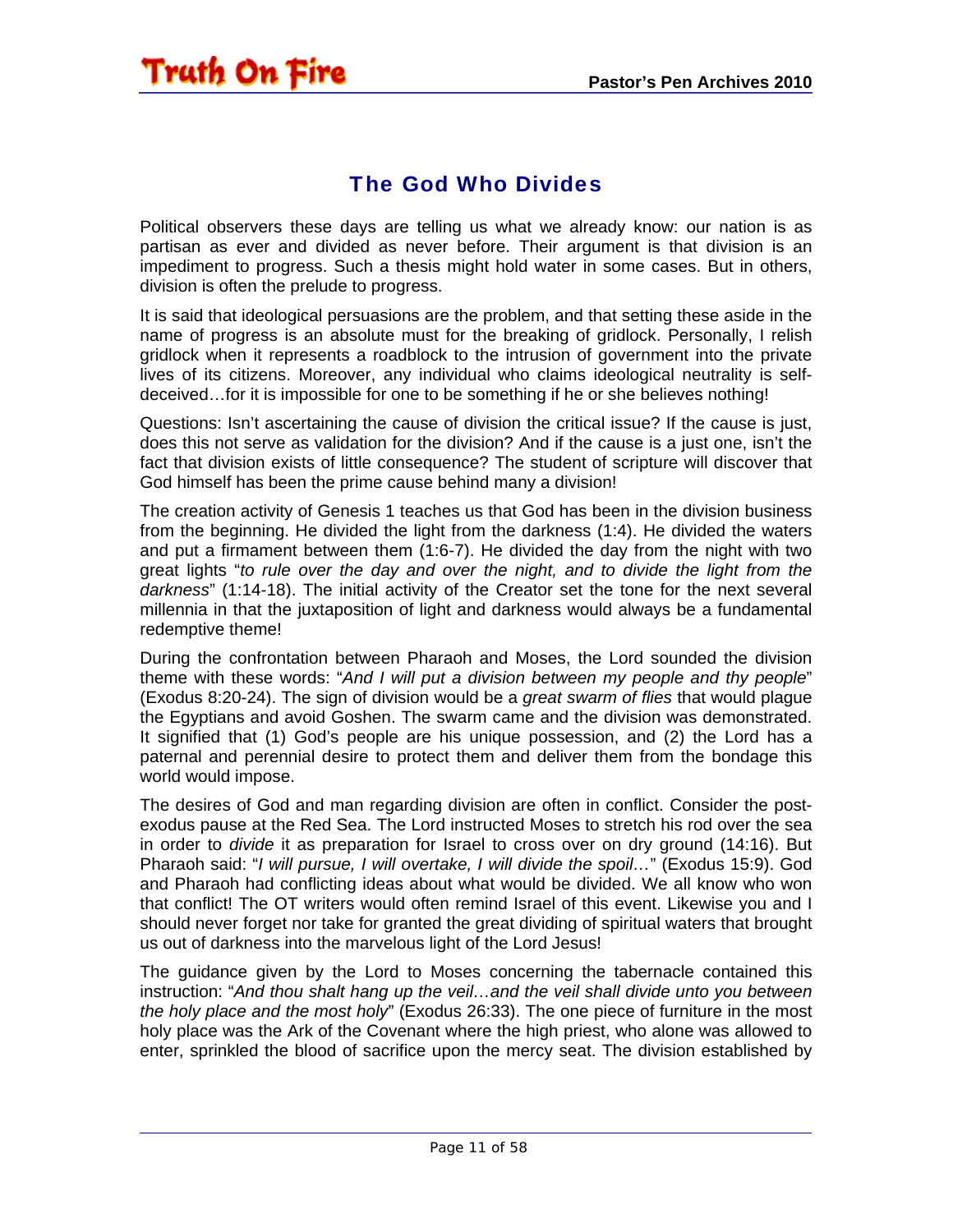the veil reinforced the truth of God's holiness in contradistinction to the sinfulness of man. Oh wonder of wonders that the veil of division was torn in two when the blood of Christ was shed for our sins (Luke 23:45), enabling every believer since that hour to enter with boldness into the holiest (Hebrews 10:19). The same God that ordained the veil division abolished it in the fulness of time.

Human logic might conclude that God robed in human flesh would be able to navigate the intricacies of human affairs without causing the first instance of strife or division. But that logic would be wrong! Jesus often caused divisions by words he spoke and miracles he performed (John 7:43, 9:16, 10:19). Righteousness personified was constantly causing rifts and catching flack. Jesus stated the essence of his earthly ministry in these unambiguous terms: "*Suppose ye that I am come to give peace on earth? I tell you, Nay; but rather division* (Luke 12:51). He further predicted the potential division of households: fathers against sons, mothers against daughters, mothers in law against daughters in law. Jesus was no troublemaker! His divine and sinless life was one that exemplified the inevitable tension that is fomented when the forces of light and darkness collide.

At the Last Supper, Jesus took the cup, gave thanks, and said to his disciples: "*Take this, and divide it among yourselves*" (Luke 22:17-18). The fruit of the vine symbolized his precious blood, which he would shed for the remission of sins. By this act, Jesus was extending the very essence of his life to each disciple. And at this hour, the exalted Christ is still in the business of dividing a measure of the power of his atoning blood unto every sinner who comes unto God by him! For this and the aforementioned causes he shall ever be the God who divides!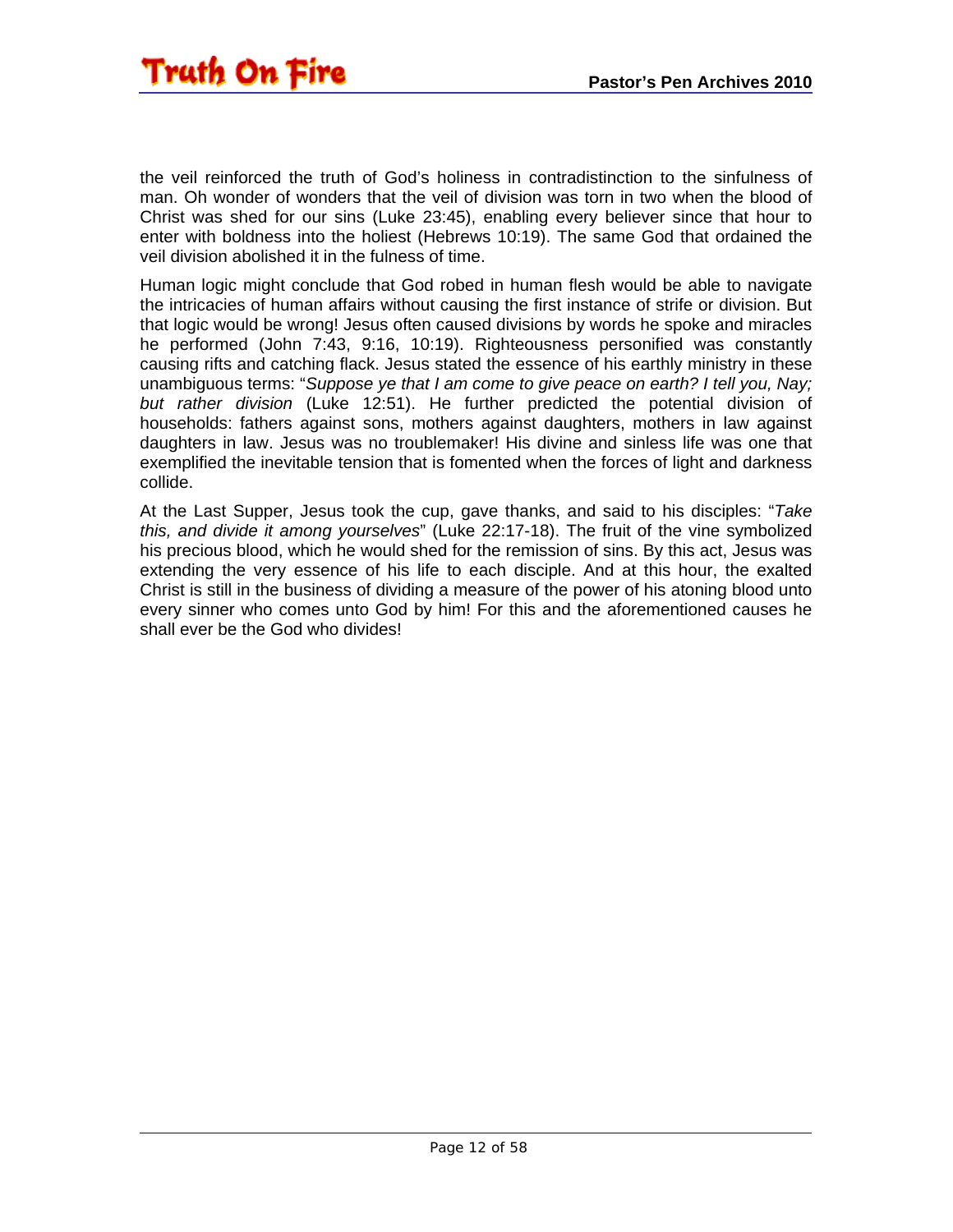### The Gospel-Centric Life

<span id="page-12-0"></span>The gospel of the Lord Jesus Christ is the grandest message ever to fall upon human ears. At its very core is the Cross upon which Jesus died—a death that provided (1) a total satisfaction Godward for transgressions against his law, and (2) an acceptable substitution manward in terms of the justice every sinner deserves for violations of that law. Could there be a better news flash than that of a loving God providing a sin solution for all mankind and offering forgiveness and life eternal to every man and woman who believes it?

The word "gospel" is the Greek **euaggelion**, meaning "a good announcement, glad or good tidings." It is found seventy-seven (77) times in the Greek NT. The apostle Paul accounts for fifty-eight (58) of those usages. Eleven (11) are found in the book of Romans—his most prolific epistolary usage. It goes without saying that Paul made it a dominant theme in his theological discourse.

The book of Romans represents the mother load of Paul's theological thought where the gospel is concerned. It is therefore no surprise to find him referring to the gospel four times within the first eighteen verses (1:1-18). It is inarguable that Paul was gospelcentric in all of his living—a centricity that spilled over into his writing! Let us examine those four introductory references.

First, the apostle Paul was separated unto it (1:1). *Separated* is **aphorizo**, meaning "to mark off by boundaries, to limit, to set apart for a specific purpose." It is a perfect passive participle in nominative case. An expanded translation: "Paul, one having been permanently separated by God unto the gospel." It might be stated as "once separated, always separated." Our English "horizon" comes from its root. As far as Paul could see on his life's horizon, he saw a servant of God inseparable from gospel ministry. Oh what a vision! Do you and I share that same sense of separation?

Secondly, he was serving in it (1:9). *Serve* is **latreuo**, meaning "to serve for hire, to render religious service as an extension of worship." The present tense signifies the durative quality of service. In Paul's mind, the gospel service he rendered was an outworking of his worship. He was working out in service what God was working in as a result of worship. Worship and service are inseparable. Show me a man or woman who worships the Lord Jesus and I'll show you an individual engaged in gospel enterprise on a discernable level.

Thirdly, he was ready to preach it (1:15). *Ready* is **prothumos**, a combination of **pro** ("before") and **thumos** ("eager"). We get our English word "thermos" from its root. Paul's readiness to preach the gospel at Rome was spawned by a residual spiritual heat that predisposed him to do so. You might say that Paul's spiritual oven was "pre-heated" to a temperature conducive to evangelism!

It is entirely possible for a child of God to cool down in his or her readiness. Paul told Timothy to "*stir up* [fan the flames of] *the gift*" that was in him for a reason (2 Timothy 1:6). The challenges the young pastor dealt with daily tended to deprive his spiritual fire of oxygen. Every pastor can relate. A few typical criticisms: He spends too much time in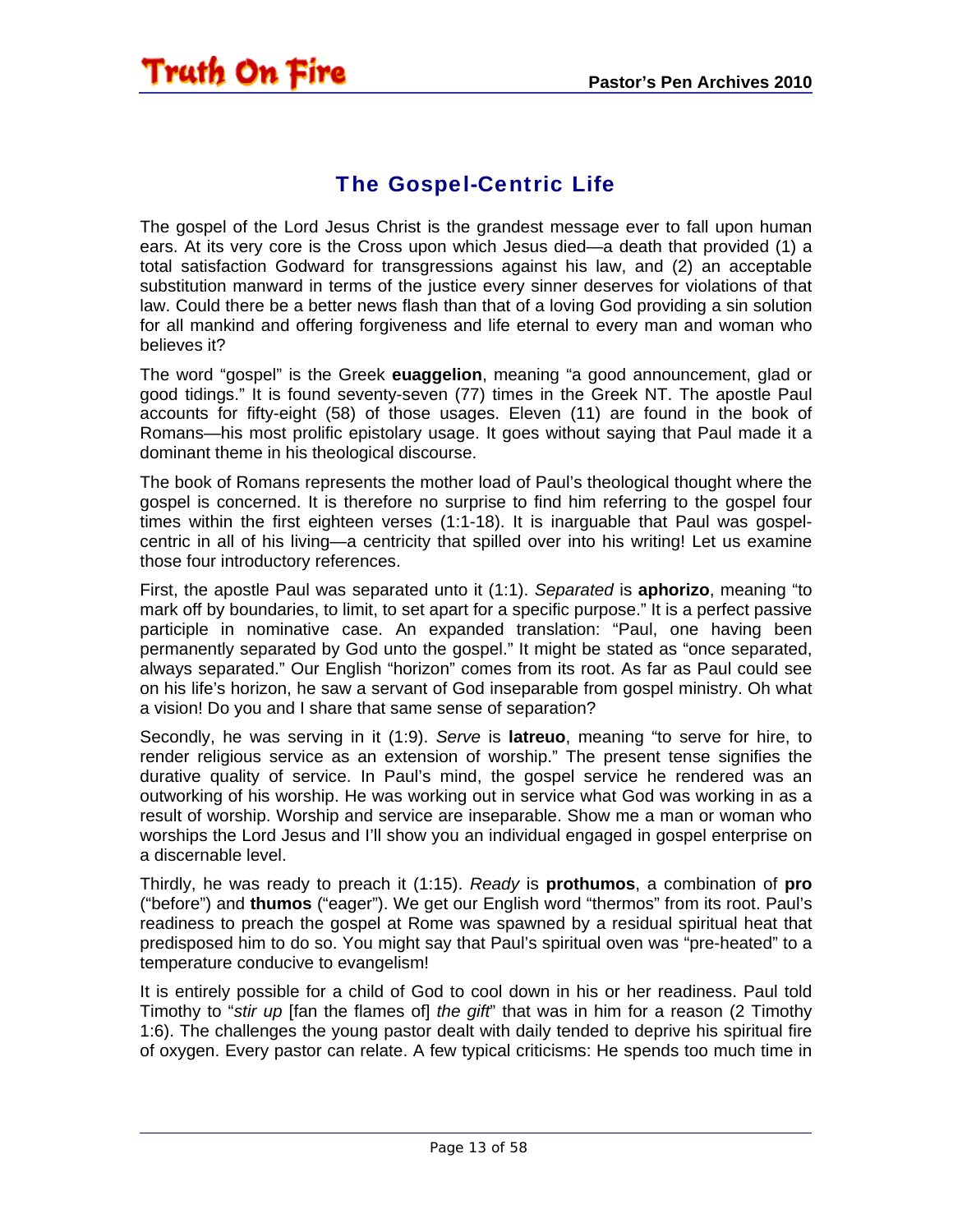study…or not enough. He spends too much time visiting…or not enough. His pulpit manner is too abrasive…or too tame. He is too emotional…or too laid back. He spends too much time with one group to the neglect of others. The list goes on infinitum!

By the very nature of their task and individual giftedness, pastors can garner a lot of baseless criticism. Throw in the setbacks incurred by mankind at large and you have a myriad of potential readiness killers. If you're reading this, I suspect your readiness has made the obituaries more than once—whether pastor or layperson. It is rather remarkable that Paul, who suffered multiple shipwrecks, beatings and imprisonments, was able to keep himself in a chronic state of gospel readiness!

Fourthly, he was unashamed of it (1:16). *Ashamed* is **epaischunomai**, a combo of **epi** ("upon", intensive prefix) and **aischuno** ("to disfigure, dishonor, suffuse with shame"). The tense is present, middle voice. An expanded translation: "I continue to be void of any shamefacedness whatsoever with regard to the gospel of Christ." Basic to his unflinching resolve was the *power* (Gk. **dunamis**, Eng. "dynamite") of the gospel to save the sinners who believe it! Paul was no more ashamed of the gospel than a sailor would be of the life preserver he tossed to his fellow seaman who had been washed overboard in the midst of the ocean!

The apostle Paul was a gospel-centric man. And regarding that gospel, he was separated unto it, serving in it, ready to preach it, and unashamed of it. Such are the basic attributes of the gospel-centric life. Are they ours?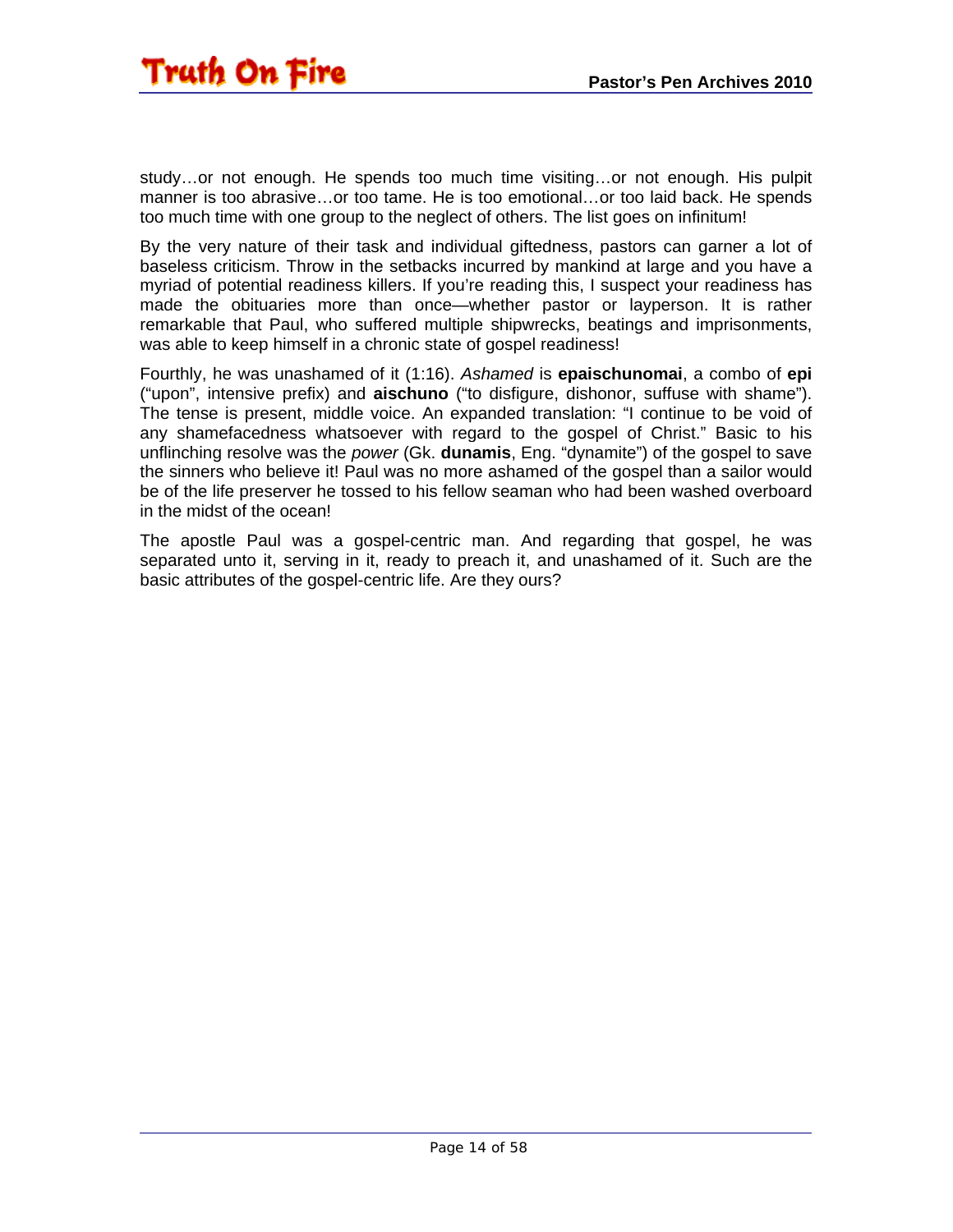#### The Finishers Hall of Fame

<span id="page-14-0"></span>Now that the 2009 NFL season has officially ended, aficionados of professional pigskin will begin to ask afresh whether its iron man Brett Favre will announce that he too is finished. Whether this year or next, Favre will have played his final game and finished one of the great NFL careers. After the obligatory five years for eligibility, he will no doubt be a first-ballot inductee into the Pro Football Hall of Fame.

The Word of God makes no mention of a Hall of Fame for believers although Hebrews 11 is often referred to as the Hall of Faith. It does, however, have much to say about finishers and finishing. One of the greatest accolades that God can bestow upon an individual is that he or she finished the tasks that were assigned. If a Finishers Hall of Fame did exist, there are several folks that would be first-ballot inductees. Let's consider a few.

The Lord Jesus Christ would top the list. At the end of creation week, we're told that "*the heavens and the earth were finished, and all the host of them*" (Genesis 2:1). We know this was the first of his many finished works in that "*all things were made by him; and without him was not anything made that was made*" (John 1:3). This fact was reiterated by Paul: "*For by him [his dear Son] were all things created*" (Colossians 1:15). One only needs to use his or her innate powers of observation to see the grandeur, vastness and precision of the finished work of creation…the pinnacle of which was man. Christ the Creator was a Finisher of the first order!

Four or so millennia later the Christ of creation assumed the role of God Incarnate. Early on Jesus stated to his disciples the purpose for which he came: "*My meat is to do the will of him that sent me, and to finish his work*" (John 4:34). He reaffirmed that mission to his critics: "*the works which the Father hath given me to finish, the same works…I do*" (5:36). At the end of his ministry, he prayed: "*Father…I have glorified thee on the earth: I have finished the work which thou gavest me to do*" (17:1-4). Three years of glorification by means of teaching, preaching, miracle working and holy living were finished. The perfect Lamb of God was thus prepared to offer himself as the sacrifice for our sins. The mind of man is incapable of comprehending the dire consequences that would have been incurred by sinners (and for that matter, the Godhead) if that work had been left undone.

Jesus went on to finish his redemptive work. In his final words, he cried: "*It is finished*" (19:30). The perfect tense signified a one-time redemptive act that would stand for all time! Apart from a resurrection from the dead as validation of that sacrifice, nothing else would ever be required as a basis for redemption. Jesus paid it all! We simply appropriate by faith the eternal benefits of that finished work. And in order for us to finish our race successfully, we must keep our eyes on Jesus—the *Author* and *Finisher* of our faith (Hebrews 12:2).

The Bible affirms that Moses was a finisher, having brought to completion (1) the tabernacle, and (2) the writing of the first five books of scripture. The Lord provided a bevy of detail about the tabernacle design, furniture and its configuration. Moses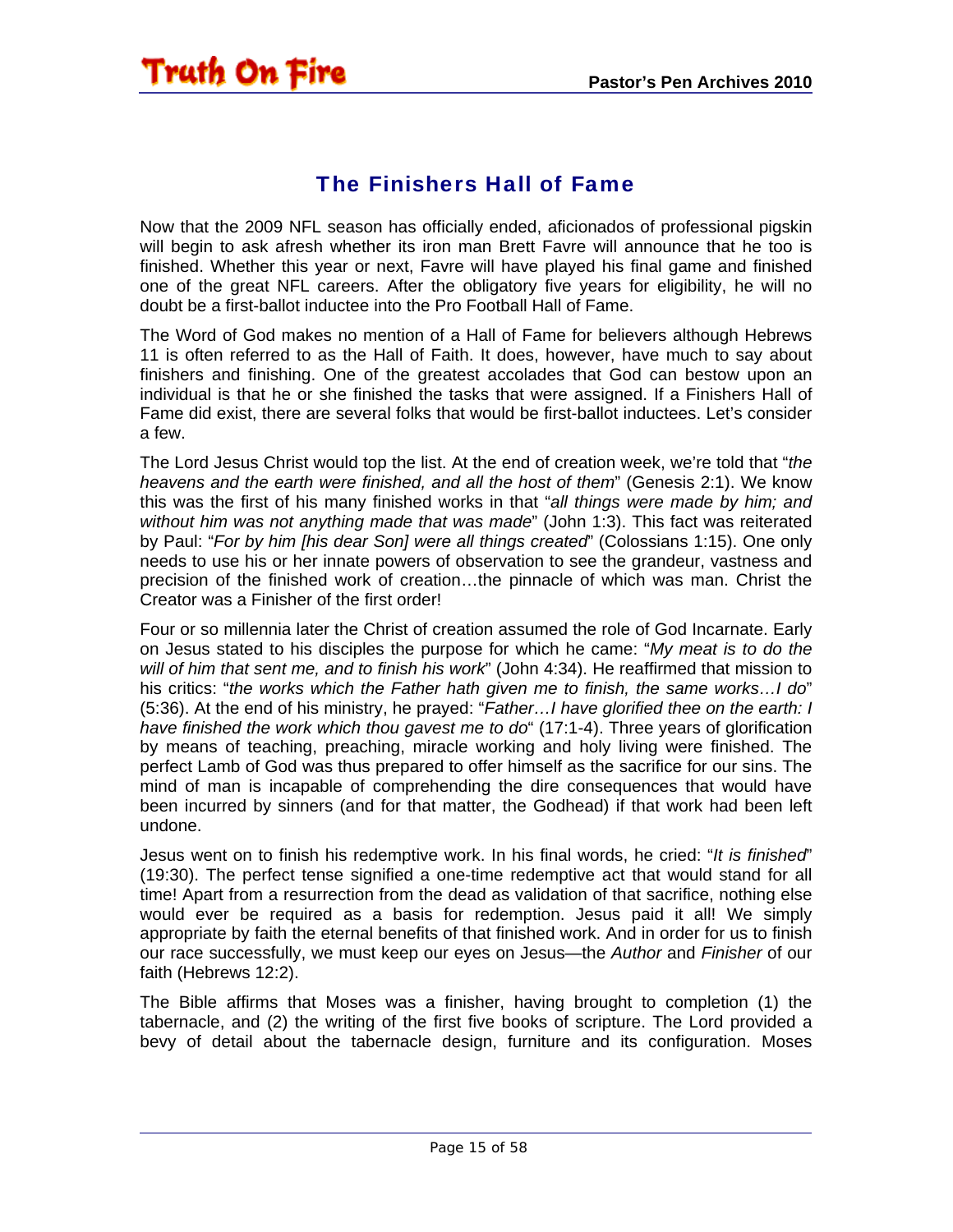recruited artisans to build its components as instructed. In Exodus 39:32, we are told: "*Thus was all the work of the tabernacle finished*." And again: "*Moses finished the work*" (40:33). In addition, Moses "*made an end of writing the words of this law in a book, until they were finished*" (Deuteronomy 31:24). Few men have finished so well with such great responsibilities placed upon their shoulders!

Solomon was a finisher. His father David desired to build a temple for the Lord, but was prohibited from doing so. Solomon inherited that task. He completed the temple in seven years, and offered "*burnt offerings and peace offerings*" to the Lord three times a year until the house was *finished* (1 Kings 6:38; 9:25). The Bible mentions several times that he *finished* the house. In 2 Chronicles 7:11, 8:16 we are twice told that he *built* and *finished* both the house of the Lord and his own house…IN THAT ORDER! Nowadays many professing Christians spend their best energies establishing their own houses, and then (maybe) get around to kingdom endeavors.

The apostle Paul was a finisher. He spoke these words to the saints at Ephesus: "*But none of these things move me, neither count I my life dear unto myself, so that I might finish my course with joy*" (Acts 20:24). And as he awaited execution in Rome, he affirmed: "*I have fought a good fight, I have finished my course, I have kept the faith*" (2 Timothy 4:7). The ultimate reward for any disciple is to meet the Lord face-to-face as a finisher!

Our last finisher is an unseemly one. But he is a classic finisher with a success rate of one-hundred percent. His name is sin! James teaches us: "*Then when lust hath conceived, it bringeth forth sin: and sin, when it is finished, bringeth forth death*" (1:15). While lust is a prerequisite to sin, it is by no means a guarantee that sin will follow. Sin is the offspring of a conception that takes place when lust is impregnated by the will. Its gestation period is closer to nine seconds than nine months. Sin's birth and the death of its perpetrator are virtually simultaneous! For a believer, it is the death of fellowship and dulling of the spiritual senses. For an unbeliever, it is one more nail in the coffin of conscience as he or she travels the road that leads to eternal separation from God.

The Finishers Hall of Fame consists primarily of biblical heroes. But there is that one noxious exception that continues to be the ruin of many. May we determine afresh to emulate the Lord Jesus as our Finisher-in-Chief and the other finishers who completed their assigned tasks. What has the Lord assigned to you? This much is certain: the words "well done, thou good and faithful servant" are reserved for finishers…and finishers alone!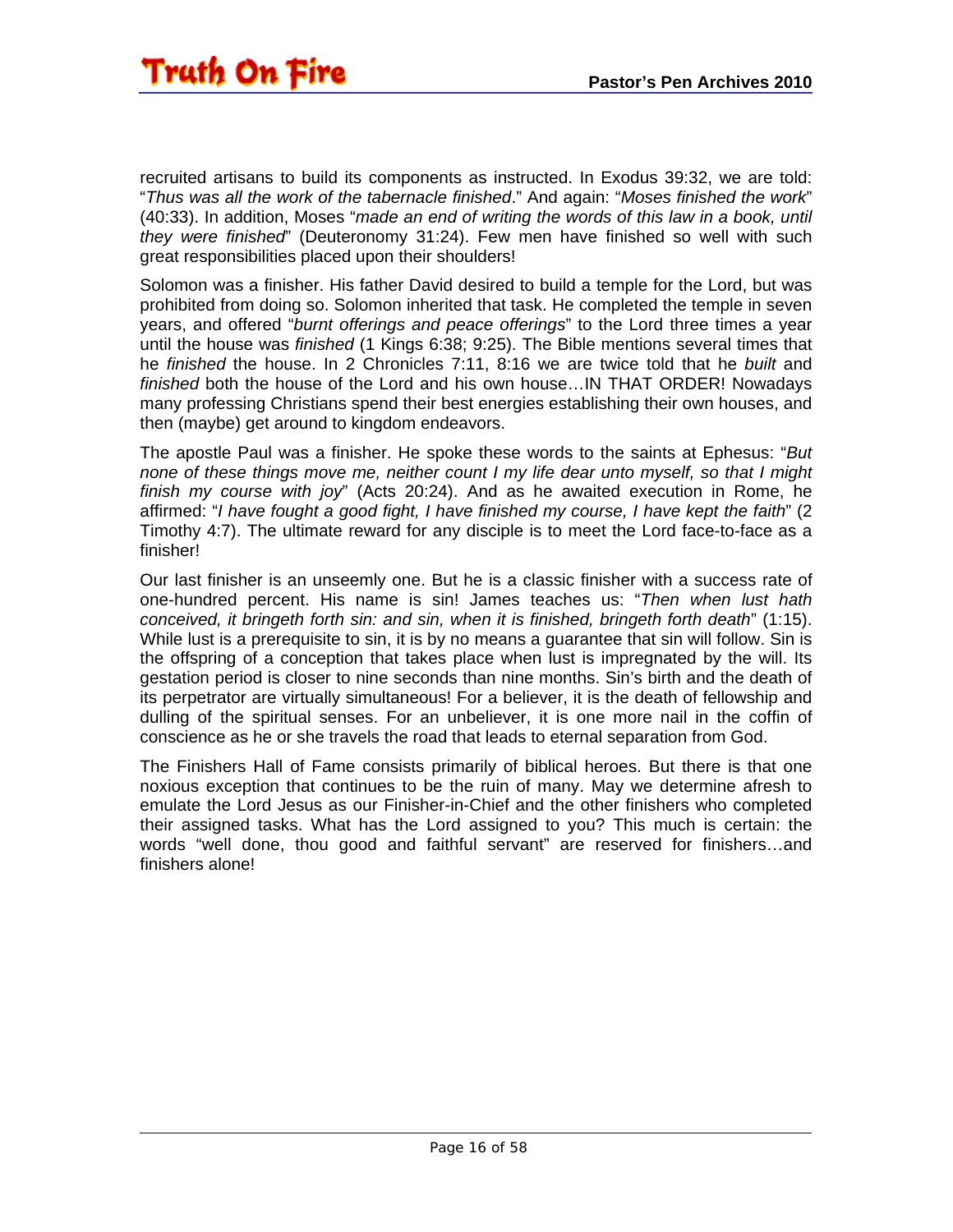<span id="page-16-0"></span>

#### The Master Potter

The biblical imagery of the potter is one that has endeared itself to many. The potter is the ultimate hands-on artisan, working with pliable clay upon a rotating platform to give tangible expression to a unique (and often one-of-a-kind) design that flows from his mind. In like manner, our heavenly Father, the Master Potter, has in mind a spiritual design for each of his own. No child of God is in a better or safer place than the one who has submitted to the Potter for the imposition of that wise design.

The text of Isaiah 64:8 expresses the proper attitude toward the Potter: "*But now, O LORD, thou art our father; we are the clay, and thou art our potter; and we all are the work of thy hand*." The context has Isaiah pleading for a fresh manifestation of God's presence—a presence that would cause the mountains to flow down and the surrounding nations to tremble (64:1-2). What he was requesting had historical precedent (64:3). The church at this dark hour should never forget that, while Pentecost was a one-time event, Pentecost-like demonstrations of Holy Ghost power are a real possibility for "*him [them] that waiteth for him*" (64:4).

The problem with Israel was that they were a collective lump of clay laden with defects: unclean, filthy rags for righteousness, fading leaves, blown away by iniquity, prayerless and apathetic (64:6-7). The remedy was finding a new joy in righteousness and the doing of it, and a calling to mind of the ways of the Lord (64:5). The prophet spoke as a proxy for God's people. He was aware they were in a world of hurt (64:10-11), but made his appeal for a turnaround on the basis of relationship: "*Behold, see, we beseech thee, we are all thy people*" (64:9). His use of "*we*" teaches us that leaders who desire deliverance must first identify with and own the defects. Seldom if ever will a sin-ridden, lukewarm Laodicean church experience a spiritual awakening unless it first begins with repentance in the heart of its pastor!

In 1982, while living in Iowa, I had the opportunity to visit with a real-life potter named Carl Christiansen. He showed me his kiln where he had recently fired some pieces. His shop contained both motorized and foot-driven platforms. He demonstrated both, and then called attention to a few finished vessels. He was especially proud of his "drip-free" pitchers, which he claimed were capable of the perfect pour.

At the end of my visit, he pointed to the blanket of clay dust that covered the concrete floor, and said: "Preacher, the amazing thing about this dust is that I could, at any time, sweep it up, mix it with a little water, slap it on the wheel, and mold a new vessel." His words were indelibly etched in my mind! For in my spiritual walk since that hour, I have become that trodden-under-foot clay dust that lacked water. But I've learned that a cleansing from sin and fresh dose of living water puts me back on the wheel, in the Potter's hands, and ready to be used again!

It is clear to me that that is exactly what the prophet Isaiah envisioned for Israel and for which he petitioned his God. Paraphrase: "Lord, we're mired in a spiritual mess…and I'm part of that mess. Let your mountain-melting presence descend upon us and purge our defects! Restore the loving and doing of righteousness. Reacquaint us with your ways.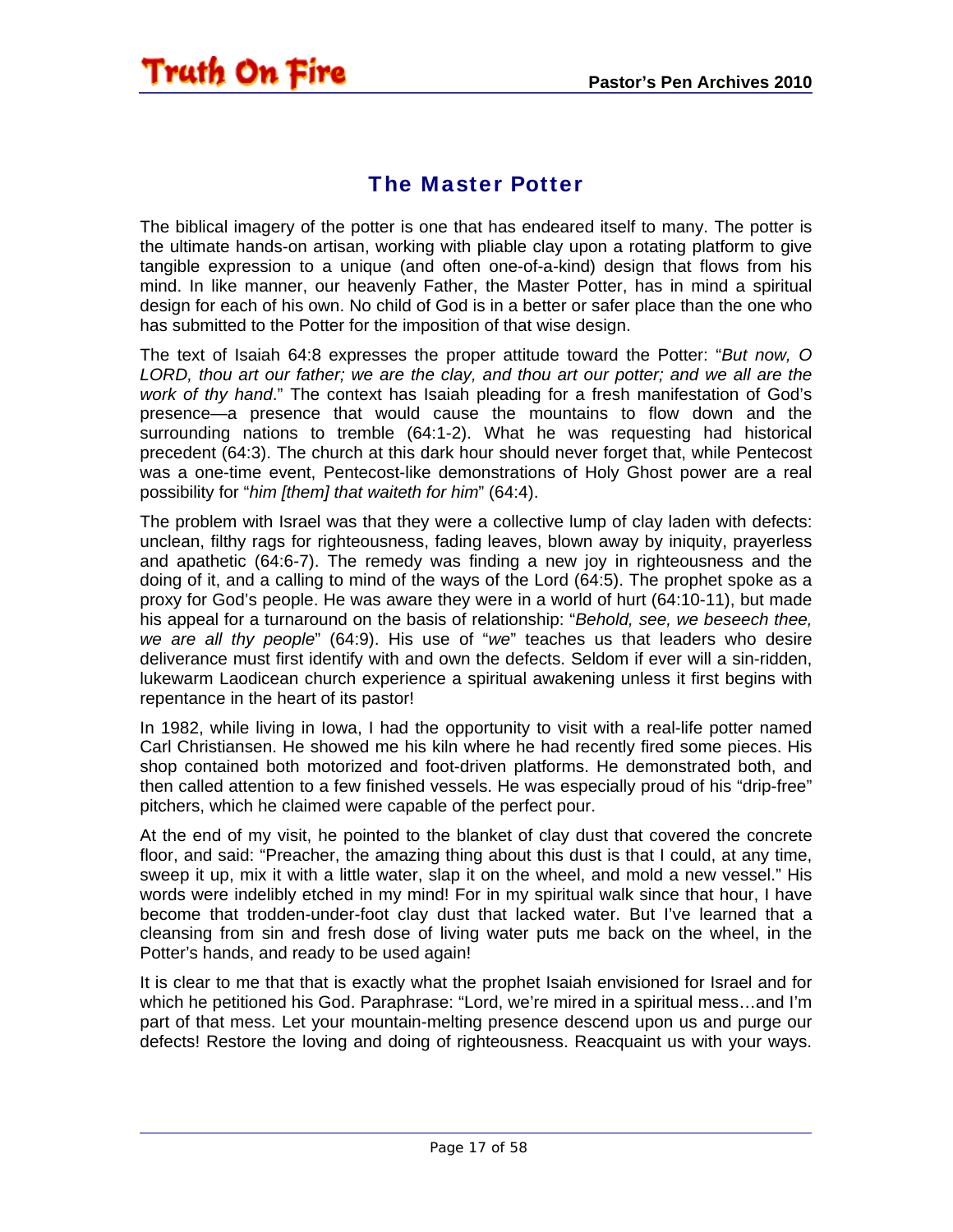We desire to reassume our place on your pottery wheel, and to be fashioned according to your good pleasure! Oh God, please make it so!" Has your walk with God turned into a blanket of clay dust? Do you desire to hear the Potter's wheel turn once again? Then I would encourage you to take the heart-felt essence of Isaiah's petition to the throne of grace as your own…and then buckle your seatbelt!

The prophet Jeremiah embraced the Potter analogy as well. The Lord sent him to a potter's house to observe his work and receive an instructive word (18:1-3). Jeremiah saw a clay vessel marred in the hands of the potter, who then took the same lump and began to "*make it again another vessel*" (18:4). The Lord applied the episode to himself as the Potter and to Israel as the clay (18:5-6). In 18:6-10, he explained that the presence or absence of evil would be the criteria for the disposition of a vessel. There were no arbitrary outcomes. The clay itself would determine its future based on its reaction to God's Word. Thus a nation God had scheduled for destruction, if it turned from evil, would be able to dodge the bullet. Contrariwise, a nation scheduled for building and planting, if it opted for evil, would forfeit the good that God intended.

In 19:11, Jeremiah adds: "*Even so will I break this people [Israel] and this city [Jerusalem], as one breaketh a potter's vessel that cannot be made whole again*." The implication is that, up to a point, a flawed vessel can indeed be made whole again. The point of no return is reached after (1) the vessel is fired and the intense heat exposes its flaws, or (2) the potter deems the lump to be of such poor quality that it is unfit for firing. It is obvious that vessels that fail in the fire have no future on the wheel.

In Revelation 2:27, Jesus gave this promise to those at Thyatira who overcame the depths of satanic opposition: "*And he shall rule them with a rod of iron; as the vessels of a potter shall they be broken to shivers.*" The word *potter* is the Greek **keramikos** (Eng. "ceramic"), an adjective that modifies *vessels*. Literally, "the belonging-to-a-potter vessels." Vessels belonging to a potter are subject to any number of reworks up until the time they reach the aforementioned points of no return. The derivation of "ceramic" from the root suggests a post-firing scenario. The blessed element in the Thyatiran promise is that a *ruling over* the enemies of Christ assumes that one is *reigning with* Christ!

Brethren, take courage in the Potter. Wait patiently for him. Trust his wise design. If you happen to find yourself sprawled out on the floor as clay dust, take the appropriate steps to realign yourself with the Potter and get back on his wheel! Submission to the will of the Master Potter is the wisest move a saint can make!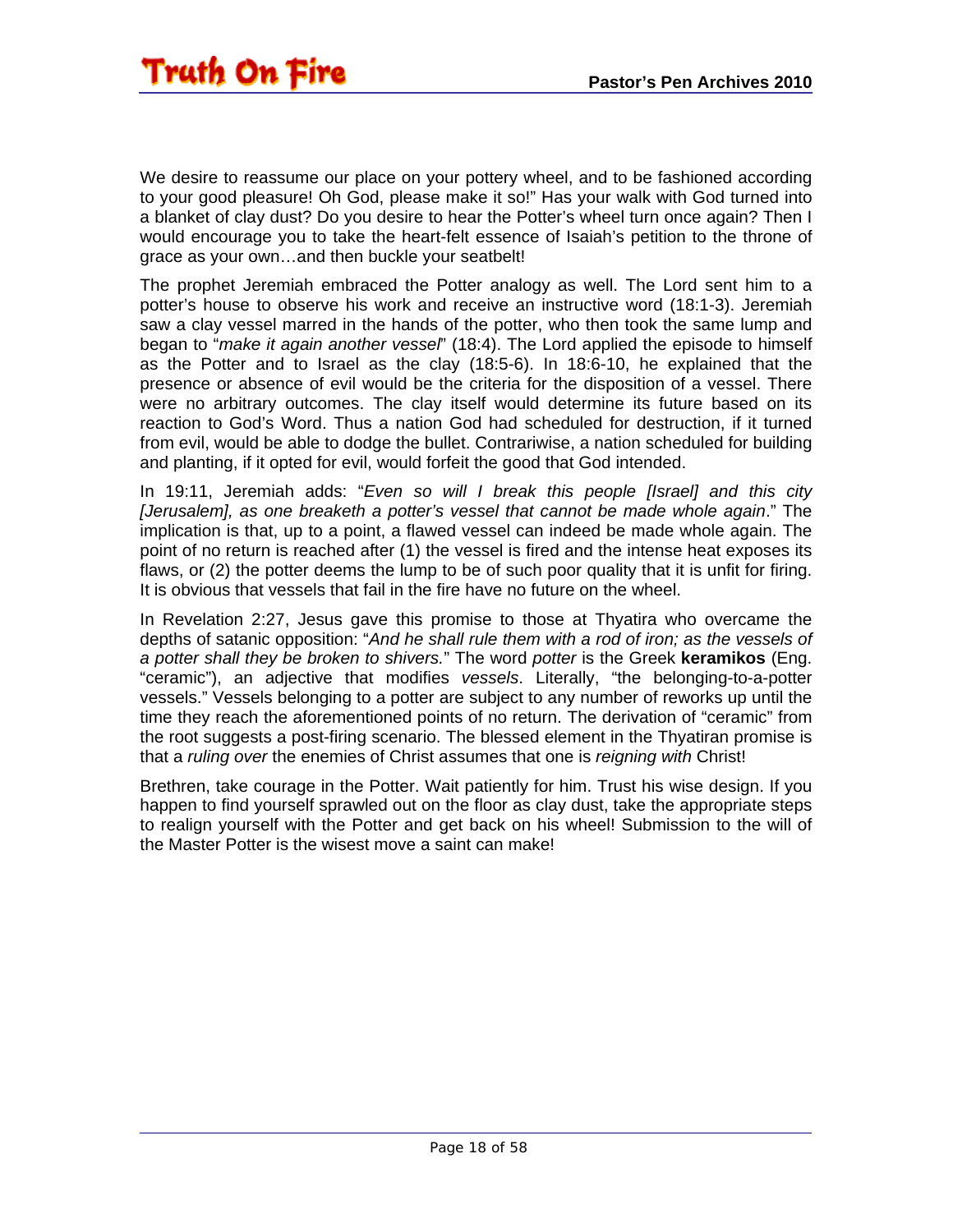### Vital Church Functions

<span id="page-18-0"></span>The church of Jesus Christ is the most important entity on earth. It is the light of the world, and the salt of the earth. Moreover, it is the bride of Christ, the temple of God, and a kingdom of priests. Its members are heirs of God and joint heirs with Christ. Its resources are supernatural, its privileges sacred, and its future secure. The Lord Jesus Christ, its Builder, makes it viable. The Holy Spirit, who inhabits the lively stones of the building, makes it venerable. As custodian of the oracles of God, it is immeasurably valuable.

The NT word "church" is the Greek **ekklesia**, meaning "called-out assembly." In the KJV, it is used eighty (80) times in singular form and thirty-seven (37) in plural form for a total of 117 occurrences. A dozen or so of these usages have in view the universal body. But its primary usage refers to a local church or group of churches that meet in specific geographical locations. The primary applicability of NT church truth is local, not universal!

The *universal* body of Christ is currently a *general* assembly (Hebrews 12:23) that, unlike its local counterpart, has never gathered itself together into one place. The church universal (or general) will not have the credentials of a full-fledged NT church (an assembly of called-out ones) until the Rapture, at which time both the dead and alive in Christ shall be caught up (gathered) together to meet him in the air (I Thessalonians 4:16-17). When the apostle Paul—the subject matter expert on church truth—told the saints at Corinth that they were "*the body of Christ, and members in particular*" he was referring to the local church at Corinth…not some unidentifiable or abstract body of believers that has yet to assemble itself (I Corinthians 12:27).

The local church has many functions, among which three are vital. Function One: Agency for Discipleship. In Matthew 28:18-20, Jesus gave what is commonly called the Great Commission. The imperative given by our Lord was to "*teach*" or "*make disciples*." He employed three participles to modify the command. All three carry the force of the imperative. *Go* appears to be a command in the KJV, but is actually a past participle in passive voice. Slavish translation: "having been made to go into all the world, make disciples of all nations." Did Jesus anticipate that His church, endued with Holy Ghost power, would be driven into a dying world with the message of life even as the Spirit drove him into the wilderness at the beginning of his ministry?

The remaining two participles—*baptizing* and *teaching*—are both present tense, active voice. These ongoing activities work in tandem to fulfill God's sanctifying purpose for those who believe on Jesus in response to the Gospel. This commission is indeed weighty, and rests squarely upon the shoulders of the local church. She has been singularly tasked to carry out the Master's mandate! Let's face it. If we are not discipling, we are dying!

Function Two: Repository of Truth. In Romans 3:1-2, Paul explained that the Jews were greatly advantaged in that the oracles of God had been committed unto them. The safekeeping and stewardship of that truth has now become the domain of the local NT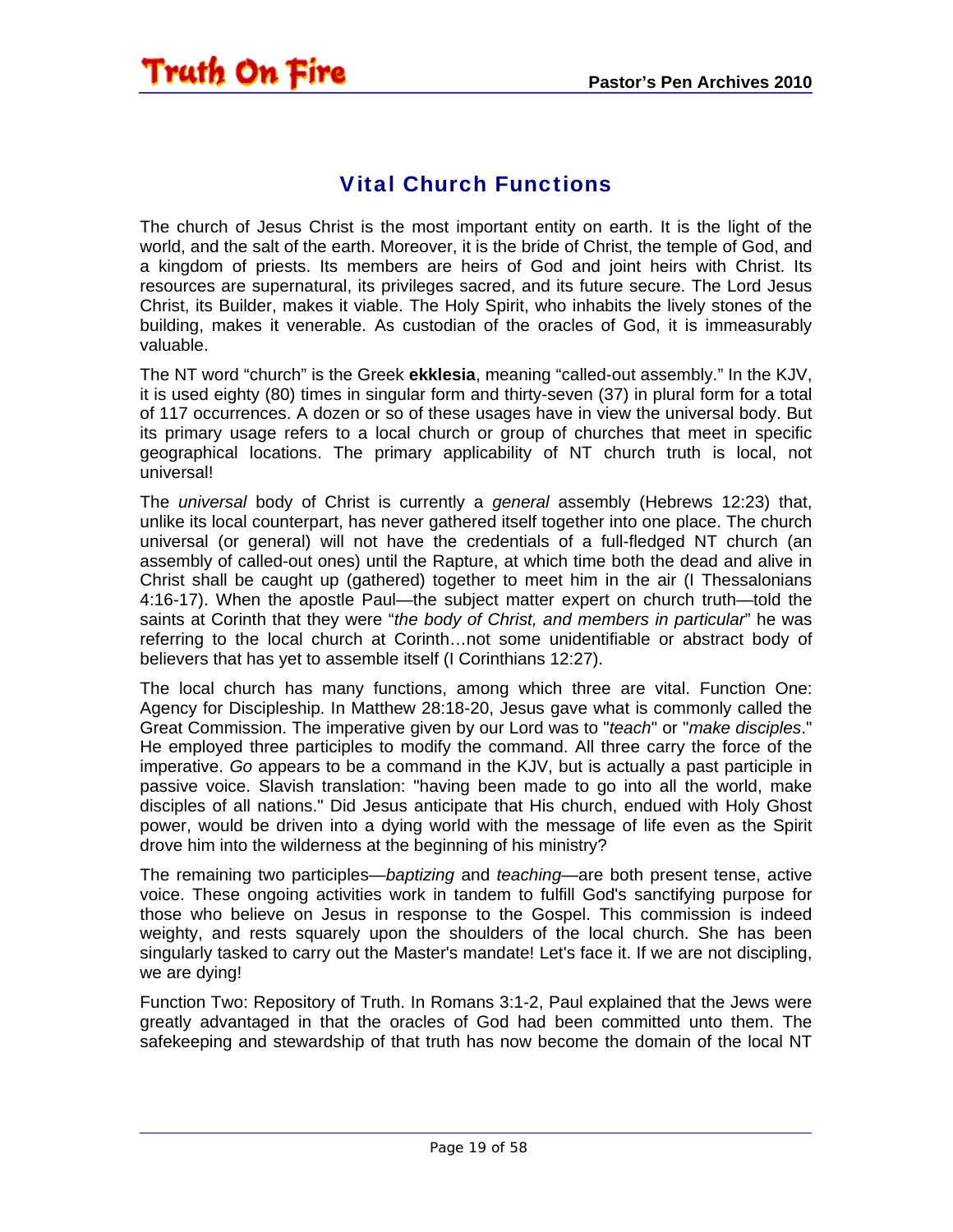church. In Paul's exhortation to Timothy, he identified it as "*the pillar and ground of the truth*" (I Timothy 3:15). A *pillar* is a column that supports the superstructure. A *ground* is literally a foundation or basis that provides strength and stability for all that rests upon it. Many expositors believe Paul had in mind the temple of the Ephesian goddess Diana…an edifice renowned for its jewel-studded columns and awe-inspiring superstructure. In Paul's mind, however, all the glories of this world paled in comparison to truth!

Truth is the most precious of commodities. Jesus said: "*And ye shall know the truth, and the truth shall make you free*" (John 8:32). There is no greater freedom than a deliverance from the bondage of sin. Again, Jesus prayed: "*Sanctify them through thy truth: thy word is truth*" (John 17:17). The process of sanctification is the highway to holiness. The truth is God's sanctifying agent, which he has vouchsafed to the church. The one and only hope for a lost world is the proclamation and distribution of that truth by its custodian.

Function Three: Habitation of the Living God (I Timothy 3:15). The title "*living God*" has an instructive biblical background. It is found 31 times in Scripture: 15 in the OT, 16 in the NT. Its first usage is in Deuteronomy 5. That context has Israel at the foot of Mount Sinai with God's awesome presence at the summit. There the law was dispensed, accompanied by God's audible voice, a consuming fire, deafening thunder, and a nation fearful for their lives in the presence of God's manifested glory!

In 5:26, they asked: "For who is there of all flesh, that hath heard the voice of the living God speaking out of the midst of the fire as we have, and lived?" After 400 years of exposure to an amalgam of lifeless Egyptian deities, Israel encountered a living God Who does indeed speak to sinners, and allows them to live! He is a God of glory and greatness who inspires awe in those to whom He reveals Himself. It is important to see that "the living God" was a title first ascribed to Him by men.

This lends added significance to its first NT usage. In Matthew 16:16, Peter affirmed that Jesus was "*The Christ, the son of the living God*." He had experienced God in the flesh…a truth revealed to him by the Father. From his OT background, Peter was essentially saying this: "The living God Who revealed Himself to our forefathers was powerful in presence, thundering in speech, awe-inspiring in His acts, and compassionate to sinners! You're just like Him! You must be His Son!" Brethren, this is the God who desires to manifest himself in the church!

These three vital functions belong to the local church. How can her pastors stand behind the pulpit without expository fire? Why does our preaching sound like an academic lecture series…and our pulpit praying like admonitions to the congregation rather than addresses to the God of heaven? Why must lost souls in search of a living God visit our churches to find instead a lifeless routine? It's high time for these functions to become a reality once again!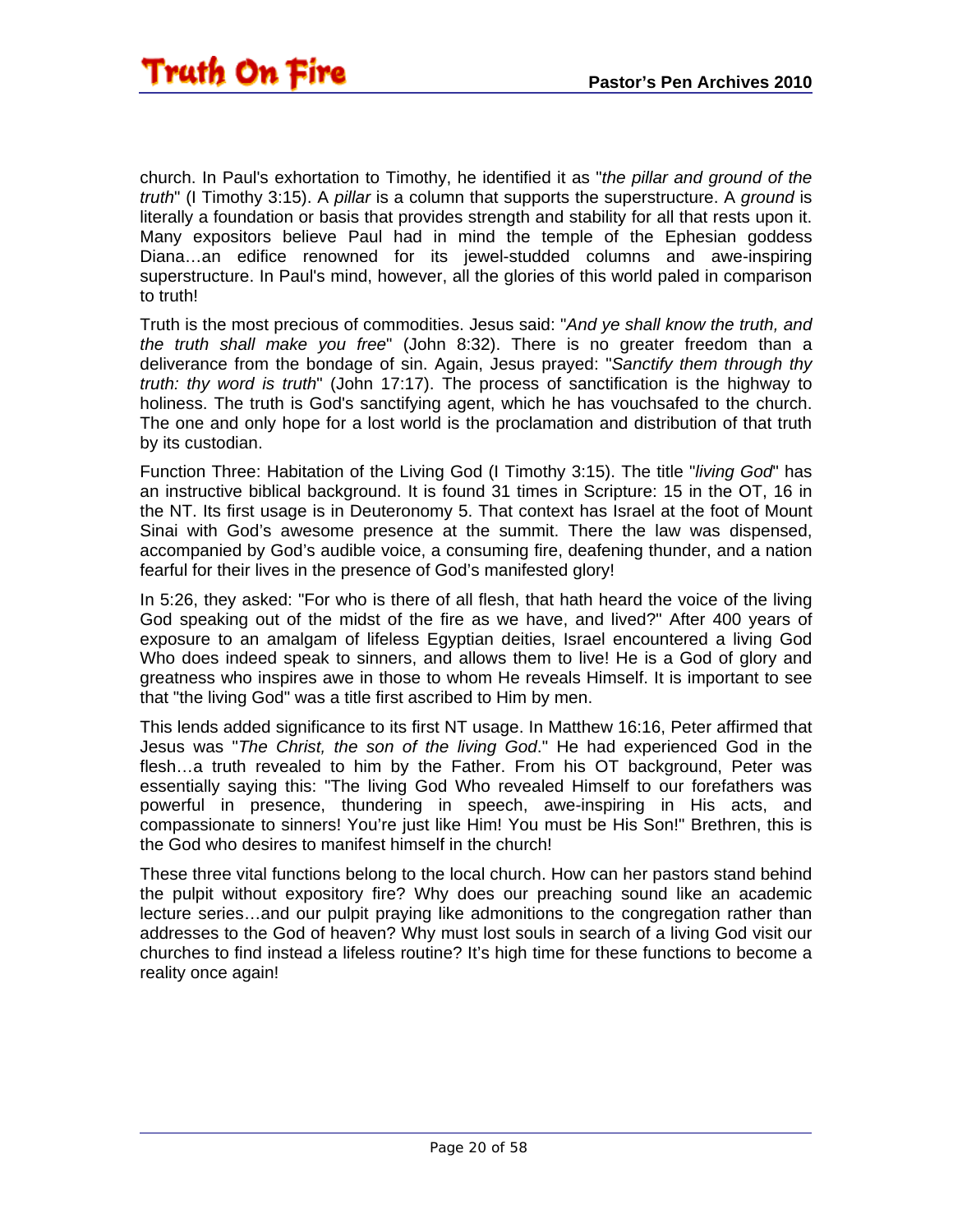<span id="page-20-0"></span>

#### Where from Here?

These are tough economic times in America. Across our nation are thousands of families who are either facing foreclosure or dealing with its aftermath. Former two-income families are down to one…or none. Positive cash flows have been replaced with red ink. Many churches, especially the smaller variety, have experienced severe drop-offs in tithes and offerings, and now wonder how long they will be able to continue paying their pastors and staff. As is too often the case, financial problems can foment spiritual and emotional woes as well. There are literally millions out there who are asking, "Where from here?"

I readily confess from my own life experience that I've asked that question on numerous occasions…often with tears. All of us make decisions that produce negative consequences. At times we incur trouble that is not of our own making. In any case, life can lead us to that proverbial chasm between a rock and a hard place…from which our soul cries out, "Where from here?" There are several men in scripture whose experiences enable us to derive guidance and encouragement for those bewildering chasms of life.

The first is Samson (Judges 16:21-30). I am certain that, not long after this former champion got settled into the Philistine prison (and perhaps before the blood dried in his empty eye sockets), he was asking this very question. I wonder how many times he reflected upon his former triumphs and the power he enjoyed by divine dispensation. Those days were gone! All that remained were memories of better times and a future with darkness written all over it! Does that sound familiar?

In time, the answer came. As the Philistines made sport, he poured out his heart to God for one last anointing to repay his enemies. Samson would go to his death with a fresh anointing of power! Death with an anointing was the answer to "Where from here?" His options: (1) die with a fresh dose of divine power, or (2) keep grinding in the prison house. He deemed death to be the better option. Better to die with an anointing than to continue to live without one! Whatever our circumstances may be, a similar attitude will serve us well! It turns out Samson killed more Philistines in death than he did in life. What if, for you and I, the parallel reality was souls saved instead of Philistines dead? Is that a "Where?" we could live with?

The second is Hezekiah (2 Kings 20:1-7). He was Judah's most godly king. On a given day when he was very sick due to a boil, God sent the prophet Isaiah to deliver a death notice. The answer to "Where from here?" was provided…but not accepted. The king turned his face toward the wall, and began to petition his God for mercy. Within a matter of minutes, the Lord sent his prophet back to Hezekiah's bedside with an updated future that included healing and fifteen additional years! Takeaway: As long as a child of God has prayer as a spiritual weapon, his or her future can be mended and extended!

The third is the Prodigal Son (Luke 15:11-24)). Having wasted his inheritance on riotous living, he became a caretaker of swine…a grotesque task for any Jew. What he had envisioned as greener pastures had become aromatic pig slop. He clearly had thoughts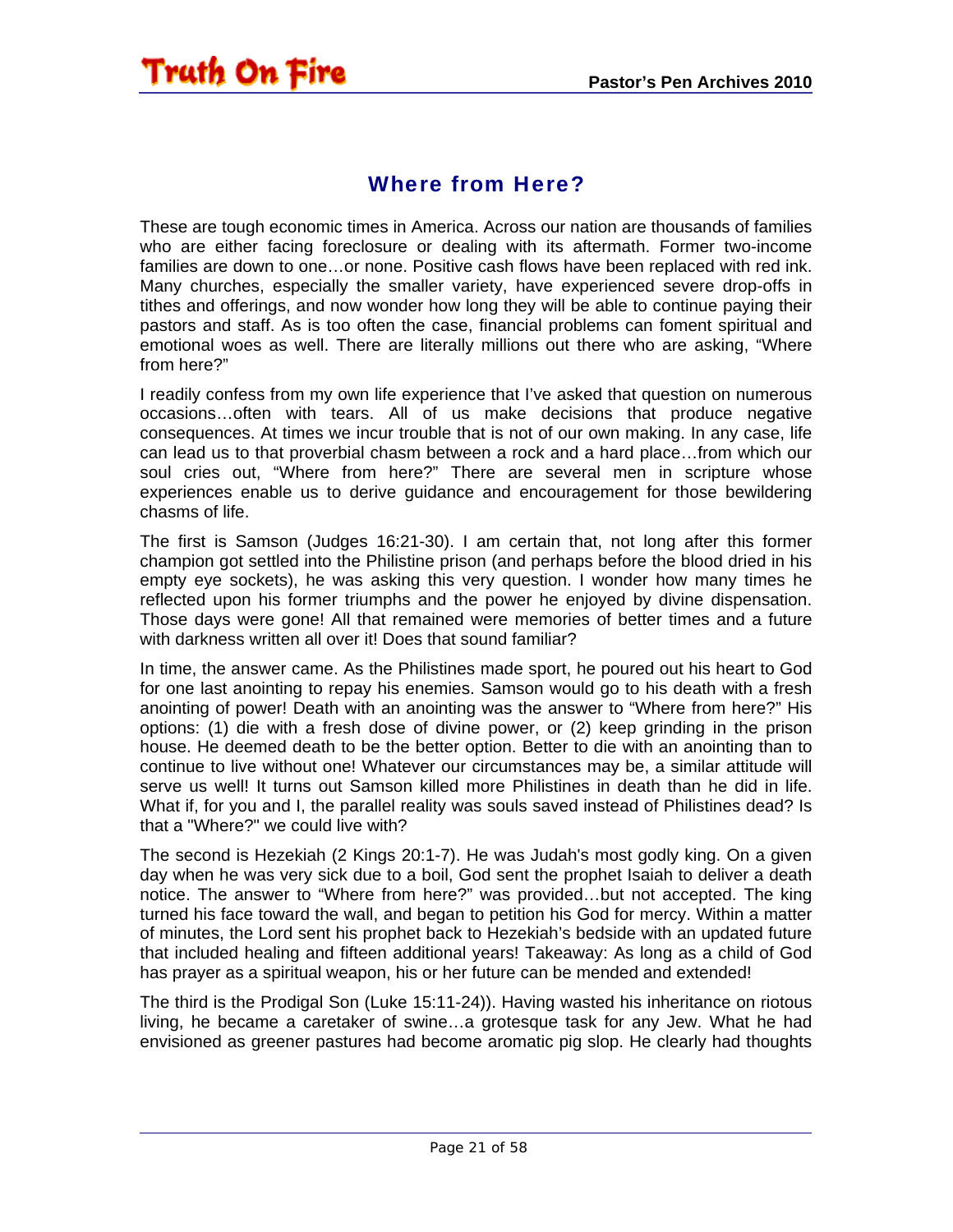of "Where from here?" He finally reasoned: "*I will arise and go to my father*." Rather than perish from hunger, the son came home, confessed his sin, and requested to be made a hired servant. But the father would have none of it. His son was still a son…and he would ever love him and treat him as such! The father welcomed him back with the open arms of compassion, forgiveness, a kiss, a robe, footwear and a feast. Dear friend, if the lust of the flesh, lust of the eyes, and or the pride of life ever bring you to a "Where from here?" moment, the Prodigal has taught us by example exactly where "Where?" is…and what we can expect from the Father upon our return!

The fourth is Jeremiah (38:4-13). After sinking in the mire at the prison dungeon's bottom, this heavy-hearted prophet may have considered that his ministry was over, and perhaps asked "Where from here?" After all, he had neither food nor water, and it was the expressed desire of the princes who falsely accused him to see him die The answer came in the form of Ebedmelech, an Ethiopian eunuch who pled his cause before king Zedekiah, and received permission to assemble a thirty-man rescue party.

The fifth is the Jewish man of Luke 10:30-36, who was robbed and beaten. As that halfdead traveler was fading in and out of consciousness, "Where from here?" might have crossed his mind a time or two. The answer came in the form of a compassionate Samaritan who bound up his wounds, provided transportation to the inn, took care of him, and covered all of his recovery expenses.

The important lesson we learn from both the Eunuch and Samaritan is that God may very well have in mind that you and I serve as the answer for a troubled soul who is asking, "Where from here?" We may not need to ask the question, but can be used of God to be the answer for someone who is! Blessed is that man or woman who obtains an answer from God concerning "Where from here?" More blessed still are those who so walk with God that they become the answer for one who is asking!

In conclusion, we see there are two kinds of individuals involved in a "Where from here?" scenario: the askers and the answers! If you are one who is asking, take comfort from Samson, Hezekiah and the Prodigal. Each teaches us that plentiful divine resources are available at moments when all hope seems to be lost! If, on the other hand, your immediate future looks sunny and bright, consider becoming the answer for one who is asking.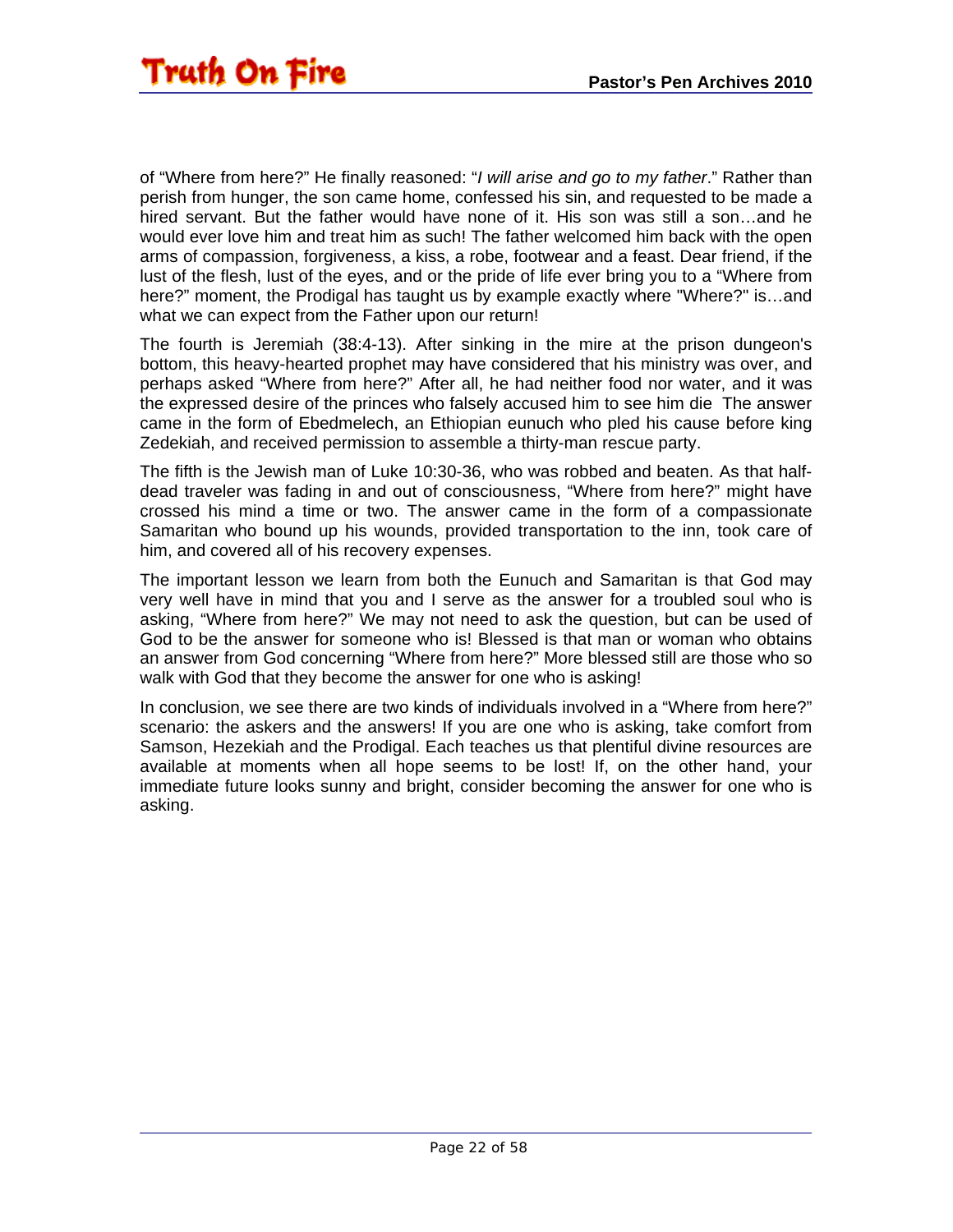### Vital Signs (Part 1)--Discipline

<span id="page-22-0"></span>The typical hospital emergency room takes in annually thousands of individuals who are there for any number of medical reasons. The casual observer might be inclined to gauge the seriousness of a case based on external evidence, such as lacerations, broken bones and or blood. The trained medical professional, however, knows that what lies beneath the surface is often the better measure of traumatization. These include but are not limited to pulse rate, blood pressure, blood gases, respiration, and pupil dilation—the vital signs! Thus it is possible for a patient with roughed up exterior to be in better condition than one who presents with no visible signs of trauma.

It is a perfectly legitimate exercise to measure the vital signs of a church ministry. We all know of an individual or family (perhaps ours) that joined a church based on surface observations only to discover down the road that the church was not as healthy as first thought. How is it possible to make such a determination?

In Acts 16:1-34, the scriptures provide the case history of an actual church planting. It is a narrative that lends itself to an analysis of the vital signs that were both operative and observable within the gospel team that planted the church at Philippi. Rhetorical question: Should not that which is true of the church planters be true of and replicated in the churches they plant? Any church that presents with the same vital signs exhibited by Paul and his associates is in good spiritual health without regard for other externals.

The activity of Paul's team prior to arriving at Philippi (16:1-10) demonstrates the presence of at least three vital signs of arguably the most successful church-planting team in the history of Christendom. Those vital signs are: discipline, direction, and dynamic. In this Pen article, we will examine the first vital sign: discipline.

Discipline has to do with the willingness of God's people either to abandon or embrace the traits and behaviors that will enable them to maximize their effectiveness in glorifying the Lord Jesus, leading others to a saving faith in him, and motivating fellow believers to go and do likewise. Discipline is often misconstrued as legalism as evidenced by the number of believers who cry "Foul!" at the very suggestion of self-restraint.

The purview of legalism is restricted to those things offered up as a means of saving grace beyond faith in Jesus Christ. For example, teaching that baptism is required for salvation is in fact legalism. Baptism is the initial step of discipline for a born-again believer—a public act of obedience that provides a resounding "Yes!" to these two questions: "Do you believe in the Lord Jesus with all your heart?" (Acts 8:37), and "Do you have a good conscience as a result of sins forgiven?" (I Peter 3:21).

Our text provides three clear examples of discipline. The first is Paul and his fearless determination to revisit Lystra for the fourth time where he was stoned and left for dead on a prior visit. I'm not certain whether Paul would have worn a "No Fear" T-shirt, but he clearly lived it! Paul was a disciplined man with a track record of hazarding his life for the Lord Jesus (15:26). The salvation of the lost was more critical to him than sustaining his life or its comforts! Paul was a man who lived at the highest level of discipline!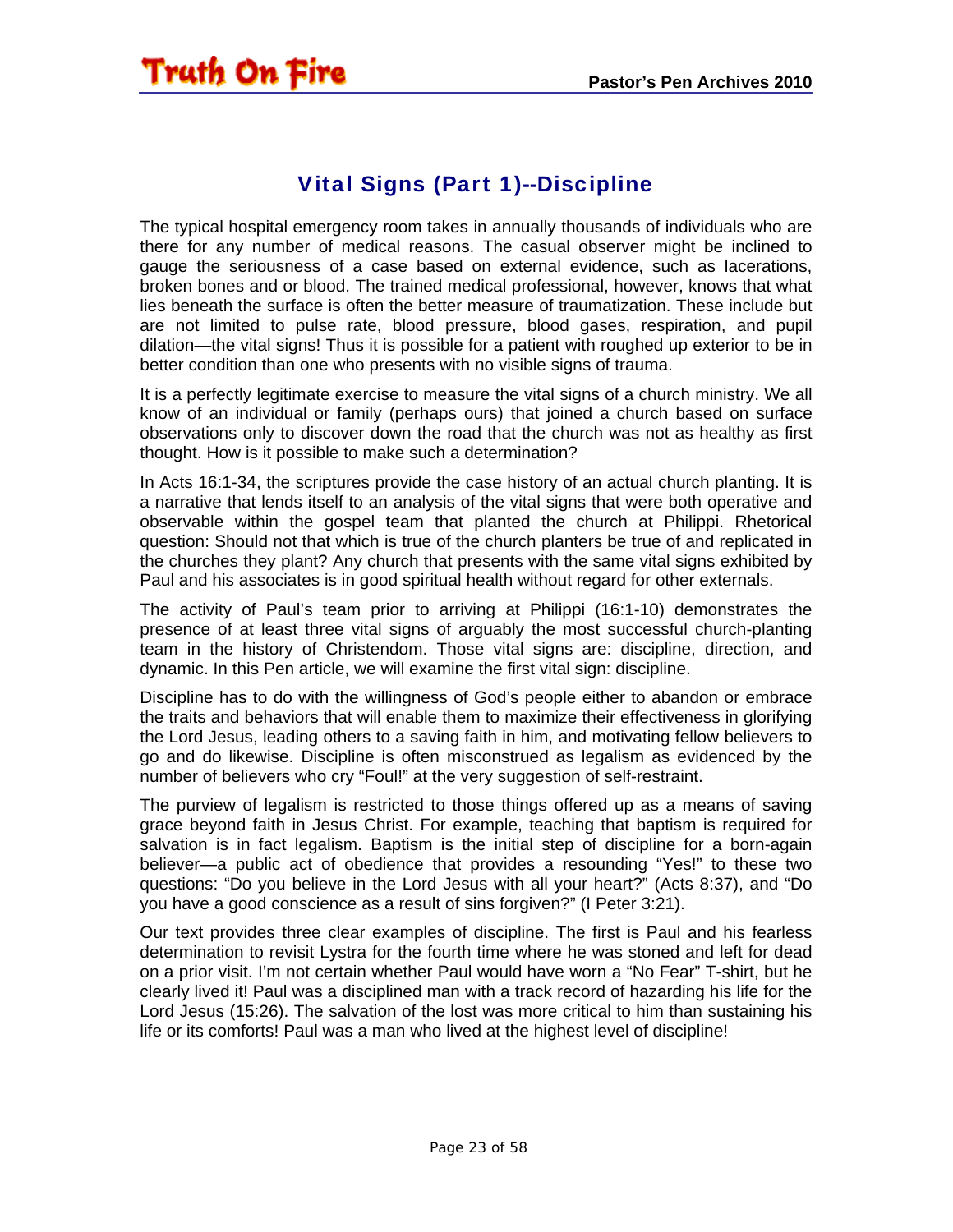The second example is Timothy and his willingness to undergo a painful circumcision to avoid being a stone of stumbling to potential Jewish converts—a disciplinary move that speaks volumes. Does your or my openness to personal and or painful discipline extend that far? My experience has taught me that it's not that difficult for the Lord to impose a set of disciplines upon those who are predisposed to it as an extension of their submission to the Lordship of Christ. Timothy was a genuine disciple—a disciplined man in the fullest sense of the word!

The third example is the decrees ordained by the Jerusalem council and then delivered to the churches. These Spirit-sanctioned decrees consisted of prohibitions against meats offered to idols, blood, things strangled, and fornication (15:25-29). The Seventh Commandment covered sexual purity (or impurity). The other restraints were designed to avoid offence and or confusion toward potential converts. They were disciplinary in nature, not legalistic! How do you suppose the church at large would respond today (hypothetically speaking) if there was an authoritative body issuing decrees that targeted X-rated media, "Oh My God!" profanity, alcohol, tobacco, et al?

The specifics of discipline may be open to debate, but there is no denying its effectiveness. The fruits of these disciplines were churches *established* in the faith and that *increased* in number (16:5). *Established* is the Greek **stereoo**, meaning "to make solid, firm, strong." It is imperfect, passive voice. The solidification took place over time as truth coupled with discipline had its proper impact upon church members.

*Increased* is **perisseuo**, which means "to exceed a fixed number of measure." It is imperfect, active voice. The increase in churches and their memberships likewise took place over time and exceeded expectations. The active voice suggests that the disciplined life is, in and of itself, a driving force for growth! Pastoral ministry would be a snap if every congregation fully assimilated by Monday what its pastor articulated on Sunday! But we know that growth is always an over-time proposition that requires a lot of repetition.

The church that exhibits the vital sign of personal discipline is building a solid foundation for vibrant spiritual health without regard for other externals. No church can rise to its full potential without a spiritual appetite for discipline. One who wears the name disciple but rejects the imposition of discipline upon his or her life is in poor spiritual health…if indeed life exists! In the next Pen article, we'll consider the second vital sign: direction.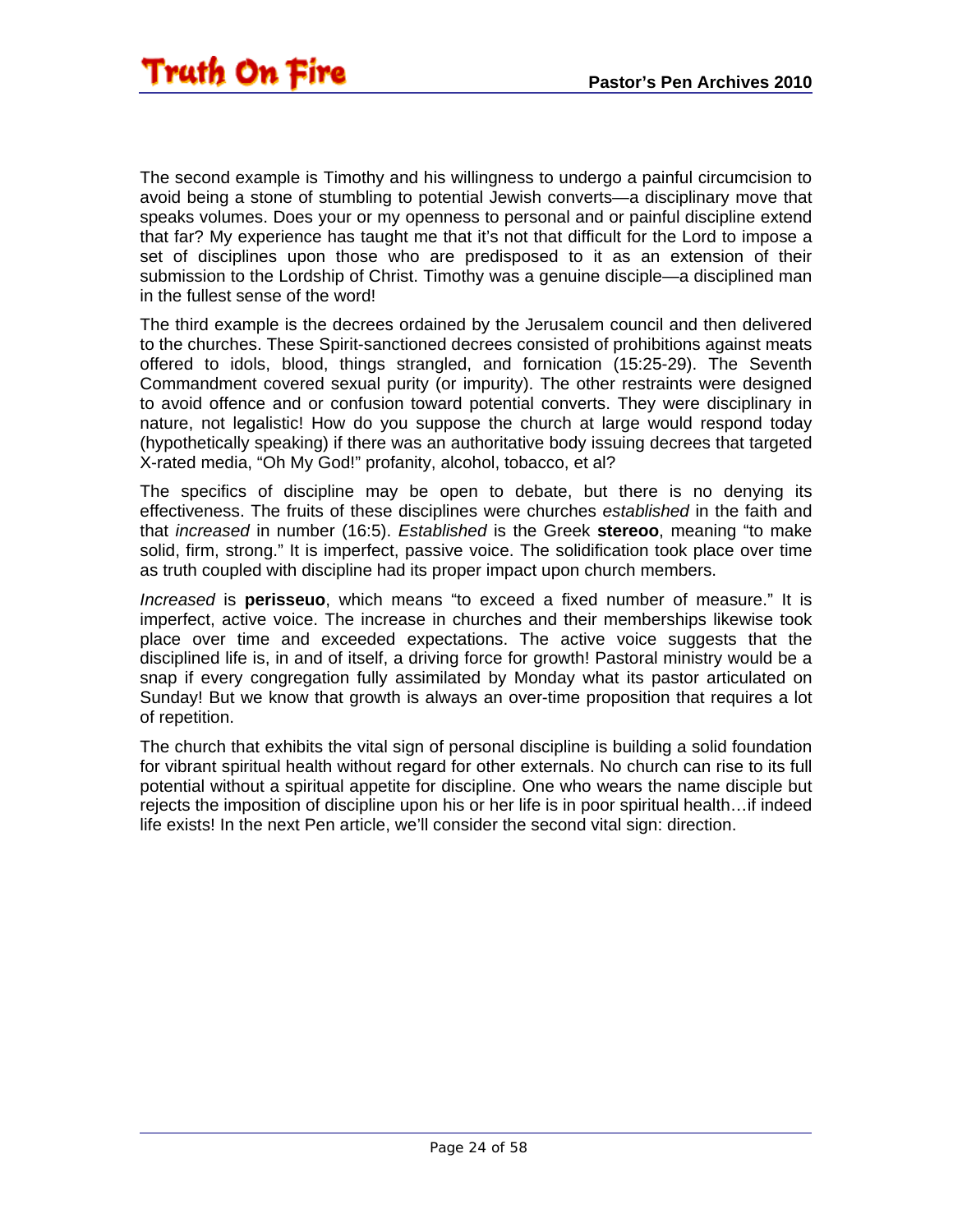### Vital Signs (Part 2)--Direction

<span id="page-24-0"></span>We continue our hospital emergency room analogy by considering the second vital sign that was both operative and observable within Paul's gospel team—direction. As noted in Part I, Acts 16:1-34 provides a real-life case history of a church planting. What is true of the planter should also be true of the planted. Any local church that presents with the same vital signs as those exhibited by Paul and his associates is in good spiritual health.

Direction has to do with the entity that actually calls the shots in a church ministry. In the Pauline gospel team, there was one and only one individual calling the shots and providing direction—the Holy Ghost. Fifteen years of pastoral ministry taught me that a lot of churches have self-appointed power brokers that insist on running the show and calling the shots.

At times the pastor can be that power broker. The "My Way or the Highway!" mentality is all too common in men that ought to exude a spirit of servanthood under the Lordship of Christ. Some spend their first six to twelve months in a pastorate identifying power threats, and then doing what's necessary to send them packing so they can rule the roost with minimum opposition. A church is in shaky spiritual health when the pastor is the one usurping the role of the Spirit in dictating congregational direction!

Does the name Diotrephes ring a bell? He was a prominent member of a church to which the apostle John wrote a letter and of which his friend Gaius was a member (III John). It's not clear whether he was the pastor. But we learn from John that he was the ultimate power broker. He loved to have the preeminence, was verbally abusive and accusatory, and acted as a committee-of-one in casting folks out of the church (9-10). John reckoned him an evil doer (11). Regrettably, men like Diotrephes are still around and causing havoc, especially in the lives of young preacher boys who are trying to cut their pastoral teeth.

Pastors do have a God-given authority to "*take care of*" the church in a manner befitting a husband and father who "*rules*" his own house well (I Timothy 3:4-5). The spiritual authority to "*rule over*" a church is designed to elicit obedience from members inasmuch as the man of God is tasked to "*watch for*" their souls as one "*that must give account*" (Hebrews 13:17). In 1980, I wrote in my Bible the following statement from Morgan Noyes regarding pastoral authority: "A minister can have as much authority as the truth of his message deserves—no more. That is all the authority that any minister who is concerned about his mission rather than his prestige wants." When it comes to the matter of pastoral authority, the words of Noyes pretty much sum it up and nail it down.

Some churches have that infamous deacon who's been around since God created dirt. He's the perennial Deacon Chairman...and perhaps Church Treasurer and Sunday School Superintendant because no one else wanted those jobs. He might even consider one of his great responsibilities that of protecting the church from its pastor. I actually had one of these deacon types tell me that very thing.

The text of Acts 16:6-7 provides for us a practical view of the team's direction under its Director, the Spirit of God. Paul and his team were always in tactical planning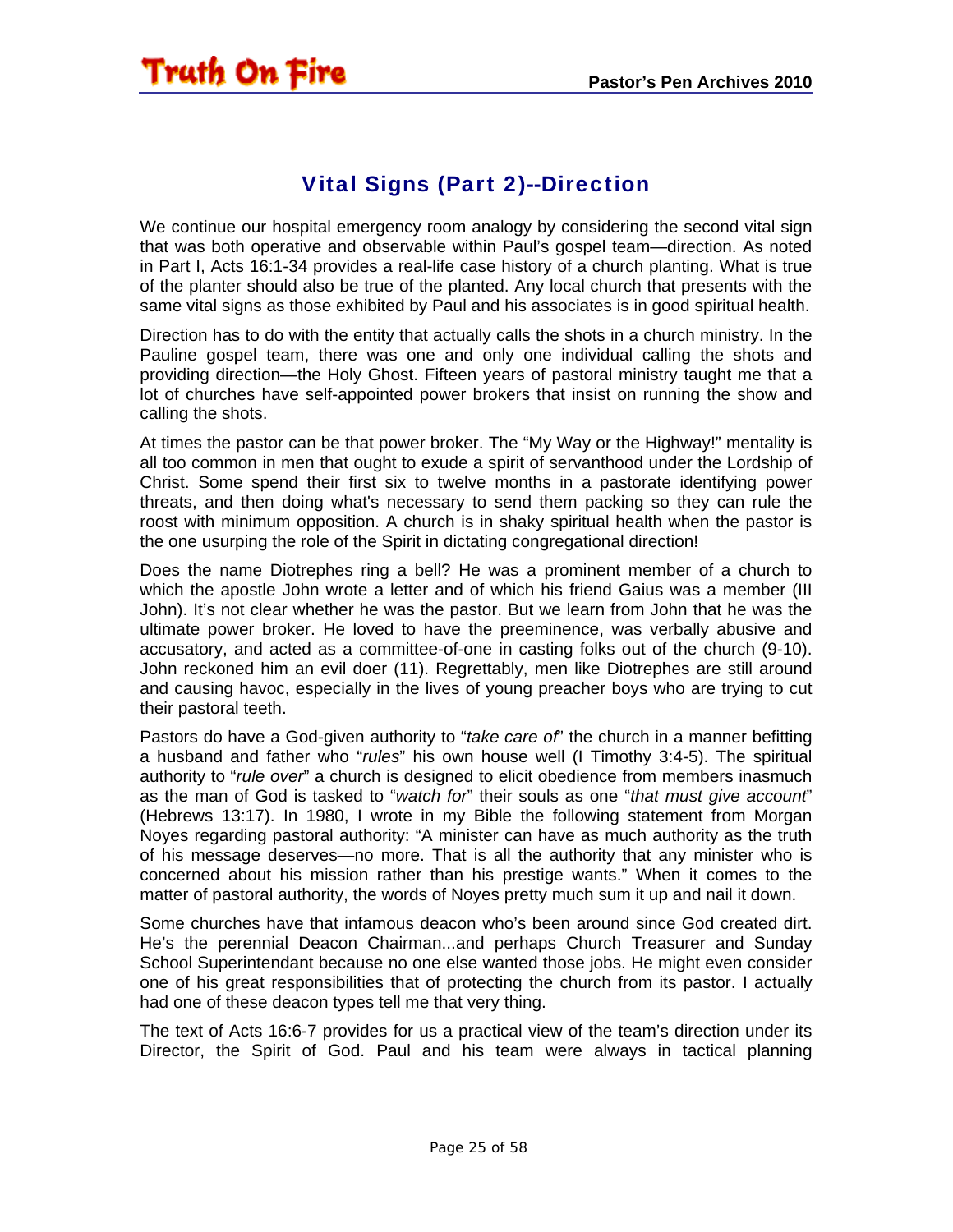mode…and strategizing is fine. After all, this was the second missionary journey, the stated objective of which was to "*visit our brethren in every city…and see how they do*" (15:36). They worked their way through Syria and Cilicia, Derbe and Lystra, Phrygia and the region of Galatia with decrees in hand. I have no doubt that at every transition the Spirit infused his sanctioning peace.

But following Galatia, they were "f*orbidden of the Holy Ghost to preach the word in Asia*" (16:6). *Forbidden* is the Greek **kolyo**, meaning "to hinder or prevent, deny or refuse." It is an aorist passive participle in nominative case. Literal translation: "they were ones having been denied their tactical plan to proceed to Asia." The aorist suggests an abrupt slamming of the door. The Spirit imposed his will and the team got the message. There was no Asia option that the Spirit would sanction.

The tactical planning continued as they arrived in Mysia (16:7). *Assayed* is **peirazo**, meaning "to try, attempt, put to the test." It represents a calculated attempt to ascertain the next best direction for ministry. The imperfect captures the durative nature of the planning and decision-making process. Nothing was ever decided by a coin toss. With Bithynia now in the crosshairs, the Spirit "*suffered them not*." *Suffered* is **eao**, which means "to allow or permit one to do as he wishes without restraint." The negative modifier indicates the opposite. The Spirit did indeed impose a restraint upon the team regarding the latest plan…and they got the message.

The same Spirit who *limited* their options *led* them on to Troas. It was there that Paul received his Macedonian vision that brought the team to Philippi. A church is perfectly within the realm of proper conduct when it assays to move forward in a logical and calculated manner. It is entirely possible for the Spirit of God to work his peace within the hearts of those engaged in the assaying process to sanction a direction. The problem arises when we insist on having it our way rather than his. Blessed is the church that is *listening* when the Spirit is *directing*!

Who's calling the shots in your church? Is it the Spirit of God…or merely the best that the minds of men can assay to do? The vital sign of direction within Paul's gospel team teaches us that even a stalwart with apostolic authority is obliged to take a seat at the feet of the Master Director, the Spirit of God. In the next Pen article, we'll consider the third vital sign: dynamic.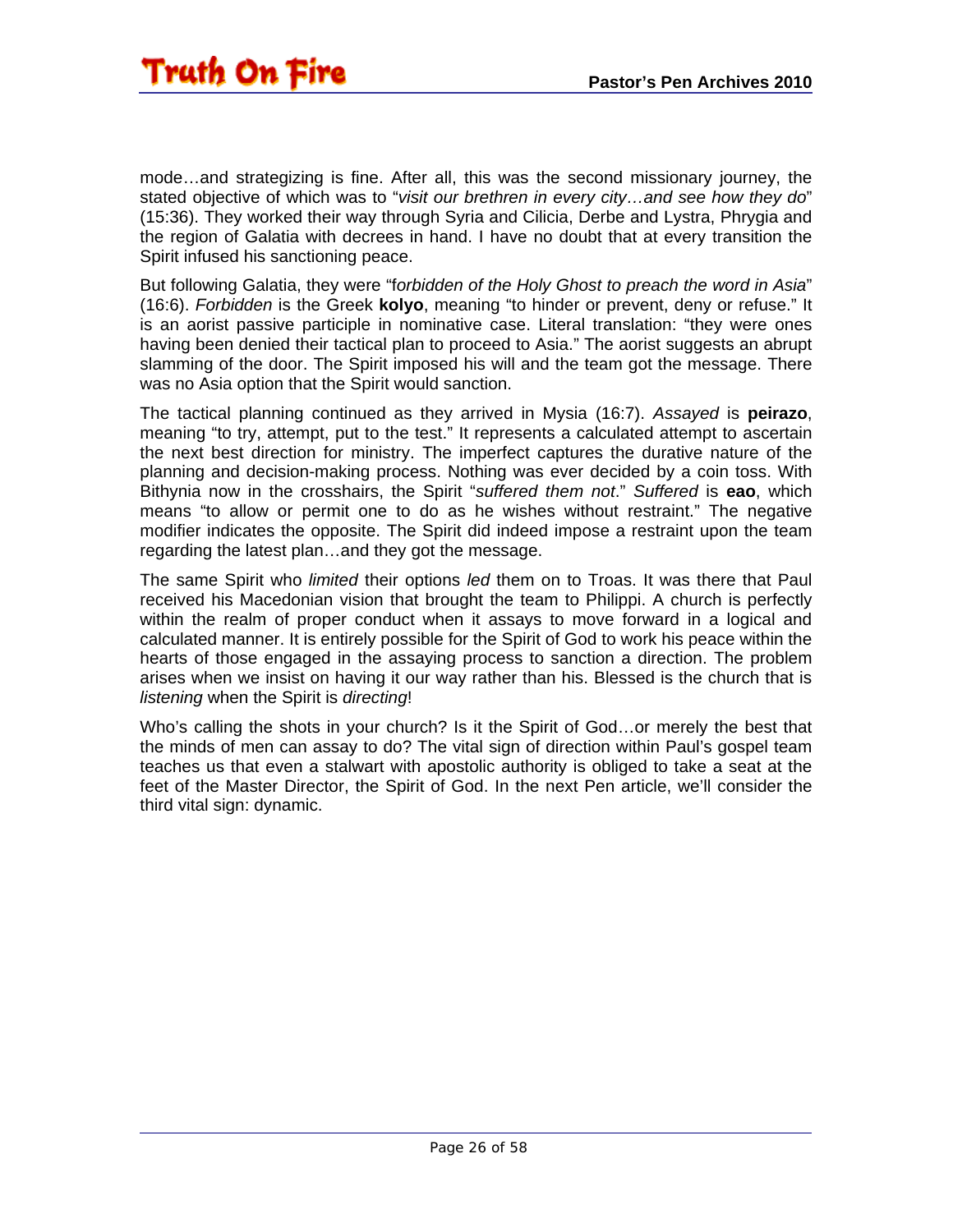### Vital Signs (Part 3)--Dynamic

<span id="page-26-0"></span>Our hospital emergency room analogy takes us to the third vital sign that was both operative and observable in Paul's gospel team—dynamic. As noted in Parts 1 and 2, Acts 16:1-34 provides us with the real-life case history of the church planting at Philippi. And again, what is true of church planters should also be true of the churches they plant. Any local church that presents with the same vital signs as those exhibited by Paul and his associates is in good spiritual health.

Dynamic has to do with the working relationship that exists between pastor and people, or (as we find in Acts 16) between the team leader and his co-workers. The disciplined gospel team that had embarked on this second mission journey reached Troas under the direction of the Spirit of God. After they arrive at Troas, we are made privy to the dynamic that any and every church must have in order to flourish in terms of its spiritual health.

A brief glance at a first century Bible map will show that Paul and his team moved basically west-by-northwest from Cilicia (his home turf) to Phrygia and Galatia. At Phrygia they purposed to travel due west to Asia, but the Spirit said "No!" They continued to move west-by-northwest to the region of Mysia.

Now, with the Aegean Sea to their west, they "assayed" that the next best move would be due east to Bithynia. After all, they had no plans to do any trans-Aegean travel. A retracement of the first mission journey was their stated purpose (15:36), and it did not include maritime activity on Aegean Sea. But again the Spirit said "No!" So they traveled a relatively short distance southwest to Troas on the Aegean coast.

Can you see their dilemma? At Troas, Asia (a no-go) is now to the south, Bithynia (another no-go) is to the east, no-man's land lies to the north, and the waters of the Aegean are to the immediate west. Imagine a football team in the locker room at halftime where running game, passing game and special teams have all been non-factors in the first half. For our gospel team, Troas had become that locker room…and the team was waiting for the Coach to reveal his second-half plan. By the way, the next time you find yourself at Troas with future on hold, keep in mind that it's better to be there with God than anywhere else without him!

Acts 16:9 tells us that "*a vision appeared to Paul in the night*." A man from Macedonia, in a standing position, was beseeching Paul to come over (the waters of the Aegean) to help its inhabitants. It matters not what Paul's mental or physical state was during the vision. The fact is the team needed a plan going forward, and got exactly that in a supernatural revelation from the Coach. And here is where the dynamic comes into play!

Note the relationship between the "*he*" and "*we*" in 16:10: "*after he* [Paul] *had seen the vision, immediately we* [co-workers] *endeavored to go*." The leader SAW it, and the team CAUGHT it! That which they CAUGHT was considered to be a CALL to preach the gospel to the Macedonians! Paul may have shared immediately what he saw, or perhaps waited until morning. In any case, there was no dogmatism in sharing it, such as: "Bless God, that's what I saw, and that's where we're going!" Paul was a wise leader, and knew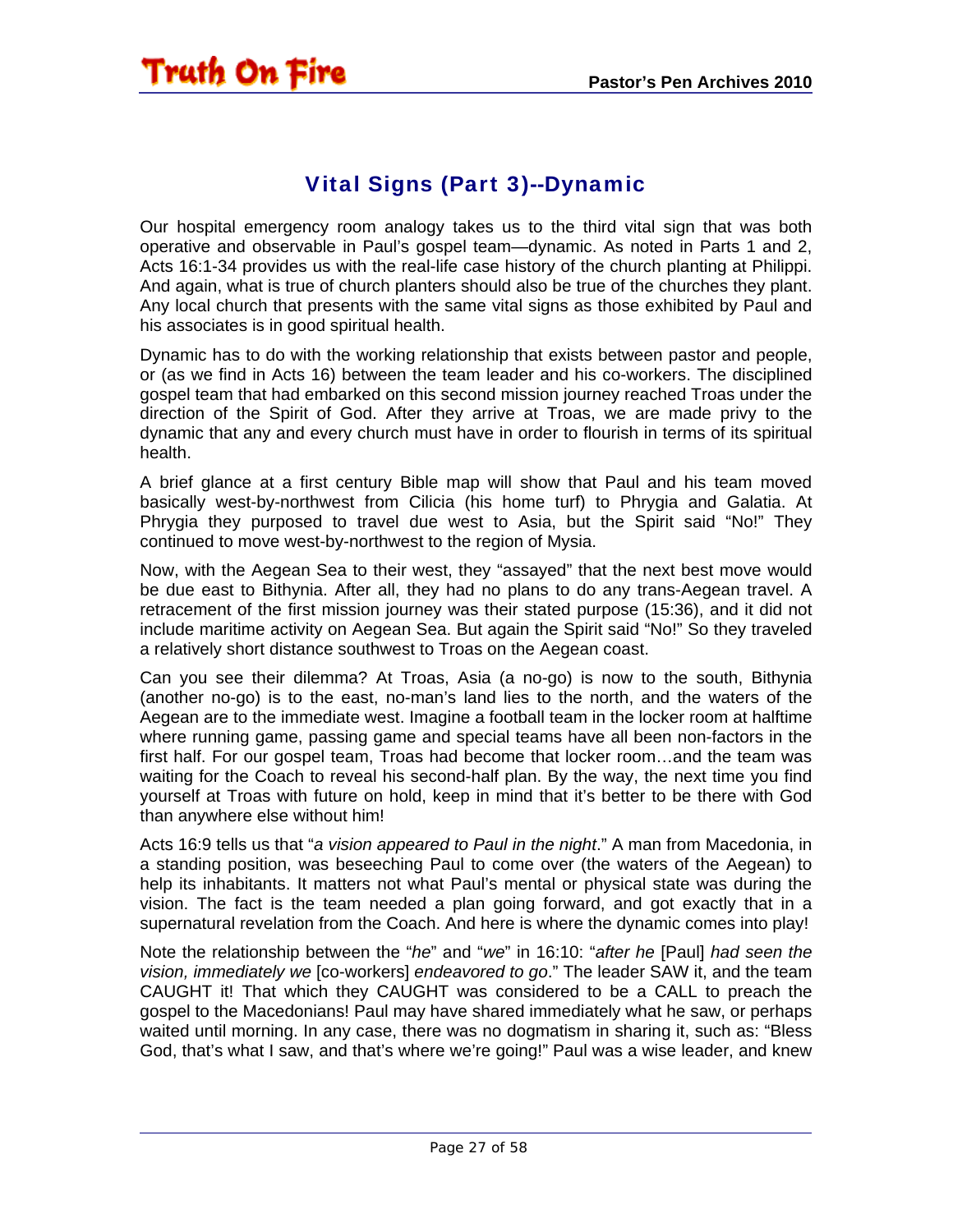that the best course of action was to avoid acting like the Spirit and usurping his direction. He shared the vision from his heart, and allowed time for the Spirit who gave it to affirm and confirm its heavenly origin in the hearts of co-workers.

*Assuredly gathering* is the Greek **symbibazo**, meaning "to cause to coalesce, to join or put together, to unite or knit together in an affectionate manner." The verb is a present active participle, nominative case. An expanded translation: "We…were ones who kept on considering the vision until it knit us together as one with a burden for the Macedonians." What a dynamic! This is the confidence-building work of the Spirit as he knits together the hearts of co-workers regarding the will of God. It is a vital sign without which no church can travel very far in its service for Christ! It's a thing of beauty when the Spirit melds together the hearts of believers with regard to a vision and its implementation. It's especially thrilling when co-worker response is virtually immediate!

Acts 16:1-10 represents the most desirable of working relationships—a leader with gospel credibility shares a vision from God that co-workers buy into with a view to implementation. Three less-desirable scenarios are all too common. (1) The pastor has vision, but the people never catch it. (2) The pastor has no vision, but the people long for one. (3) The pastor has no vision, and the people are perfectly content to live without one. Only the first of the four is desirable. Which one is at work in your church? Bottom line: A church lacking joint participation in a heavenly vision is in poor spiritual health!

The local church that exhibits the vital signs of personal discipline, Spirit-sanctioned direction and a cooperative dynamic rooted in vision is in good spiritual health without regard for other externals. Absent these vital signs, a church, whether big or small, is a candidate for intensive care…and perhaps life support!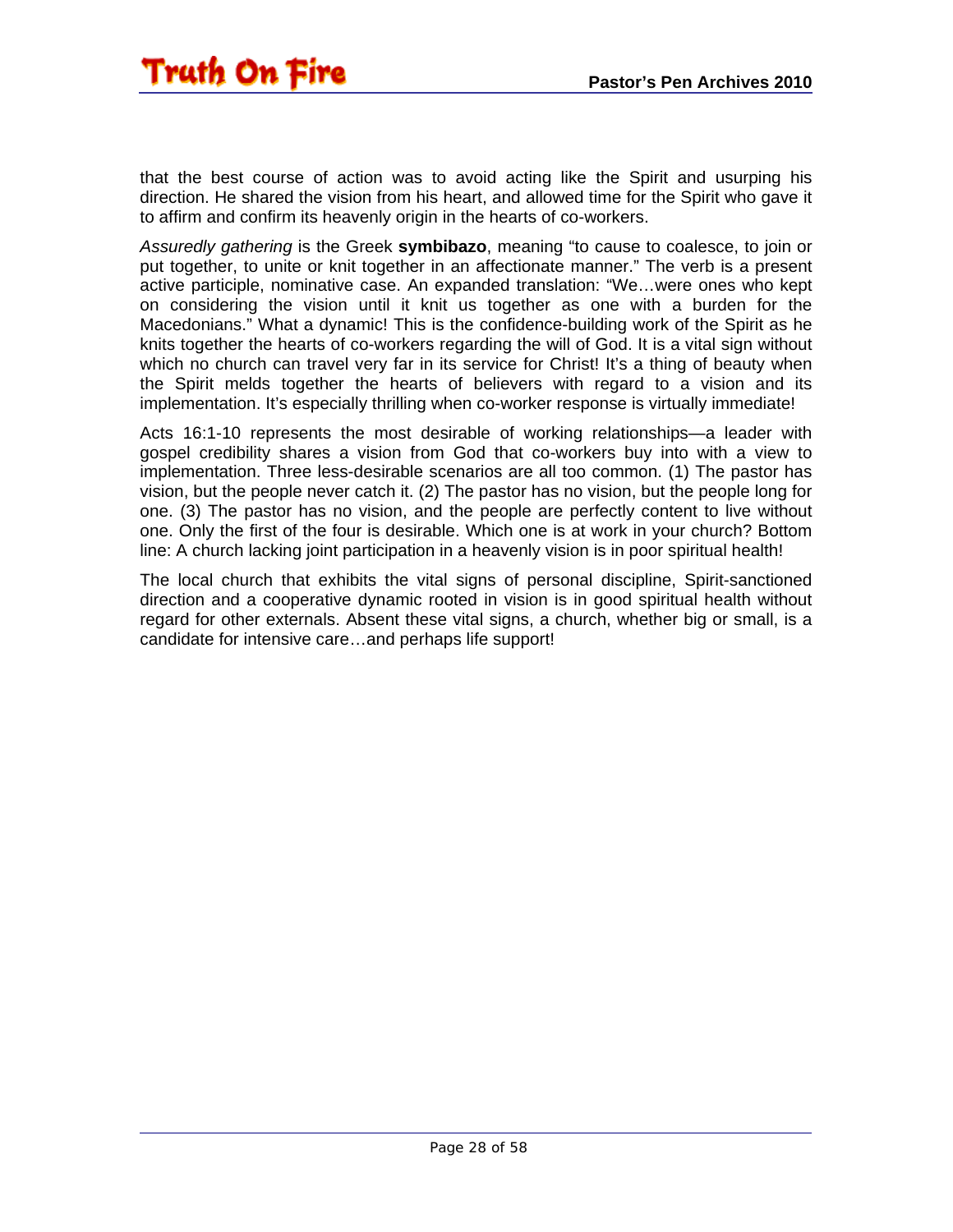<span id="page-28-0"></span>

#### The "So" Preacher

In a classroom at Mid-America Baptist Theological Seminary back in 1976, Dr. Jimmy Millikin was facilitating a theological discussion when one of my fellow seminarians asked him to explain what was meant by "unction" in the matter of preaching. While I cannot recall all the details of his answer, I do remember quite well the part where he made this statement: "Gentlemen, there's preachin'…and then there's PREACHIN'!"

I believe every student in that classroom understood what he meant: a homily delivered with the help of heaven! No emotion is as deflating to a preacher as walking from the pulpit knowing that the Spirit of God had no part in the sermon. Contrariwise, no emotional high can match the blessed assurance that the God of heaven SHOWED UP, that he was IN the preaching, and that he GRACED his messenger with other-worldly POWER!

It is abundantly clear that Paul and Barnabas, on the first mission journey, were wellacquainted with the latter emotion and virtual strangers to the first. The biblical text of Acts 14:1-7 describes a preaching event that took place in the synagogue at Iconium, where "*they…so spake, that a great multitude both of the Jews and also of the Greeks believed*" (14:1). Our focus is the "so" preaching of Paul and Barnabas.

Exactly what is "so" preaching? It is preaching that is impregnated with both power and passion. As they came to the city, the scripture says they were "*filled with joy, and with the Holy Ghost*" (13:52). There is no reason to believe either of these ingredients was lacking in the oratory. *So* is the Greek adverb **houtos**, which signifies the extent or degree to which an action is performed. It is the adverb Jesus used to describe the God that "*so loved*" the world that he gave his Son (John 3:16). At a minimum, "so" preaching means they held nothing back!

A third (and not so obvious) element in "so" preaching is that of precision. The apostle Paul wielded truth much like a surgeon would his scalpel. He would cite OT texts, build and link together irrefutable evidence, and prove the Messianic case for Christ (Acts 13:14-39). Apollos was a preacher cut out of the same mold (Acts 18:28). If precision worked for Paul and Apollos, why would any preacher want to enter the pulpit without it?

What is the formula for "so" preaching? Power + Passion + Precision = Persuasion! Luke describes the outcome in a way that would lead a reader to conclude that preaching with no "so" in it would have reduced the greatness of the multitude that believed it. What conclusion can we draw from the thousands of churches that go year after year without baptizing a single convert? I conclude that too many of America's pulpits are filled by professional and professorial types who possess neither power nor passion in whatever it is they are preaching! The late Billy Mayes is proof positive that passion alone can persuade millions to spend millions on gadgets. How much more should passion mingled with power and precision enable the "so" preacher to persuade lost men toward Christ?

Three brief observations are in order. First, "so" preaching has its detractors. In this case (as was often the case), the detractors were the unbelieving Jews (14:2). Their objective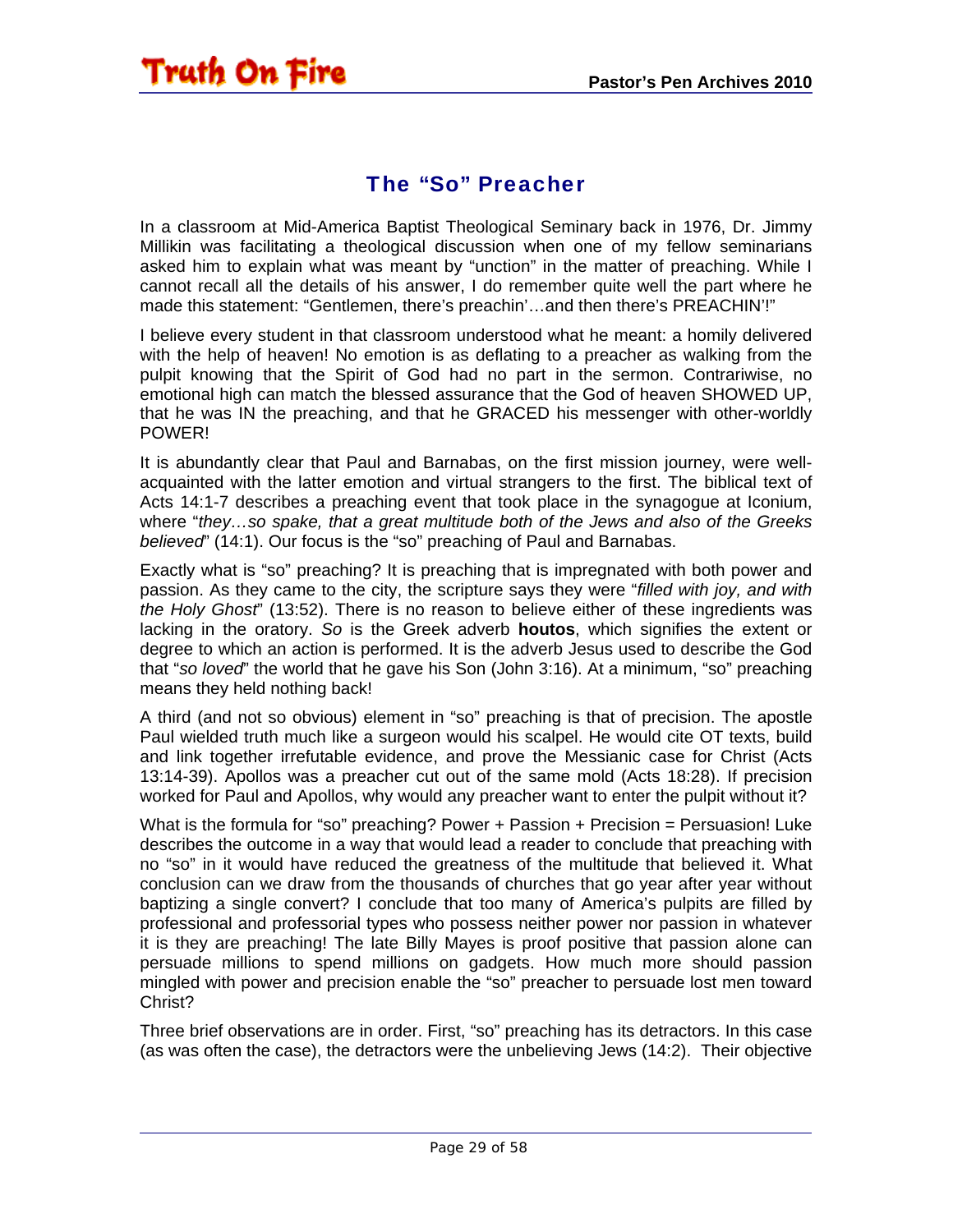was to evil-affect minds. Consider these related words: traction, detraction and detractor. Traction (or its lack) might form the mental image of a car spinning its tires in the mud…unable to make forward progress. In TV coverage of the 2010 winter storms, we saw vehicles abandoned at the bottom of inclines for lack of traction due to layers of snow and ice. Such a loss of traction is detraction. The detractors were essentially seeking to layer the minds of lost men with the frozen precipitation of doubt and disbelief so as to prevent the gospel from gaining traction in the minds of those who heard it.

Secondly, "so" preaching has its defenders. The foremost defender of "so" preaching is the Lord himself. In the face of fierce opposition, Jesus was on the scene to provide *signs* and *wonders* as authentication for the message (14:3). A sign points the observer to the greater divine reality behind it. A wonder is meant to create a sense of awe that will drive the observer to pursue the God who granted it. The "so" preacher, as a Godanointed irritant for his detractors, can hang around a "long time" as long as the Lord is around to validate his ministry. We are also told that "part" of the city "held with" (defended) the apostles in the division caused by the "so" preaching (14:4). There's nothing wrong with partisanship if you're in the right party!

Thirdly, "so" preaching has its dangers. In time, the unbelieving Jews and Gentiles conspired to assault Paul and Barnabas, use them despitefully, and stone them (14:5). I am inclined to believe that the despiteful use they had in mind was on the order of what Jesus endured on the eve of his crucifixion. At this point, the apostles fled the city, and lived to preach another day (14:6). Sometimes the best course of action for the "so" preacher is moving on to another venue…but not until his Defender-In-Chief gives the green light to do so.

The "so" preacher is alive and well today. But he represents a minority of the pulpit population. Frankly, a lot of churches do not want to deal with the baggage he brings. In every location where he shows up, you can count on detractors and dangers showing up as well. Blessed are those churches that have one. If your pastor is a "so" preacher, pray for him, and join the Lord Jesus as one of his defenders. And may our Lord increase his tribe!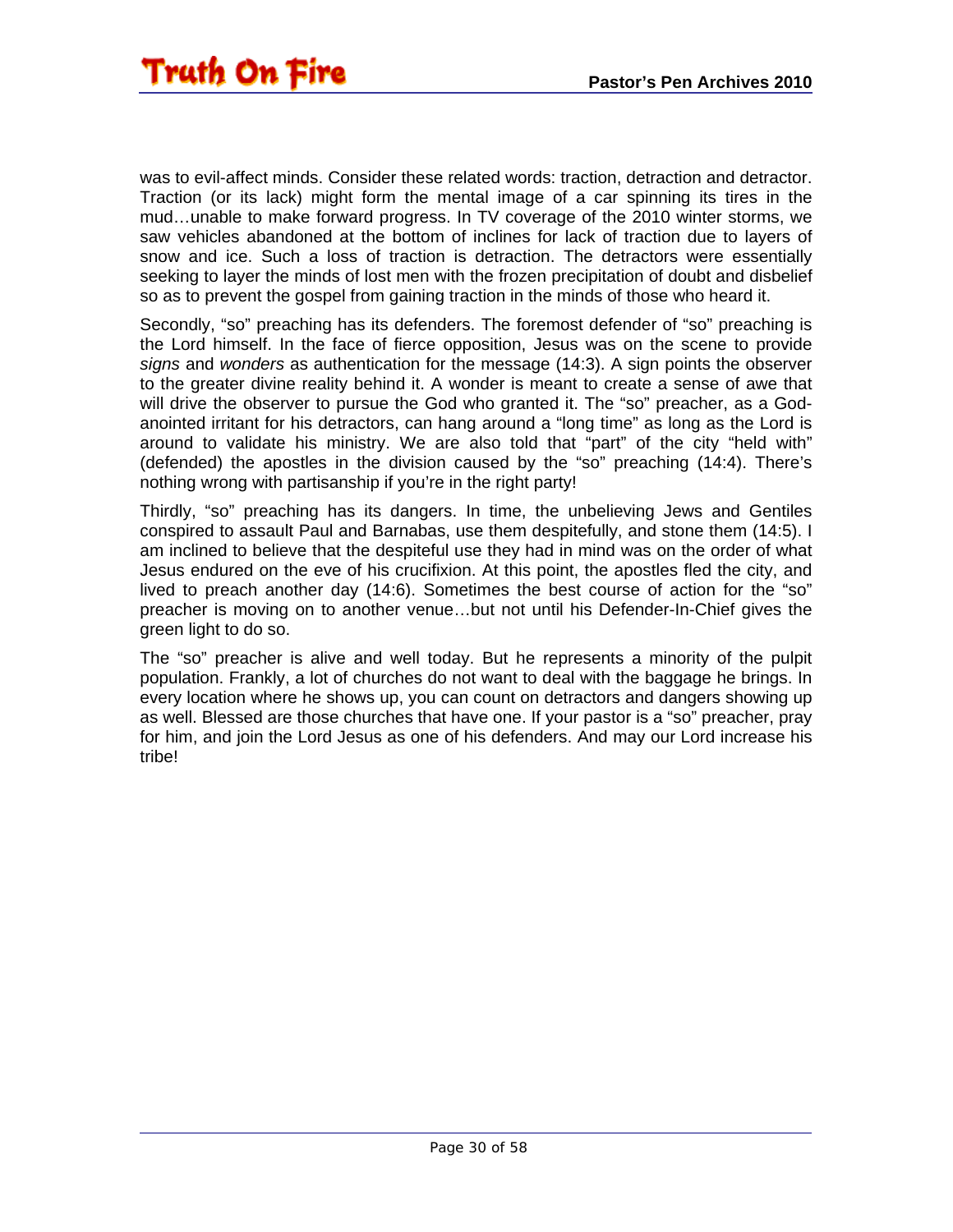### The Closing Argument

<span id="page-30-0"></span>I have always had an affinity for movies or television programs that feature courtroom drama. Back in the day (circa 1957-1966), the TV series "Perry Mason" was considered by many to be must-see television. It certainly was at our house. It was riveting, weekafter-week, to watch Mason (with the help of secretary Della Street and private investigator Paul Drake) peel back layers of the indictment onion to find exculpatory evidence for their clients. Mason would typically expose the real perpetrator in the courtroom before a case ever had a chance to go to the jury. In fact, I cannot remember a single episode where Mason had to deliver a closing argument.

One of the classic cinematographic courtroom examinations took place in the 1992 film "A Few Good Men" as Lt. Kaffee drilled Col. Jessep as to whether he had ordered a Code Red. In the heat of the exchange, Col. Jessep asked Kaffee if he wanted answers. Kaffee replied: "I want the truth!" Jessep rejoined: "You can't handle the truth!" He went on to incriminate himself by admitting to the Code Red. The military jury delivered its mixed verdict against the two accused, but Jessep's confession precluded any need for a closing argument.

Do you remember the 1997 movie "The Rainmaker"? In his first foray into the litigation arena, attorney Rudy Baylor took on a formidable insurance company in a case of wrongful death…and won! His compelling closing argument included a video clip from the insured, who later died because the company denied a legitimate claim for curative treatment. The jury's multi-million-dollar punitive award forced the company into bankruptcy.

In the real world, a well-delivered closing argument can spell the difference between acquittal and life imprisonment…or worse. Who can forget the prosecutorial 'glove' blunder in the O. J. Simpson trial? In his closing argument, defense attorney Johnnie Cochran won the day with this now-famous proposition to the jury: "If it doesn't fit, you must acquit!" And acquit they did…and set free a manifestly guilty man!

The real world of which we speak includes the spiritual realm, especially as it pertains to the adversarial tension that exists between a holy God and sinful men. In that ethereal domain, the Lord Jesus Christ serves as both Prosecutor and Judge. The Jury is a Tribunal consisting of the Father, Son and Holy Spirit. Is there a sinner in his right mind who would want to walk into that Courtroom without a Defender who is equal to the task?

The fact is we all have a future rendezvous with divine judgment: "*And as it is appointed unto men once to die, but after this the judgment*" (Hebrews 9:27). The individuals who become a child of God through faith in Jesus Christ can enter that Judgment with full assurance that the best Defense Counsel in the universe is theirs! 1 John 2:1-2 declares: "*And if any man sin, we have an advocate* [Defender who pleads our cause] *with the Father, Jesus Christ the righteous* [who rightly represents the facts in evidence as they pertain to us]: *And he is the propitiation* [total satisfaction] *for our sins*." William R. Newell was spot on when he penned these words back in 1895: "Oh, the love that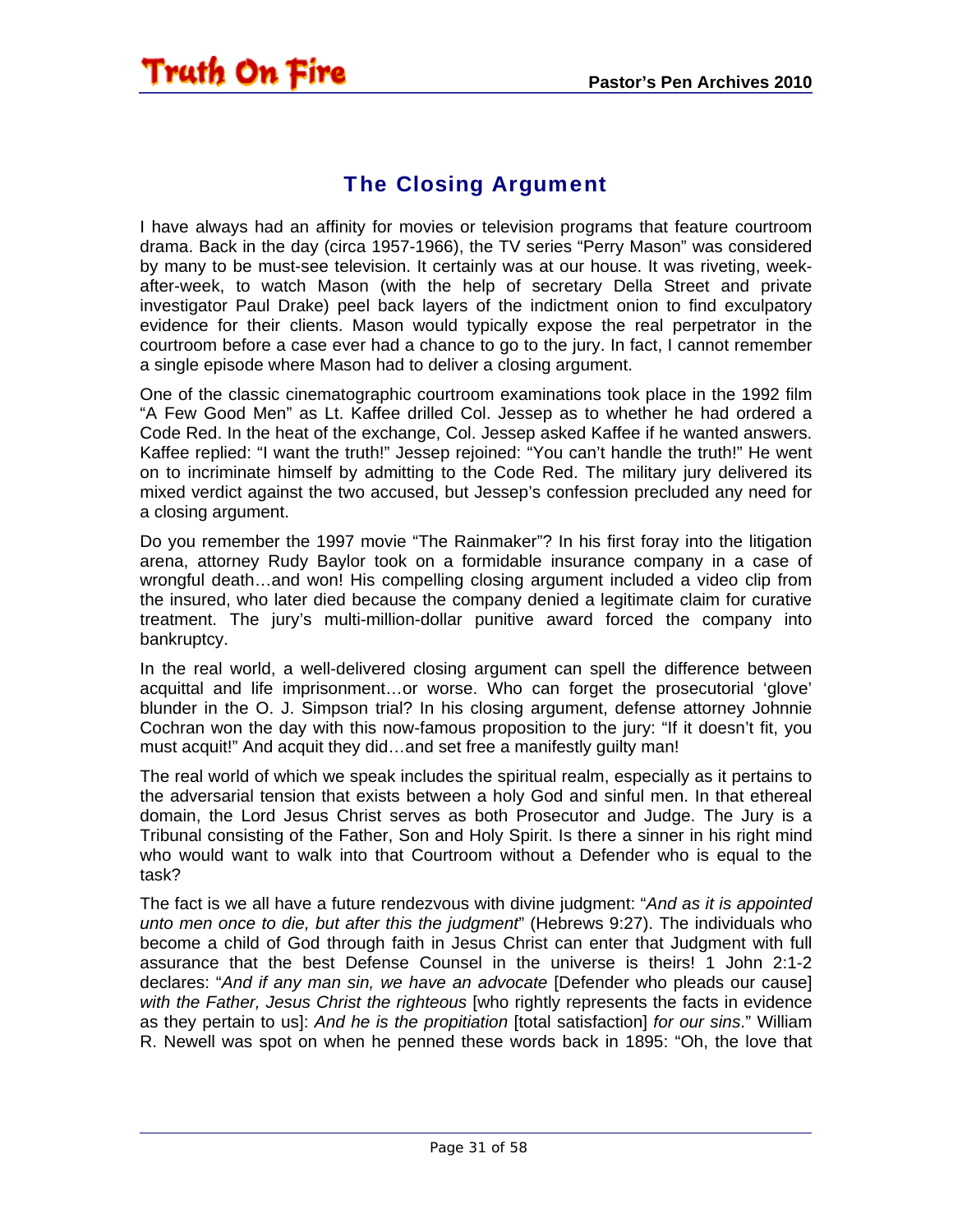drew salvation's plan! Oh, the grace that brought it down to man! Oh, the mighty gulf that God did span at Calvary!"

Please allow me to offer what I consider to be sanctified imagery regarding the closing argument that the Lord Jesus, our Advocate, will deliver on my behalf: "Father, we now have Don Roberts before us. I would remind your Honor of that Fall night in 1959 when Don, having been made aware of his lost condition by the Spirit after a reading of John 3:16, slipped to his knees by his bedside and asked me to save him from his sins, and give him eternal life. I forthwith washed away his sins with my precious blood, and obliterated his sin burden.'

"Furthermore, your Honor, he was justified, regenerated by and sealed with the Spirit, predestinated to be conformed to my image, and granted, via adoption, all the benefits of sonship. We thus obligated ourselves to save him to the uttermost. He stands before this Court with no merit of his own, but with a robe of righteousness imparted to him by grace through faith. On the basis of the facts in evidence, I recommend we allow him to live with us in glory for all eternity." The Father replies: "My Son, your summation is the truth as we know it to be. The petition is granted. Judgment for the defendant!"

If you have believed on the Lord Jesus Christ to the saving of your soul, simply alter name and circumstances to make the closing argument your own! For those who persist in unbelief, and depart this life with neither regeneration nor forgiveness, the Judge shall deliver this closing argument with stunning brevity...and finality: "*I never knew you: depart from me, ye that work iniquity*" (Matthew 7:23). In 2 Corinthians 13:5, Paul challenged his readers to *examine* themselves, to see whether they were actually *in the faith*. The outcome of such an examination is determinative as to the closing argument one will hear at the Courtroom examination to come!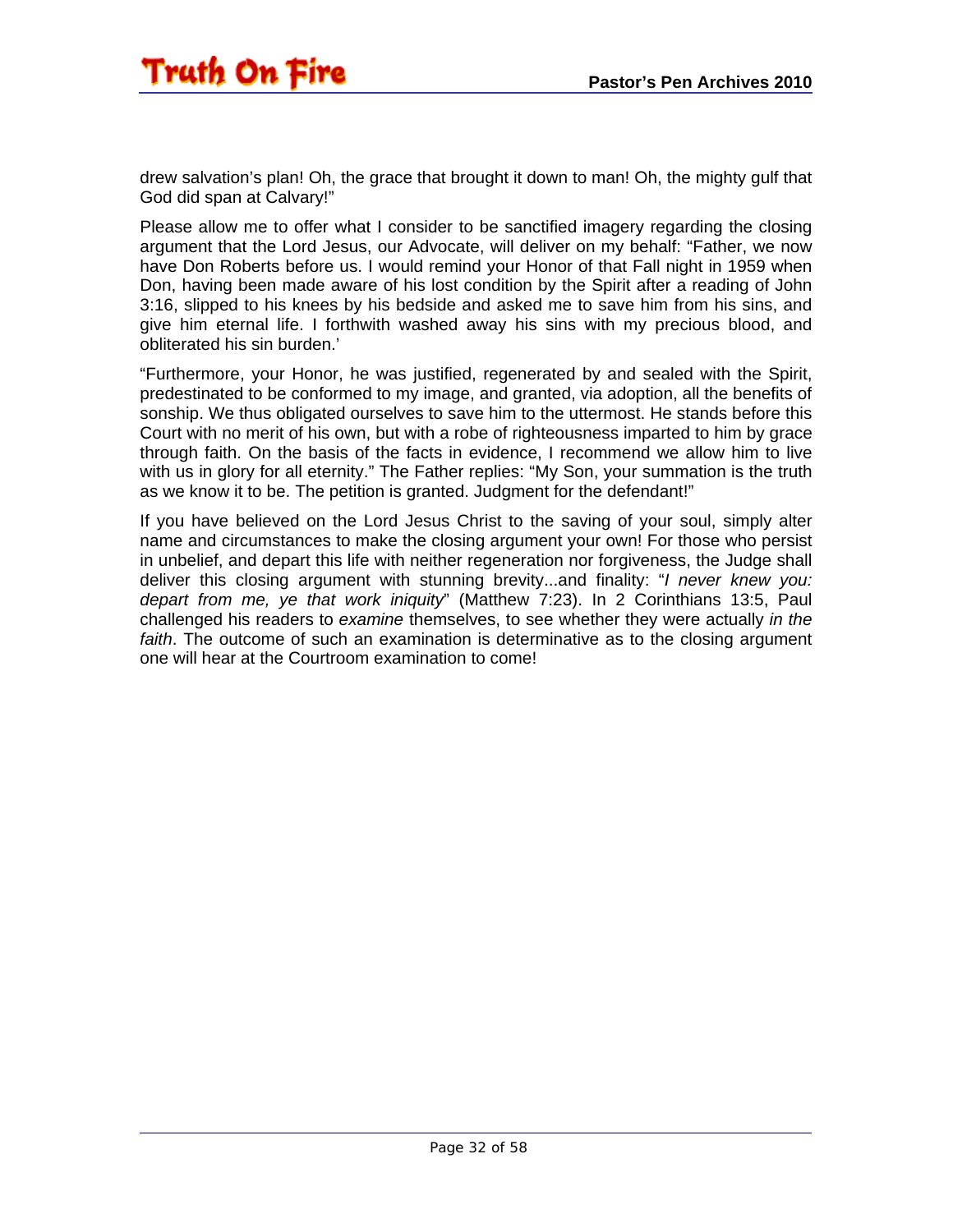### A Study in Preaching (Part 1)--The Miracle

<span id="page-32-0"></span>We recently published a series of articles on the Vital Signs of church ministry, and sought to make the point that the book of Acts, as an inspired historical narrative, provides valuable insight into the specifics of church planting as well as church health in general. Acts also provides a corresponding ability to identify a few of the basic byproducts of apostolic preaching as seen in the "so" preaching of Paul and Barnabas at Iconium.

We now pursue a more in-depth study of preaching as we follow our "so" preachers into the regions of Lystra and Derbe, where "*they preached the gospel*" (Acts 14:7). The Greek for "preached the gospel" combines two verbs: the imperfect of **eimi** (to be) and the present middle participle of **euaggelizo** (to announce good news) in nominative case. A slavish translation: "They were ones who were continuously preaching the gospel and acting in their own interest by doing so."

The Greek verb combo teaches us three very important truths. (1) Preaching the gospel is a pattern of life for the gospel preacher. The message delivered at Iconium was the same one preached at Lystra and in every other city on the itinerary. At NO TIME did they modify the message in order to mollify hearers with more 'user-friendly' content. (2) The gospel preacher IS something before he DOES something. What they *were* was fundamental to what they *did*. Gospel preachers preach the gospel. It's hard-wired in their spiritual DNA! (3) The preacher who would touch the lives of others must first secure the touch of God upon his own life. And nothing secures the blessing of God upon a preacher like magnifying the Lord Jesus in his vicarious death and glorious resurrection! Thus is the force of the middle voice.

Now, Paul and Barnabas had shaken the dust off of their feet in Antioch of Pisidia against the adversarial Jews, and moved on to the city of Iconium…70 or so miles to the east-southeast. Luke is careful to contrast the *envy* that filled the Jews (13:45) with the *joy* and power that filled the evangelists (13:52). The detractors and dangers that emerged at Iconium precipitated a departure to Lystra and Derbe…cities located 30 miles to the southwest and southeast respectively. And there they continued to preach the gospel.

Our study in preaching derives from Acts 14:8-18. From that narrative we can identify at least three of its core characteristics. They are: the miracle that fulfills it, the mountain that faces it, and the message that fires it. In this Pen, we will consider the first of the three: the miracle that fulfills preaching.

The miracle of which we speak is the phenomenon that takes place when the PREACHED word is first HEARD and then BELIEVED! It is the preached-and-heard word that germinates in the human heart and springs forth as faith! One of the bedrock principles of scripture is that faith comes by hearing, and hearing by the word of God (Romans 10:17).

Most of us are familiar with the exclamation of "Yes!" accompanied by a fist pump. It's what the tennis player does after ripping a forehand cross-court to win a game, set or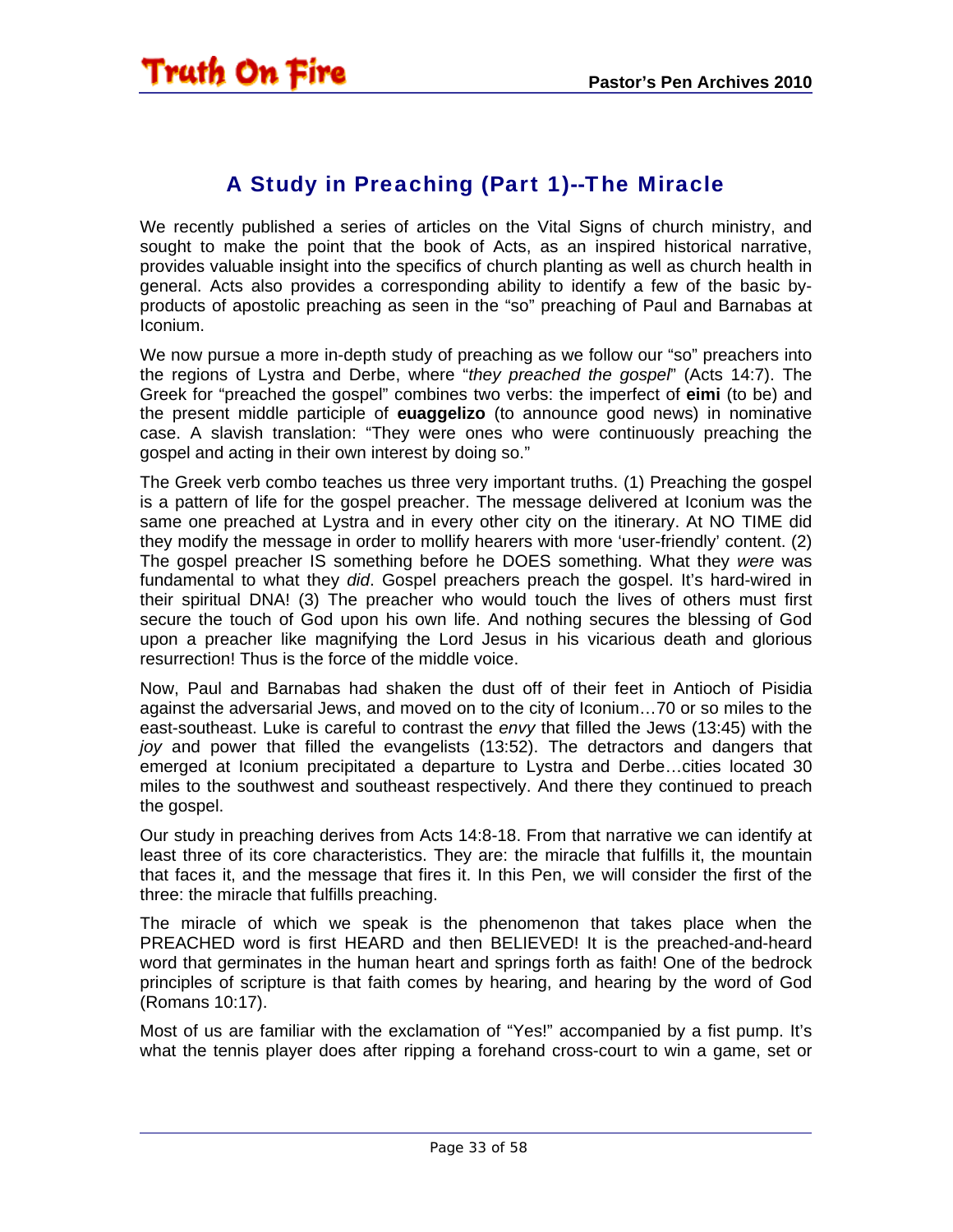match. It's what the golfer does after launching a five-iron from 190 yards that carries the front bunker and stops inches from the flag for a tap-in birdie. It might be what the software developer does after pouring over thousands of lines of code to find-fix that illusive syntax error that puts a critical program back online. For the gospel preacher, it's the jubilation and perhaps exultation that he experiences when the spoken word brings a faith response that transforms the life!

There are two miracles disclosed in our text: healing and believing. The latter is by far the greater! It is a known fact that seeing can often be the enemy of hearing, and our text provides the contrast. The impotent man "*heard Paul speak*" (14:9), but the people "*saw what Paul had done*" (14:11). Hearing resulted in faith for the one whereas seeing led to a vociferous celebration by the many that was rooted in false worship. Many of the Lycaonians were convinced that the gods had come down. But seeing void of hearing led them to connect the healing with the wrong god.

Do you suppose this is still happening today? If it's possible to attribute genuine miracles to a false god, isn't it also possible to assign fictitious miracles to the true God? It seems to me that this kind of "cross-wiring" is one of the potential pitfalls for any "healing" ministry that is heavily dependent upon tele-VISION for its revenue stream. The logic: No miracles to SEE on our end will result in fewer monies sent from the VIEWER end!

Make no mistake! The God of heaven is still in the business of granting genuine healing on earth, and should be given the glory due him for every such intervention. But the fact remains that a lot of alleged healing is attributed to him concerning which he has had no part. Scripture teaches us that there is a Satan-inspired *mystery of iniquity* already at work. It includes supernatural power manifested in the form of *signs* and *lying wonders*, but NEVER leads anyone who SEES them to fall in love with and believe the truth of the gospel (2 Thessalonians 2:7-12). For this reason, I question the auspices of any ministry that clamors over physical healing as evidence of divine power at work. It just might be a satanic counterfeit intended to misdirect VIEWERS to another Jesus, another spirit, or another gospel (2 Corinthians 11:3-4).

The primacy of preaching was captured in these words from Congregationalist preacher Henry Ward Beecher: "God had only one Son…and he made him a preacher!" No preacher worth his salt, who would follow in the steps of his Lord and those of the apostles, should ever be content to preach without apostolic power! One of the core characteristics of NT preaching is the miracle of hearing-believing that follows in its wake. It's what causes the "Yes!" to erupt in the preacher! It's what fulfills the preaching ministry like nothing else can! In our next Pen, we will examine the mountain that always faces the gospel preacher and his preaching.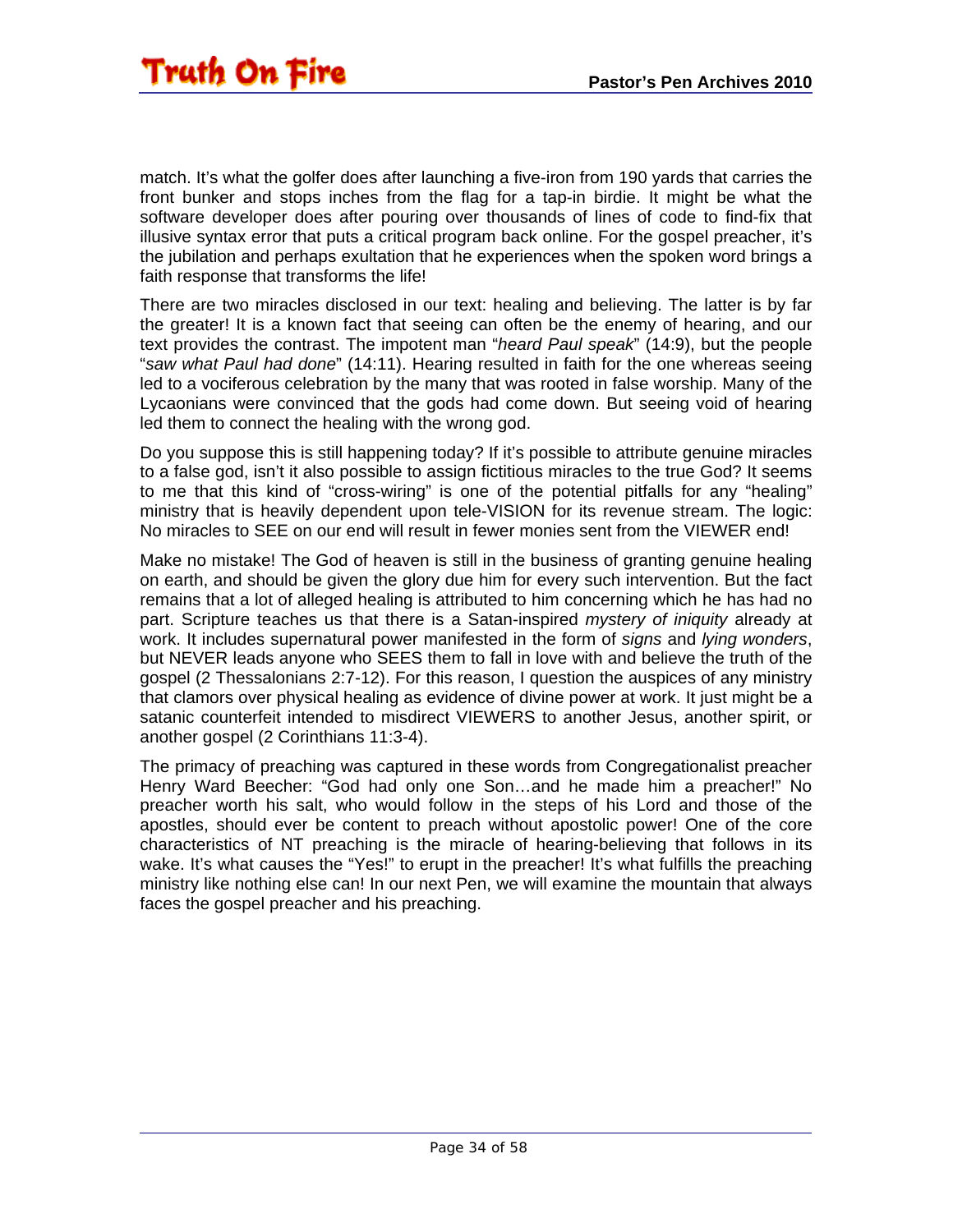#### A Study in Preaching (Part 2)--The Mountain

<span id="page-34-0"></span>We continue to examine the core characteristics of NT preaching as provided for us in the inspired narrative of Acts 14:8-18. We began by looking at the miracle that fulfills preaching. A man crippled from birth (defective feet), who had never walked, heard the apostle Paul preach the gospel of grace. A hearing of the truth led to a believing with the heart. And Paul, having perceived the spiritual transition that was taking place in him, issued a command for the impotent man to "Stand upright!" That which was defective became effective as he leaped and walked immediately. Thanks be unto God for the miracle of faith as a response to the preached Word!

We now shift our attention to the mountain that faces preaching. By "mountain" we refer to the obstacle that must be overcome in order for preaching to bear genuine fruit in the hearts and lives of hearers. It must be scaled and conquered, not gone around. The mountain of which we speak is the false god that has entrenched itself in the human heart. The ultimate challenge in preaching is the dethronement of that false god.

The post-miracle picture painted by Luke is one of genuine religious activity and great excitement. The people were convinced that "the gods" had come down "to us" in the likeness of men (14:11). In their minds, this was nothing less than an up close and personal encounter with deity. To use evangelical vernacular, the people were willing and ready to accept Paul and Barnabas as their personal lords and saviors!

In our study of the miracle that fulfills preaching, we observed that seeing void of hearing can result in assigning a genuine miracle to the wrong god. And now we see that false worship begets a faulty perspective. If you and I had been in that crowd, we might have wondered: "How in the world can these folks entertain a message about the Lord Jesus Christ—the One in whose name the miracle was performed—and then make the two Roman gods Jupiter and Mercury the center of their attention?" Yet the same dichotomy occurs every Lord's Day in America as good men of God, who love the truth and preach it in power, observe the members of their congregations live the other six days of the week as though Christ's lifeless bones were still in that borrowed tomb.

There are two critical observations to be made. The first: Consecration is far more vital than communication! I remember Ronald Reagan being called The Great Communicator. But to this day the Marxists who inhabit high places in our government still spit on his grave. This is because Reagan, a master of communication, was never able to alter their philosophical core. And so it is with man at his spiritual core. If there is no *dethronement* of a false god and the *enthronement* of the Lord Jesus—the supreme act of consecration—it matters not the extent to which the man of God preaches the stars down with an articulation that angels would envy!

The second is this: Gods are always revealed at the point of sacrifice. The priest of Jupiter, the local religious honcho, had rustled up some oxen and garlands to garner the approval of his gods (14:13). It is not clear whether he owned that stuff or whether he had made an appeal to the people to give a "sacrificial love offering" for the cause. One thing is certain: That for which a man or woman is willing to sacrifice is revelatory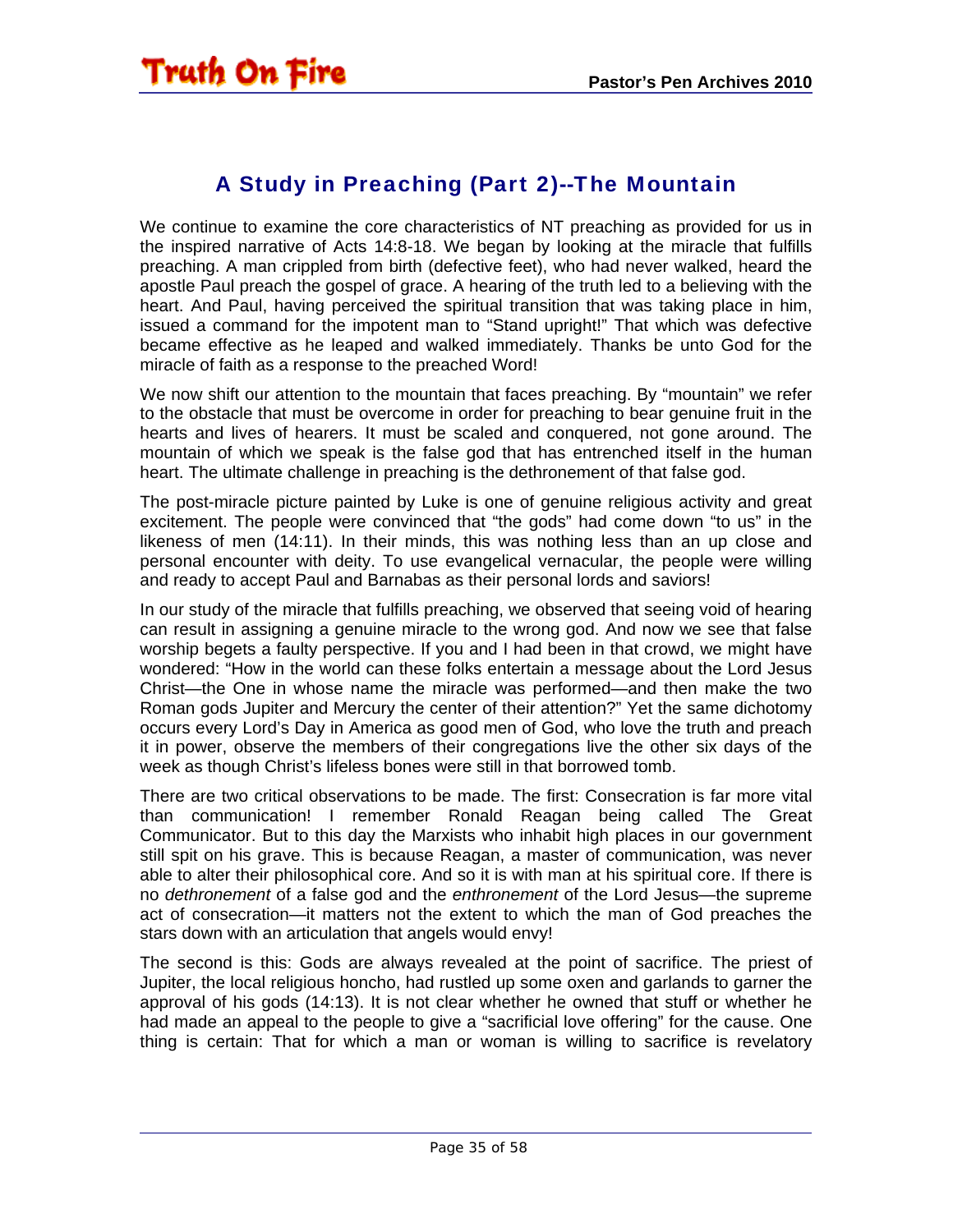regarding that which rules the heart! This would be a good time to reflect upon the last time you sacrificed something (time, money, self-interest, possessions, a relationship) and attach that something to the entity for which you sacrificed it. Can you attach it to the Lord Jesus? If not, why not?

I heard Dr. Bob Jones III preach a message in which he stated: "The problem with God's people today is NOT that they don't love Christ. It is that they do not love Christ ONLY!" I believe that statement, which I heard two decades ago, is as applicable today as ever. Most if not all of us have gone through spiritual valleys where we discovered, perhaps in retrospect, that the primary cause for our calamity was a divided affection where, as the Lord Jesus put it, we attempted to love-serve God plus something else (Matthew 6:24). For the child of God, the time-proven recipe for spiritual misery is an approach to life that includes two or more masters!

Now, the key difference between regeneration and revival is this: Regeneration is the dislodging of gods from the hearts of the lost whereas revival has to do with the same dislodging of gods from the hearts of believers. I often wondered in years past why churches that held "Revival Meetings" encouraged folks to bring their lost friends and neighbors. Wouldn't it be more accurate to use the phrase "Regeneration Meetings" to describe such efforts? If you want to reach the lost, bring in the Evangelist. The arduous task of awakening a lukewarm church and scaling its mountains of false gods, however, is reserved for a special breed of spiritual warrior—the Revivalist!

The next time your pastor steps to the pulpit to preach God's truth, think of him as a climber of mountains…for that is exactly what he is. The congregation he is about to address is a collective mountain range consisting of everything from foothills to Mount Everest. Pray earnestly for him as he climbs! Pray that the collapse of those mountains and the consecration of hearts will result from his communication…and pray that it begins with you! In our next Pen, we will examine the message that fires preaching.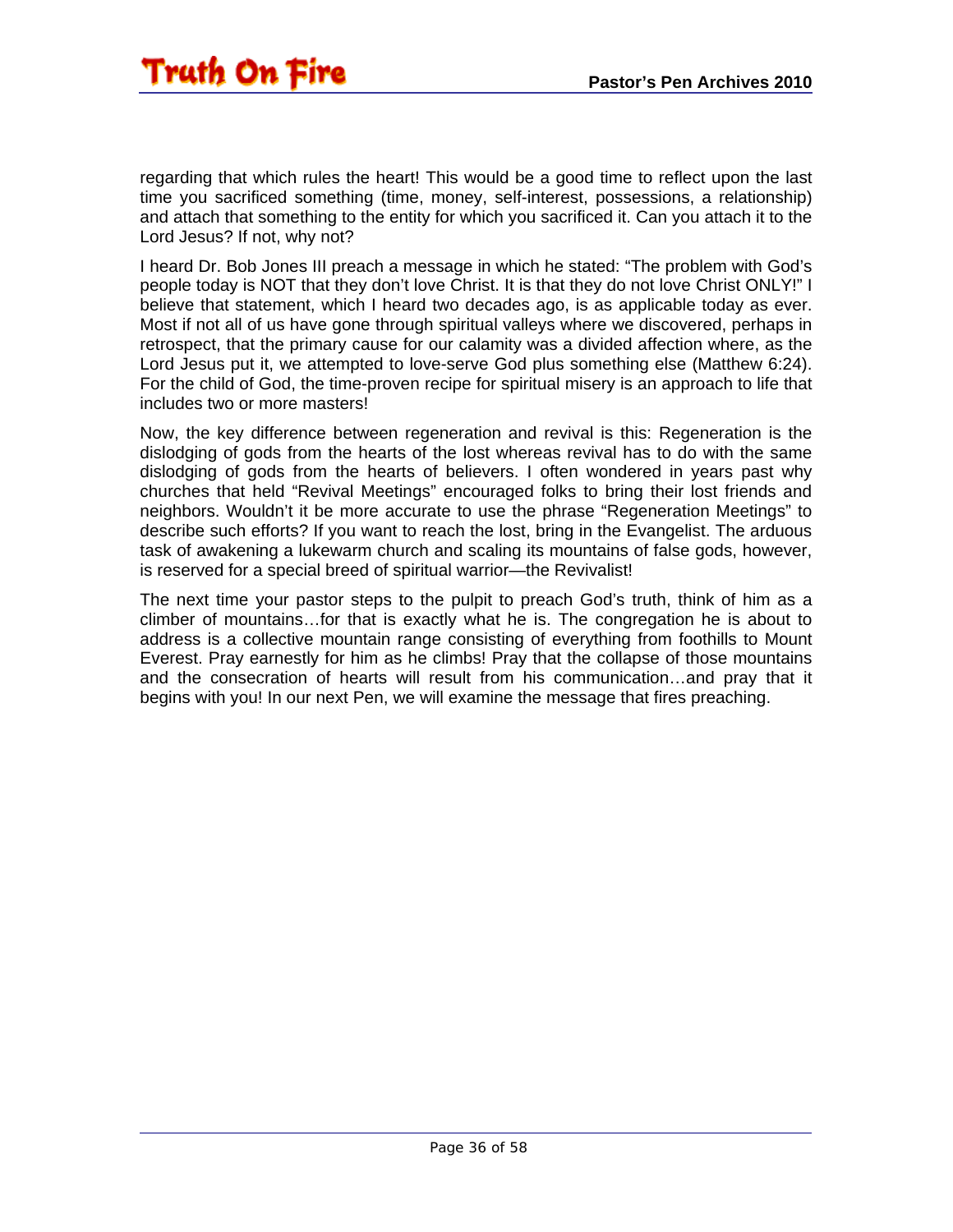### A Study in Preaching (Part 3)--The Message

<span id="page-36-0"></span>Our study in preaching concludes with the third of three core components found in Acts 14:7-18: the message that fires preaching. The message is equivalent to preaching's bottom line in its appeal to sinners. It's the divine imperative imposed upon lost men that ignites a corresponding flame of urgency in the preacher. Paul summed it up in one fourletter word: "TURN" (14:15).

The Greek is **epistrepho**, a combination of **epi** ('upon') and **strepho** ('to turn'). The familiar phrase "Turn on a dime!" captures the meaning. The act of turning in the gospel sense is inevitably from something ('vanities') to someone ('the living God'). *Vanities* contrasts the emptiness derived from the false with the fullness that the true God alone can supply. Implicit in *living* as applied to God is the lifeless existence of those who embrace the false. The lost person who turns to the Lord Jesus from whatever god is occupying the throne of his or her heart has literally everything to gain and nothing to lose!

The late great A. W. Tozer identified the two basic gospel tenets—repent and believe in terms of the SHIFT and the GIFT. Preaching of apostolic caliber must give equal deference to both. Recently I heard a prominent preacher remark that, as far as his ministry was concerned, he was going to leave the preaching of hellfire and brimstone to others. "There's plenty of that kind of stuff going on out there!" he said. "I'm going to spend my time encouraging and loving people, emphasizing the positive and avoiding the negative!"

Now, if the apostle Paul had been sitting in that television studio, how do you suppose he would have reacted to that mindset? I believe he would have called him on the proverbial carpet and rebuked him for failure to preach the whole counsel of God! When Paul admonished the Lycaonians to turn from their vanities, he was clearly setting forth a SHIFT as coincident with the GIFT! Only God knows how many folks feel as though they have been GIFTED with life eternal although they have never really SHIFTED their allegiance to the Lord Jesus!

Three comments are in order. First, observation breeds reaction. One can sense the visceral urgency of Paul and Barnabas as they saw themselves become the objects of worship and intended recipients of sacrifice. Most of us have heard a story about torrential rains that washed out a section of bridge and the individual who, armed with that awareness, stood in the face of traffic crying "Stop!" in an effort to deter them from plunging into a watery grave. The "Turn!" message that fires preaching deals with consequences far more catastrophic!

Remember Paul at Athens? The scripture says that his spirit was "*stirred*" (stimulated, irritated, provoked) in him when he saw the city *wholly given to idolatry* (Acts 17:16). It's one thing to master biblical facts and win theological arguments. It's quite another to witness first-hand the debilitating effects of sin upon the human condition and resolve to do something about it! Are you a preacher whose fire has diminished and whose sense of urgency has waned? Why not suspend your administrative role for a season, get into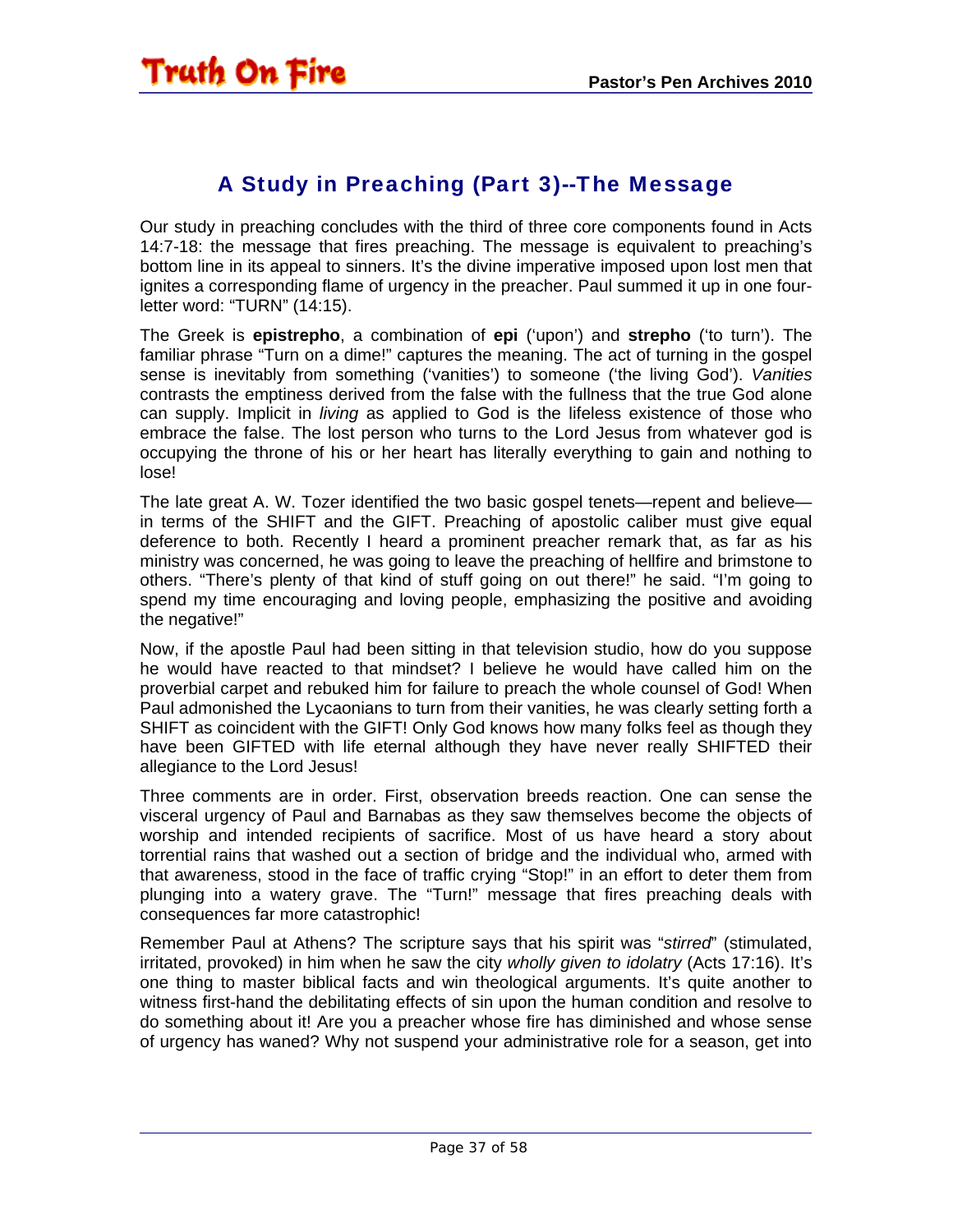the neighborhood with a New Testament and some gospel tracts, and allow yourself to be stirred afresh by the spiritual decadence that surrounds you?

Secondly, preachers foment trouble with messages, not miracles. Miracles are no threat to mountains. By the miracle, the mountain was revealed. But by the message, the mountain was rebuked! Typically, lost men are not offended by the miraculous. It is the "Turn!" message that poses the real threat to whatever it is other than Jesus that reigns in the heart!

The earthly ministry of the Lord Jesus clearly demonstrated this truth. Thousands followed him relentlessly across the land in awe of his disease- and death-defying power. But when he assigned exclusivity to himself as *the way, the truth and the life*, and proclaimed the impossibility of coming to the Father *except* through him (John 14:6), the relentless relented. Desires to "Crown Him!" gave way to demands to "Crucify Him!"

Thirdly, preaching messages with spiritual fire can be fatal. Walking and preaching in Holy Ghost power did not preclude a stoning by the malevolent Jews and complicit Mercury- and Jupiter-worshipping throngs. One of the classic traits of scripture is that of full disclosure. The text of Acts 14:7-18 bids the would-be preacher to consider the possibility that shift-and-gift preaching, while having the potential to endear him to many, can be infuriating to some. If there is any consolation to be found in the stoning of Paul, it is the distinct possibility that God just might not be finished with his preacher even though men are! God resurrected Paul for that very reason! And he's still in the business of resurrecting the ministries of preachers who, for whatever reason, appeared to be down for the count!

The relevant question for the twenty-first century church is NOT "Do we have a message?" but rather "Does the message have us?" Our study in preaching has demonstrated that the gospel was a message that literally owned the apostle Paul. It was a message that spawned miracles and exposed mountains. It's the message that should be a smoldering fire within each of us who believe inasmuch as we are tasked to preach it to every creature!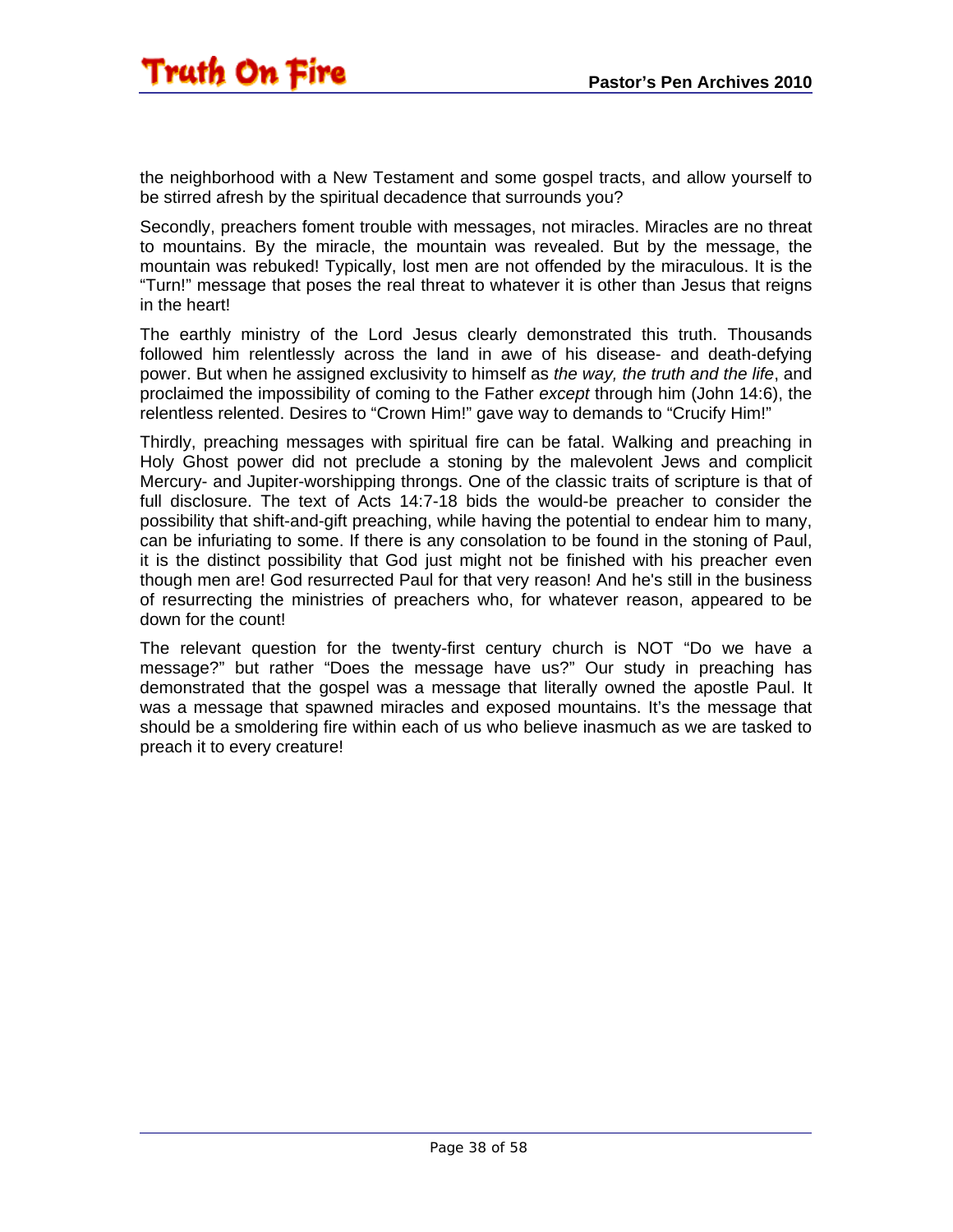### So Little for So Long Time

<span id="page-38-0"></span>Every single question that Jesus directed toward men in His earthly ministry contained at least three inherent qualities: (1) Each one was intended to foster the apprehension of spiritual truth in the recipients. (2) They were always penetrating and thought provoking in nature, challenging the hearer to reason his or her way to the proper conclusion and, as a result, undertake an appropriate course of action. (3) None of them were asked for the purpose of acquiring information.

A prime example is found in Luke 6:46 where Jesus was addressing His newlyappointed apostles, a group of disciples from whom He had chosen the Twelve, and a great multitude of people who had sought Him out for both teaching and healing (6:17- 19). He asked the following rhetorical question: "*And why call ye me, Lord, Lord, and do not the things which I say?*" The spiritual truth to be apprehended was the inconsistency of saying one thing and doing another, giving lip service to His authority while disregarding His directives. This kind of asynchronous alignment of lips and life is the very essence of hypocrisy. If someone on the receiving end of that question reasons that he or she is playing the hypocrite, the challenge would be to undertake a life of obedience that reflects a genuine recognition of His Lordship and brings the lips and life into agreement.

A less well-known but equally penetrating question was directed toward the apostle Philip on the eve of our Lord's crucifixion. Jesus said to him: "*Have I been so long time with you, and yet hast thou not known me, Philip?*" (John 14:9). In the context, Jesus was engaged with the apostles (minus Judas Iscariot) in perhaps the most intensive and comprehensive teaching interlude of His ministry. Simon Peter and Thomas had raised both questions and doubts about where Jesus was going and the way to get there. Jesus in turn affirmed that He was the way to the Father, and that knowing Him was the equivalent of knowing the Father.

At that point, Philip interjected, saying: "*Lord, shew us the Father, and it sufficeth us*" (14:8). The statement implied that Philip was not satisfied with Jesus alone. Even though he used the pronoun "us" in articulating his desire, I doubt that he spoke for the entire group. I believe John, the beloved apostle, had arrived at Jesus-alone satisfaction long before this conversation took place.

The question posed by Jesus to one of His elect servants lends itself to our encouragement and instruction in the following four ways. First, notice that when responding to both Peter (13:36-38) and Thomas (14:7-8), the Lord did not employ a personal address. But He addressed Philip by name…in part to signify the personal attention He was giving to the issue raised by Philip, and in part as an expression of His tenderness and concern for one in whom He had invested so much.

Secondly, the knowledge vacuum of which Jesus spoke was relative rather than absolute. In other words, Philip knew the Lord Jesus in terms of a saving relationship, but his spiritual perception of Christ had not advanced to the maximum extent warranted by three years of exposure and interaction. Thirdly, since the phrase "*so long time*"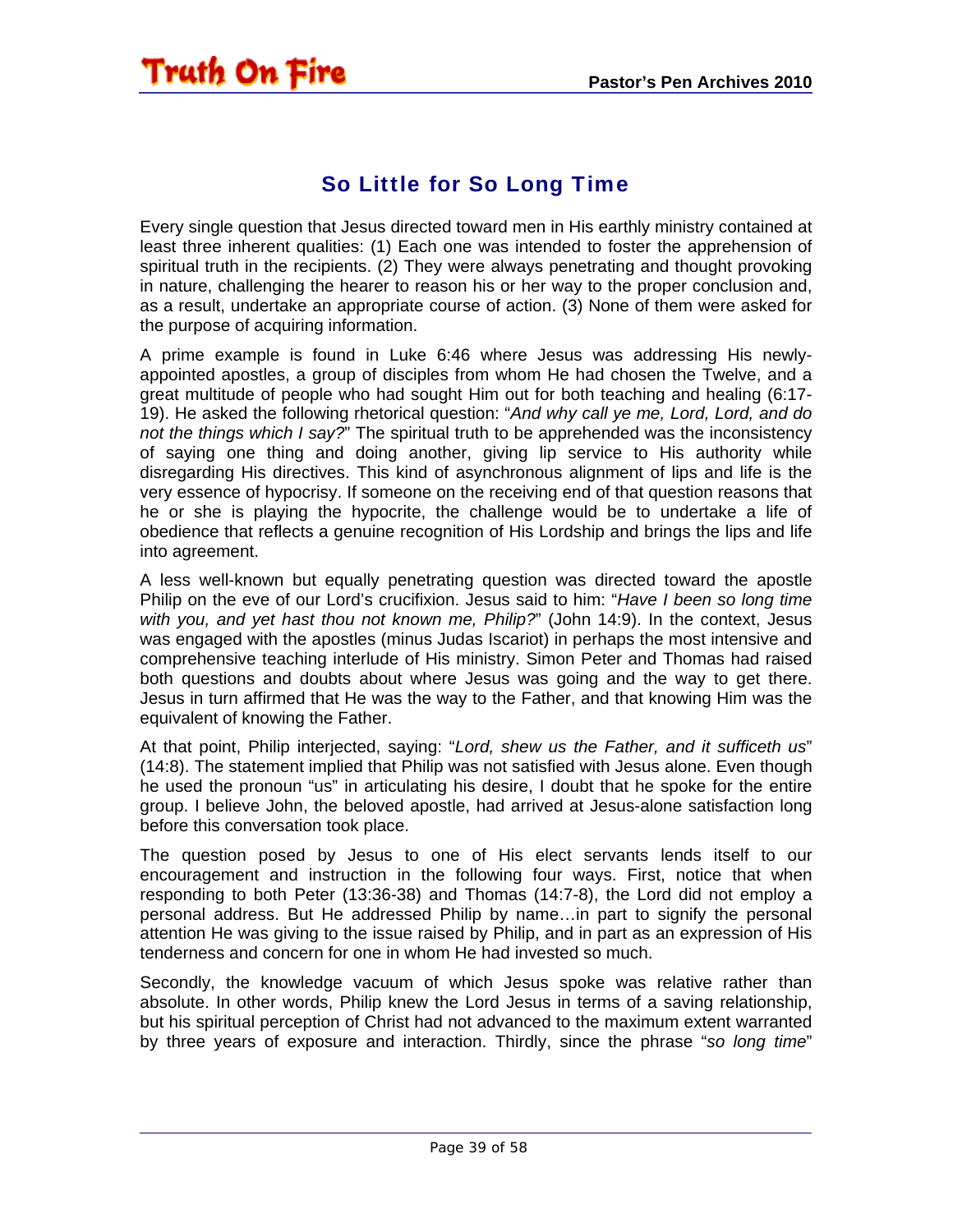

equates to a three-year period for Philip, why not assume for present-day purposes that three year-old converts who still exhibit spiritual dullness, and lack Jesus-alone steadfastness, have suffered in their spiritual advancement? Lastly, we may conclude that knowing Jesus to the fullest extent possible in this life is the most noble and rewarding pursuit than can be undertaken by a sinner saved by grace!

Brethren, I wonder whether that penetrating question Jesus directed toward Philip in those precious hours before His arrest and trial might have some thought-provoking relevance for you and me at this hour. How long has Jesus been with us or (to be more Biblically correct) in us? Has it been three days, three months, three years, or three decades? To what extent have we advanced in our theological as well as experiential knowledge of Him? Do we live with a Jesus-alone satisfaction? Or can we hear the Lord Jesus addressing us by name in our heart of hearts, admonishing us that for so long time we have come to apprehend so little about His magnificent Person and matchless grace?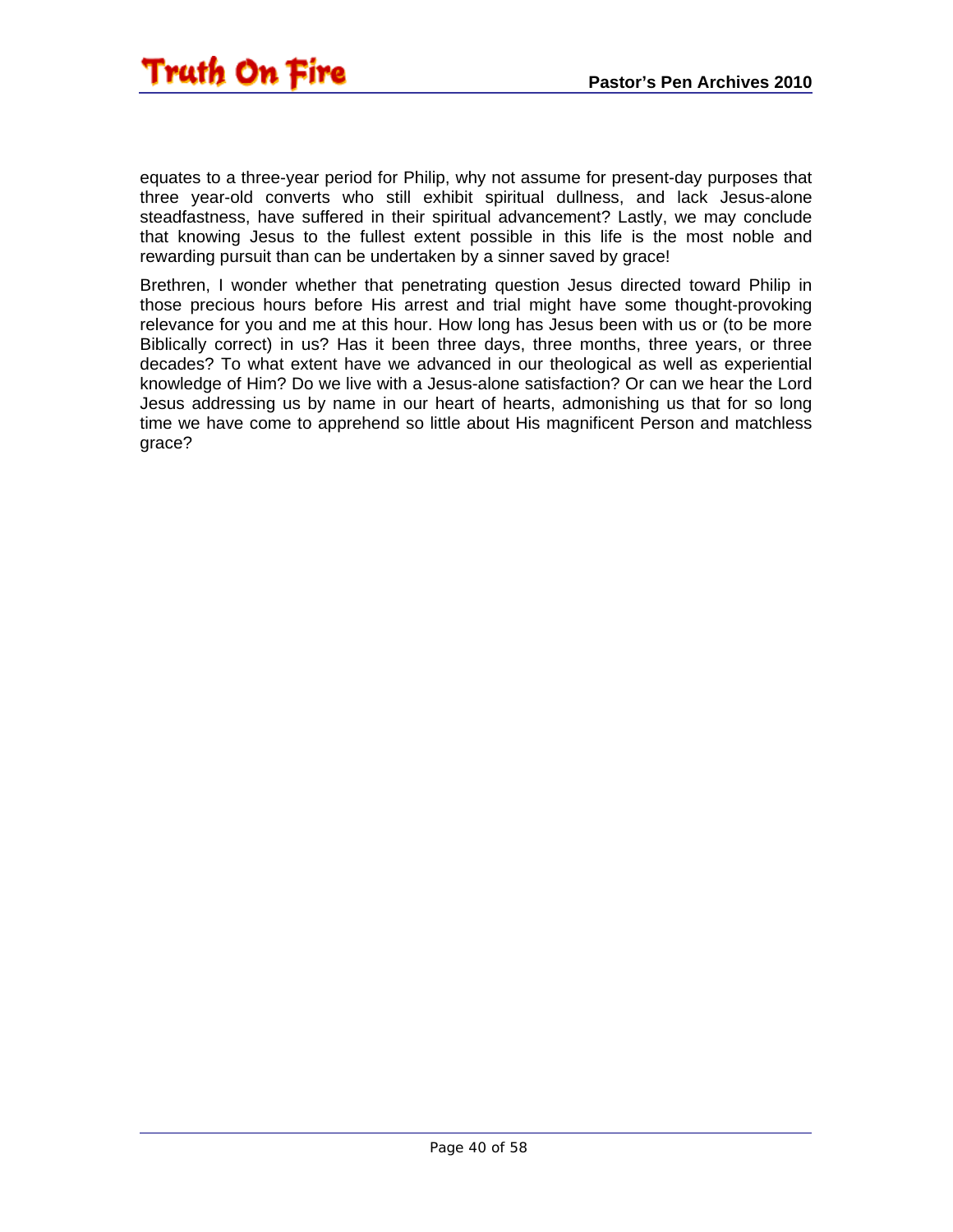#### Care Management

<span id="page-40-0"></span>On a 24-7-365 basis, our nation's Air Traffic Controllers monitor-manage the flow of air traffic within the airspaces for which they are responsible. The combined radar footprint of hundreds of control towers is so extensive that seldom if ever does an aircraft fail to show up one or more radar screens. It's "game on" for a controller when a new blip (aircraft signature) appears on screen.

Modern black-box technology enables the controller to ascertain airspeed, compass heading, altitude, rate of climb-descent and other valuable data. A red flag of concern is raised anytime a controller determines that two aircraft are on flight paths that will inevitably intersect unless altered. The potential remedy may consist of altitude and heading adjustments for one or both of the aircraft. The point is these radar blips represent genuine items of concern that must be managed!

In like manner, we as God's children have spiritual radar that runs 24-7-365. The blips that come across our screens represent items of daily (or perhaps perennial) concern. We might liken some to a single-engine two-seater requiring minimum attention. Others are more like the jumbo jet (a "heavy" in tower lingo) with a lot more people, baggage and potential mayhem. All of these cares, however, without regard for size and scope, must be managed in the manner our Lord prescribes.

The biblical prescription for care management is as follows: "*Humble yourselves therefore under the mighty hand of God, that he may exalt you in due time; casting all your care upon him, for he careth for you*" (1 Peter 5:6-7). Peter's target audience consisted of spiritual pilgrims who were suffering at the hands of an abusive Roman government that was exacerbating the cares of God's people beyond those of the average citizen. Those who pay attention can discern the rising tide of anti-Christian sentiment in our national leadership that is certain to ultimately and negatively impact believers in the Lord Jesus Christ.

So, what does Peter teach us about care management? First, it's a matter of positioning...and we all know that position is everything (e.g., IN Christ or IN Adam; UNDER law or UNDER grace). The believer is enjoined to position himself UNDER the mighty hand of God. In a context of suffering, the *mighty* (Gk. **kratos**, explosive power) hand of God is juxtaposed with that of Rome. Peter is assuring readers that NO government, no matter how abusive, can EVER put God at disadvantage when it comes to caring for his own! At the end of the day, the mighty hand of God will always trump the heavy hand of man!

The Greek for "humble yourselves" is **tapenoo** ("to make low or level"). Humbling oneself is impossible apart from the prescribed positioning. In addition to being an imperative, it is aorist (past) tense and passive voice. The aorist in imperative mode signifies the need to start doing something that is not being done. It sounds to me like Peter was telling them that many of their troubles were directly attributable to bad positioning. The passive voice signifies the need to have something done to them rather than just doing something. Peter is saying: "Stop managing your cares in your own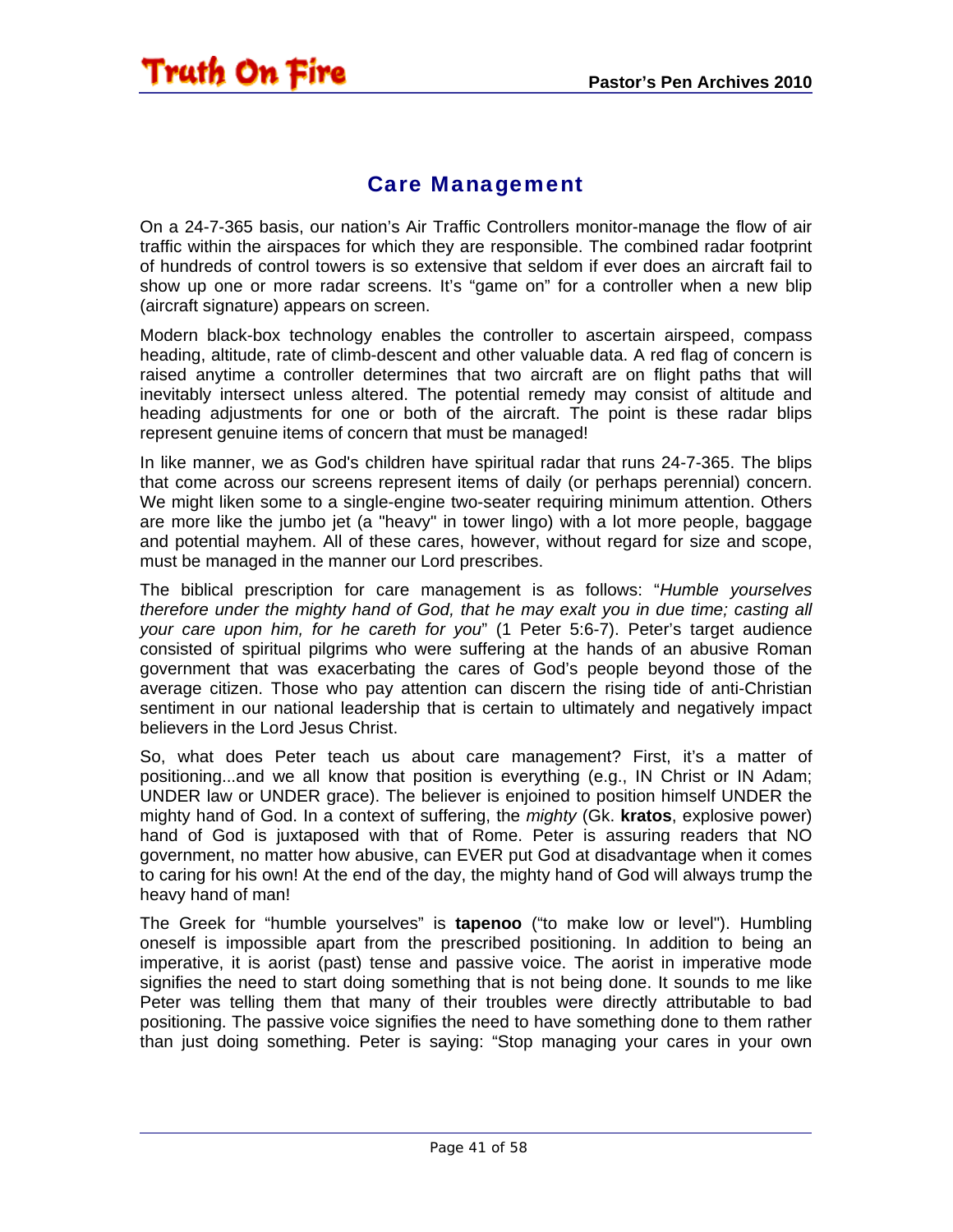strength and start positioning yourselves under the mighty hand of the God who desires to shelter you there. Let God be God!"

I'll be the first to admit that this is easier said than done! So why do it? The *therefore* provides the answer as it points to the previous verse: "*God resisteth the proud, and giveth grace to the humble*" (5:5). That truth clearly defines our two options: encounter God's resistance or entertain his grace? Is this not a no-brainer? Absolutely...and exactly the response Peter was seeking to elicit!

Secondly, it's a matter of unloading. The imperative is modified by a participial phrase: "*casting all your care*." *Care* is an all-inclusive singular. *Casting* is actually an aorist (past) participle. *Careth* as applied to God is present tense, active voice. Expanded translation: "Having cast your every care and anxiety upon the God who continuously cares for you, take your place under his mighty hand." There is no humbling without unloading, and no unloading without positioning!

*Casting* (*having cast*) is more a prerequisite for humbling than a concurrent activity. A cognizance of such non-stop care from the Lord is what motivates the believer to cast all of his or her "stuff" upon the Caregiver! The more "stuff" we incur, the more we must unload. The more we unload, the more humble we become! Thus humility and prayer are inseparable! Moreover, we must never forget that our God does not stop caring if and when we stop casting! His paternal nature compels him to care! That's what he does!

Thirdly, it's a matter of timing. The end game for humility is an exalting (a raising or lifting up) of the humble in *due time*. Whatever "due time" means, it clearly signifies GOD's time on HIS schedule! It also means that, in ALL matters pertaining to God's people as they endure hardships in this life, the God under whose mighty hand they position themselves will have the FINAL WORD!

Care management consists of a proper positioning, a consistent unloading, and a firm reliance upon the timing of God to bring his purposes to pass. For Elijah, due time was a death-free chariot ride to heaven. For Joseph, it was a promotion to the second highest position in Egypt. For Daniel, it was a case of lockjaw for a den of lions. For Stephen, it was a vision of the Son of God standing at the right hand of the Father in readiness to receive his spirit as an angry mob began to pummel his body with stones. It occurs to me that Stephen just might have been the first recipient of a standing ovation!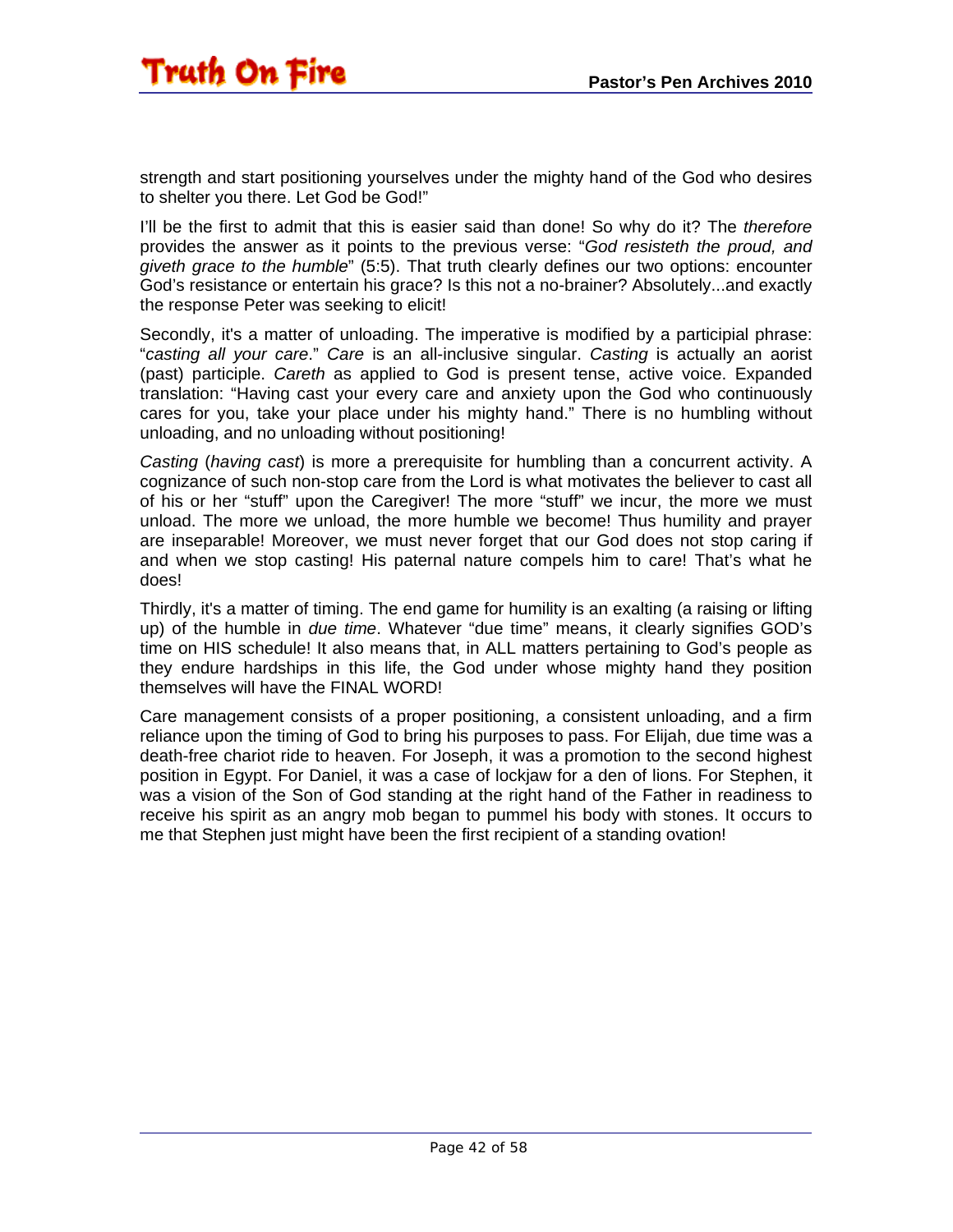### Nobility without Purity

<span id="page-42-0"></span>Truth On Fire

The United States of America is still mired in the business of nation building. We do, however, have a decent track record in this area. After World War II, we rebuilt Japan and Germany. We're now in the process of doing the same for Iraq. The jury is out regarding Afghanistan. Nation building is an arduous and often frustrating task. If you doubt the veracity of that statement, ask Nehemiah!

Ezra and Nehemiah were men of God whose responsibility it was to oversee the rebuilding of a nation that was destroyed by the Babylonians seventy years earlier. Ezra was adept with the scriptures, and gave himself to the spiritual education of God's people. Nehemiah was a God-gifted administrator who was committed to rebuilding Jerusalem's infrastructure for the glory of God. They worked in tandem to accomplish those goals.

One of the key objectives in nation building is to discover and develop a core of national leaders. As one reads through the chronicles of Nehemiah, it is readily apparent that his greatest challenge (or obstacle) consisted of those whom he referred to as "nobles." That word is found nine times in the book of Nehemiah (KJV), and is translated from two different Hebrew words.

The Hebrew word **chowz**, which signifies that which is white or pure (from the cleansing or glowing power of fire), is used seven times (2:16; 4:14, 19; 5:7; 6:17; 7:5; 13:17). It derives from charar, which means to glow, melt or burn, and is used figuratively to describe that which shows or incites passion. Nehemiah used this word to distinguish these men by societal rank, but more than mere rank is in view. National leaders—the nobility in the best sense of that word—are expected to exhibit a passion for God, personal purity in their leadership roles, and, by example, incite the same aspirations in those they lead!

The second Hebrew word used by Nehemiah to describe the national leadership is **addiyr**, meaning wide or large. In the figurative sense, it means powerful. It derives from adar, which means to expand. It refers to those who have risen to positions of power by expanding themselves personally and influentially. Nehemiah uses this word on two occasions (3:5; 10:29). He is not referring to two different kinds of leaders, but rather to the same leaders from two different perspectives. The ideal leader is one whose passion for God and personal purity is the foundation of his power and influence in society. I believe we are safe in assuming that Nehemiah expected nothing less from the nobles in Israel who had returned from Babylonian captivity. But for Nehemiah the nation builder, there was a disconnect between the expectation and the experience.

When the time finally came for Nehemiah to share with the people what God had put in his heart to do for the city of Jerusalem, he assured them that the hand of God was upon him, and proclaimed: "Come, and let us build up the wall of Jerusalem, that we be no more a reproach." They responded: "Let us rise up and build" (2:17-18). But "their nobles put not their necks to the work of their Lord" (3:5). The problem with these men is still with us today—position without passion!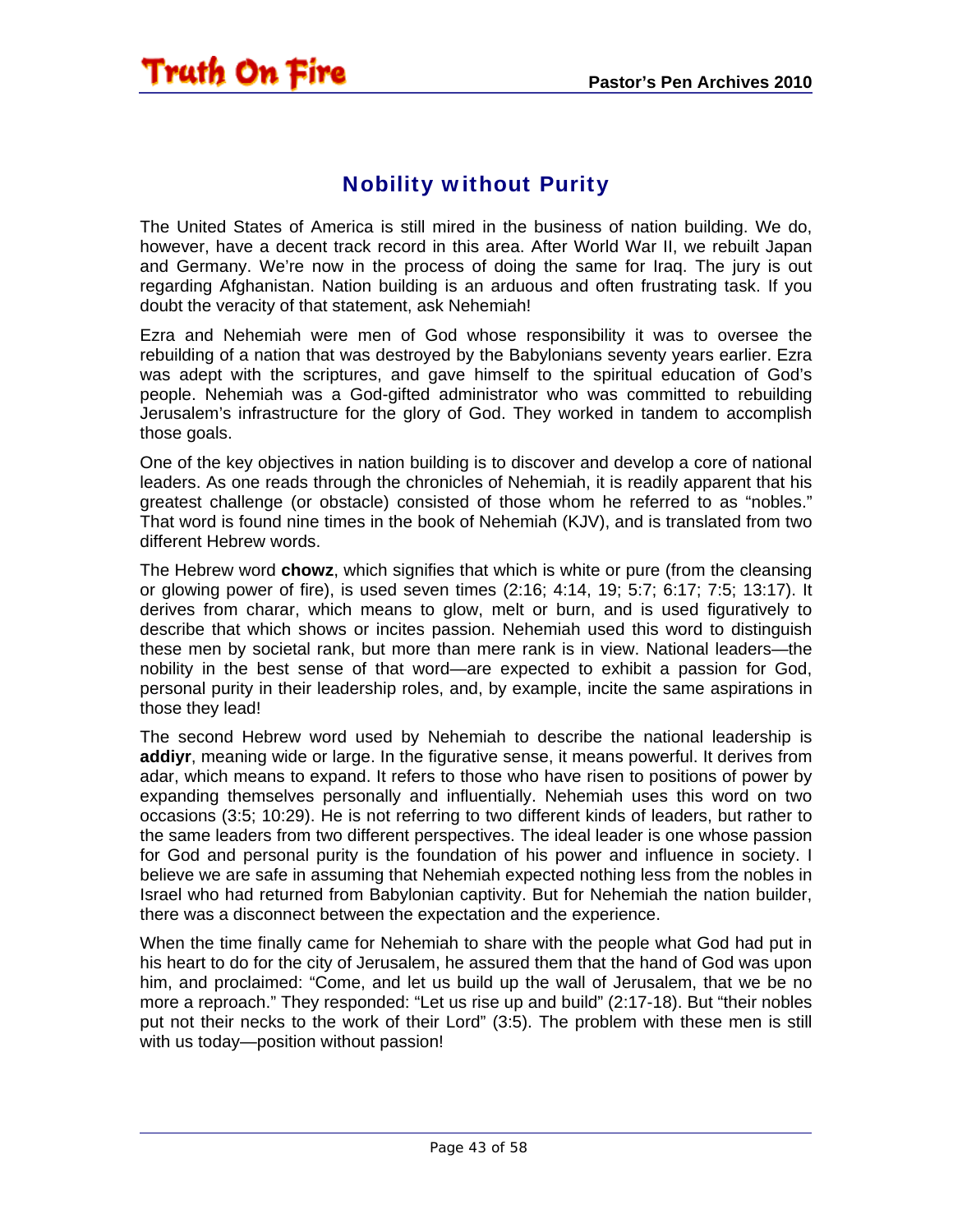Nehemiah included the nobles in subsequent admonitions, encouraging them to put fear aside and fight for their brethren…because God himself was fighting for them (4:14, 19- 20). But the nobles, rather than fighting for their fellow countrymen, were exacting usury (excessive taxes) for personal gain and inducing much discouragement. Nehemiah set a great assembly against them, rebuked them publicly, and convinced them to restore that which had been confiscated by abuse of power. The nobles agreed (no doubt reluctantly) to provide the citizenry with a tax refund as well as tax relief going forward (5:7-13). Now that's my kind of government…and I suspect yours as well. The current administration in Washington is reenacting the abuses of these derelict nobles. It is clearly the most abusive in my lifetime. And you can bet they have designs on a lot more than your taxable income!

Now that the nobles were no longer able to profit from their confiscatory tax policy, they pioneered business initiatives (creating a virtual farmers' market) that were conducted on the Sabbath day within the city gates. Once again Nehemiah was embroiled in contention with these men over their sacrilegious behavior and total disregard for things sacred. It obviously slipped their minds, but their profane business practices threatened to bring more wrath upon Israel (13:17-18). Alas this problem persists to the present day—position without purity!

All of us long for nobles within our national leadership who will bring godly passions and personal purity to the positions they hold. God knows America could use a little nation building of its own in this area…and only he knows if that day will ever come. But nobles are needed in two additional areas of our culture that are every bit as critical as our national leadership! Those two areas are our homes and our churches! If these two institutions are found wanting in terms of godly passion and personal purity, especially among those of us who name the name of Christ, do we have any basis to expect more from our elected leaders?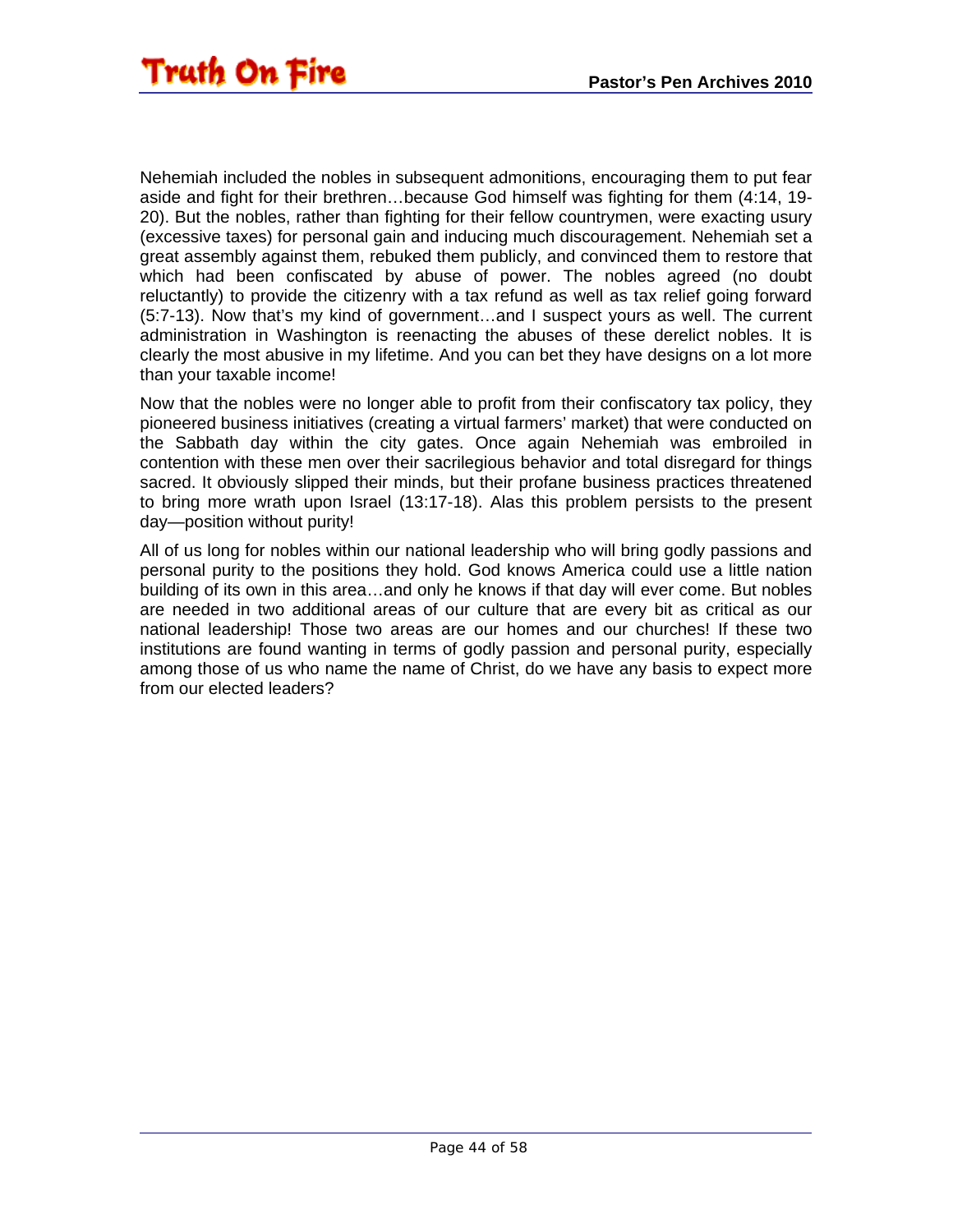#### Under-Promising, Over-Delivering

<span id="page-44-0"></span>My work experience in the corporate world over the last twenty-five years has taught me a number of important lessons. One of the most valuable with respect to dealing with customers-clients for the delivery of goods-services is the art of setting a reasonable and agreed-upon expectation and then exceeding that expectation. This time-tested principle is known as "Under-Promise, Over-Deliver."

Are you seasoned enough to remember your parents pulling the family car into the neighborhood gas station to fill up the tank? Yes, I am referring to the days of "Full Service" before "Self Service" ever entered the mind of a proprietor. No one had to exit the car…except for a restroom visit. The smiling attendant would rush out and ask, "What'll it be?" Upon hearing the words "Fill 'er up!" he would engage the pump, check tire pressures and fluid levels, and wash the windshield…all while the pump was running.

Now, those days are long gone, but the principle remains. The best way to secure repeat business (and thereby grow a business) is to exceed the expectations of your customer on a regular basis. Individuals and businesses that employ this proven success formula will always have an edge over those who take the customer for granted.

First question: Since scripture represents the Lord God as One Who both Promises and Delivers, to what extent does the "Under-Promise, Over-Deliver" formula apply to Kingdom business? Some form of the word "promise" is used over 100 times in reference to God setting an expectation for his people. Derivatives of the word "deliver" are used even more often to describe our Lord making good on his promises.

Next question: Is God in the business of Under-Promising? Hardly! According to Peter, God's promises to his people are "exceeding great and precious" (2 Peter 1:4). Is it possible for the human mind to get a grip on the magnitude of any promise that transcends greatness? Phraseology of this sort precludes Under-Promising as a descriptive option. And we dare not think of this as Over-Promising, for that would imply God might at some point set an expectation that was beyond his ability to meet…much less exceed! What God is in the process of doing when he issues promises and sets expectations for those who trust him is simply beyond the ability of the English language.

The word "precious" (Gk. **timios**) signifies that which is honorable and esteemed due to its great value or price. It is no accident that Peter used the same root to refer to the *precious* quality of the Chief Corner Stone of the Kingdom, the Lord Jesus Christ (1 Peter 2:7). Thus we see the inextricable and incontrovertible link between the precious Person of Christ and the promises that are an extension of it. The only way to diminish a promise is to limit the capacity of the One who gave it. Enough said!

Peter further explains to us that these exceedingly great and precious promises, having been embraced by the believer as a means of escape from corruptive lust, are now the building blocks upon which we partake of the divine nature. The measure by which we internalize God's promises is the same measure by which God is able to internalize himself in us! Show me a man or woman that radiates the Lord Jesus in character,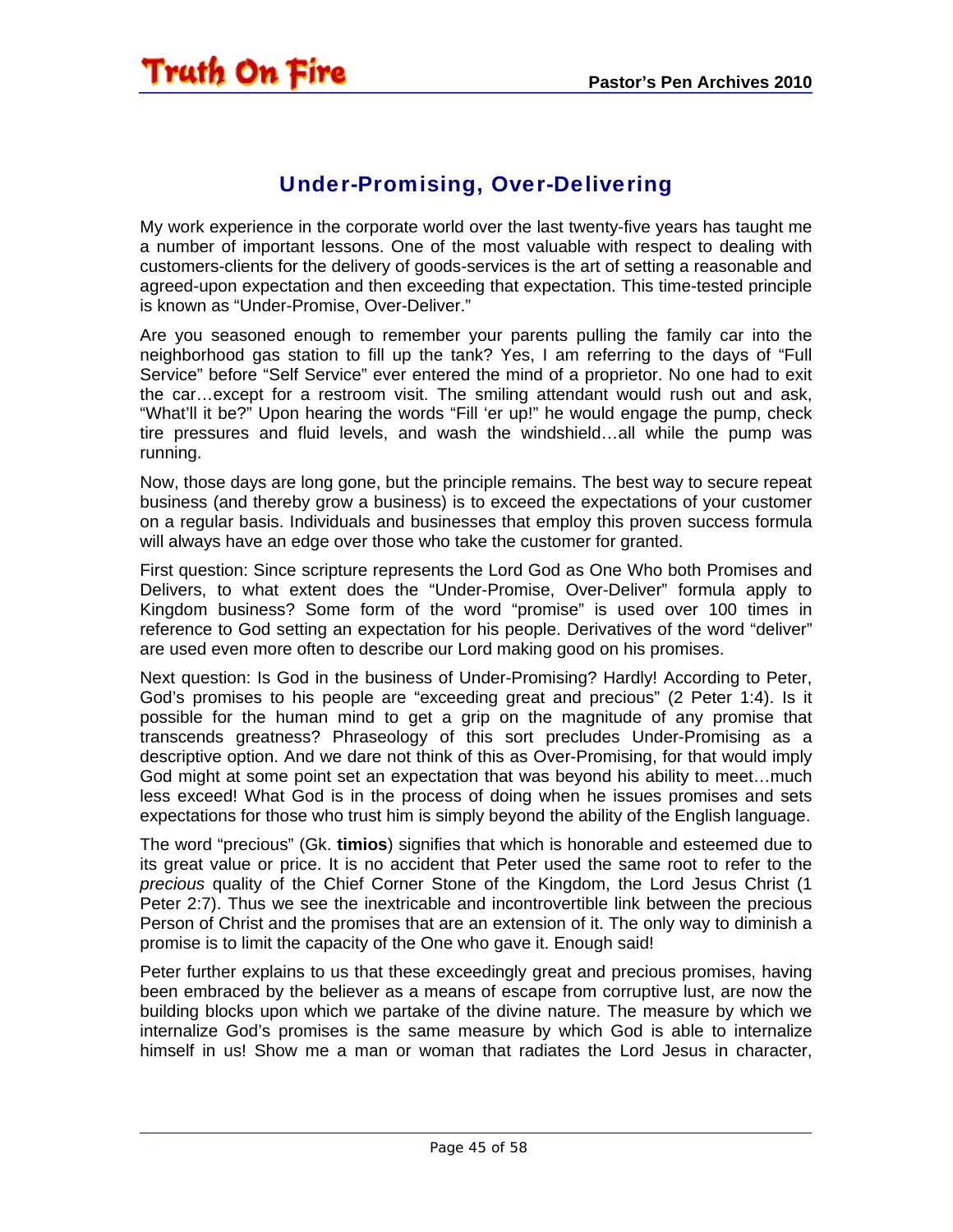countenance and conduct, and I'll show you one who is daily ingesting the truth of God as his or her essential spiritual food!

Question three: Is God in the business of Over-Delivering? Absolutely! Paul affirmed to the Ephesians that God was able to do *exceeding abundantly above* all that they were able *to ask or think* (Ephesians 3:20). Last time I checked, that was the very definition and essence of Over-Delivering! Again, the apostle encouraged us with these words: "Eye hath not seen, nor ear heard, neither have entered into the heart of man, the things which God hath prepared for them that love him" (1 Corinthians 2:9). It sure sounds to me like Over-Delivery by our Lord will be the inevitable outcome of our sojourn to the Promised Land where we shall see him face-to-face!

Practical question: When was the last time that you and I as believers, in agreement with our gifts and calling, actually over-delivered to those we serve? Preacher, when did you last deliver fresh expository insights in Holy Ghost power that provided spiritual grist for God's people? For those who minister, teach, exhort, give, rule and show mercy, when was the last time the exercise of your spiritual gift(s) took you into uncharted waters?

In stark contrast to the entrepreneur who under-promises and over-delivers, and the God whose exceeding great and precious promises are exceeded only by his ability to overdeliver on them, is Satan. A thoughtful reflection upon Genesis 3 shows us that Satan, in speaking with Eve, over-promised and under-delivered! The promise of a god-like existence resulted in spiritual death and slavery to sin! And so it has been for the last six-thousand or so years. The lust of the flesh, the lust of the eyes, and the pride of life will always promise more than they can deliver, and then deliver that which is an affront to God and ruinous to the soul!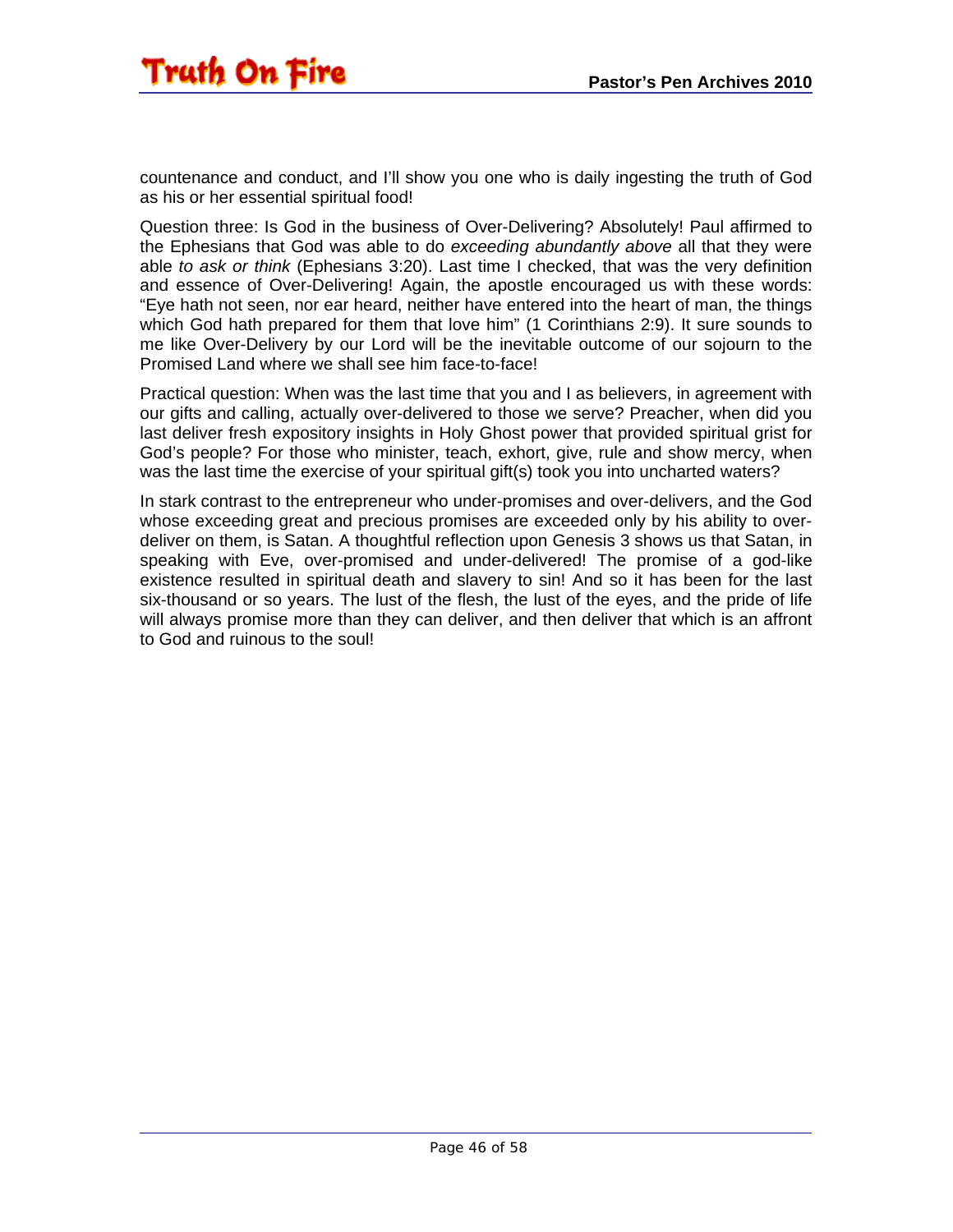#### Leanness of Soul

<span id="page-46-0"></span>Historians who chronicle twenty-first century America will no doubt call attention to its great technological advances. At the forefront is medical science, which appears to be on the cusp of epic cures for a wide range of illnesses, such as cancer, diabetes, heart disease and others. Moreover, our generation appears to be terminally obsessed with the physical and cosmetic aspects of life: Botox, weight-loss, whiter teeth, radiant hair, PX90 "Beach Body" workouts, and body-contouring undergarments that make one look better without being better.

Now, there is no problem with attention to the physical. The apostle Paul taught us the importance of what we do with our bodies by declaring them to be (1) the "the temple of the Holy Ghost", and (2) an integral part of what God purchased when he redeemed us (1 Corinthians 6:19-20). One of the great challenges of discipleship is striking a proper balance between body and soul…neglecting neither to satisfy the needs of the other.

The Pharisees—alleged spiritual leaders of Israel in their day—were guilty of cultivating and perpetuating an obsession with the external aspects of law and life. The misguided zeal of these men led them to tithe the mint leaves and herbs from their gardens while passing over judgment and the love of God (Luke 11:42). Our Lord had this to say about the imbalance: "These ought ye to have done, and not to leave the other undone!" The sin of leaving undone those functions that promote soul vitality is a Pharisaical legacy that remains to this day!

A few thousand years before the Pharisees institutionalized neglect of soul, the wandering Israelites, as their spiritual predecessors, had nationalized it. The Psalmist, as part of a high-level historical summary, wrote the following words describing God's response to a people obsessed with the physical: "And he gave them their request, but sent leanness into their soul" (Psalm 106:15). What God *gave* them with reference to the body is set in contrast to what he *sent* them with reference to the soul. At first blush we observe that the granting of requests by God is not surefire evidence of spiritual health.

The word "leanness" (Heb. '**rasown**') signifies that something is less than it ought to be (i.e., lacking flesh or fat; lacking richness, sufficiency or productiveness; deficient in an essential or important quality or ingredient). In other words, the soul suffering from leanness is missing something that it ought to have. An engine mechanic knows full well what happens to an automobile whose fuel mixture is too lean—sufficient compression but no combustion! A lean fuel mixture can render a muscle car powerless! So it is with the child of God whose focus is external (physical) to the neglect of the internal (spiritual). And so it was with Israel in the wilderness. It is quite clear they were desirous of everything but the one thing they really needed: the Lord God himself!

A second observation is the mention of their "soul" in singular form. The primary emphasis of the context is thus national, not individual. We know of a certainty that there were at least two spiritual stalwarts, men of faith, in the congregation: Joshua and Caleb. But these two giants (and no doubt a number of others with kindred souls) were required to put their dreams on hold for forty years while God dealt collectively with an elect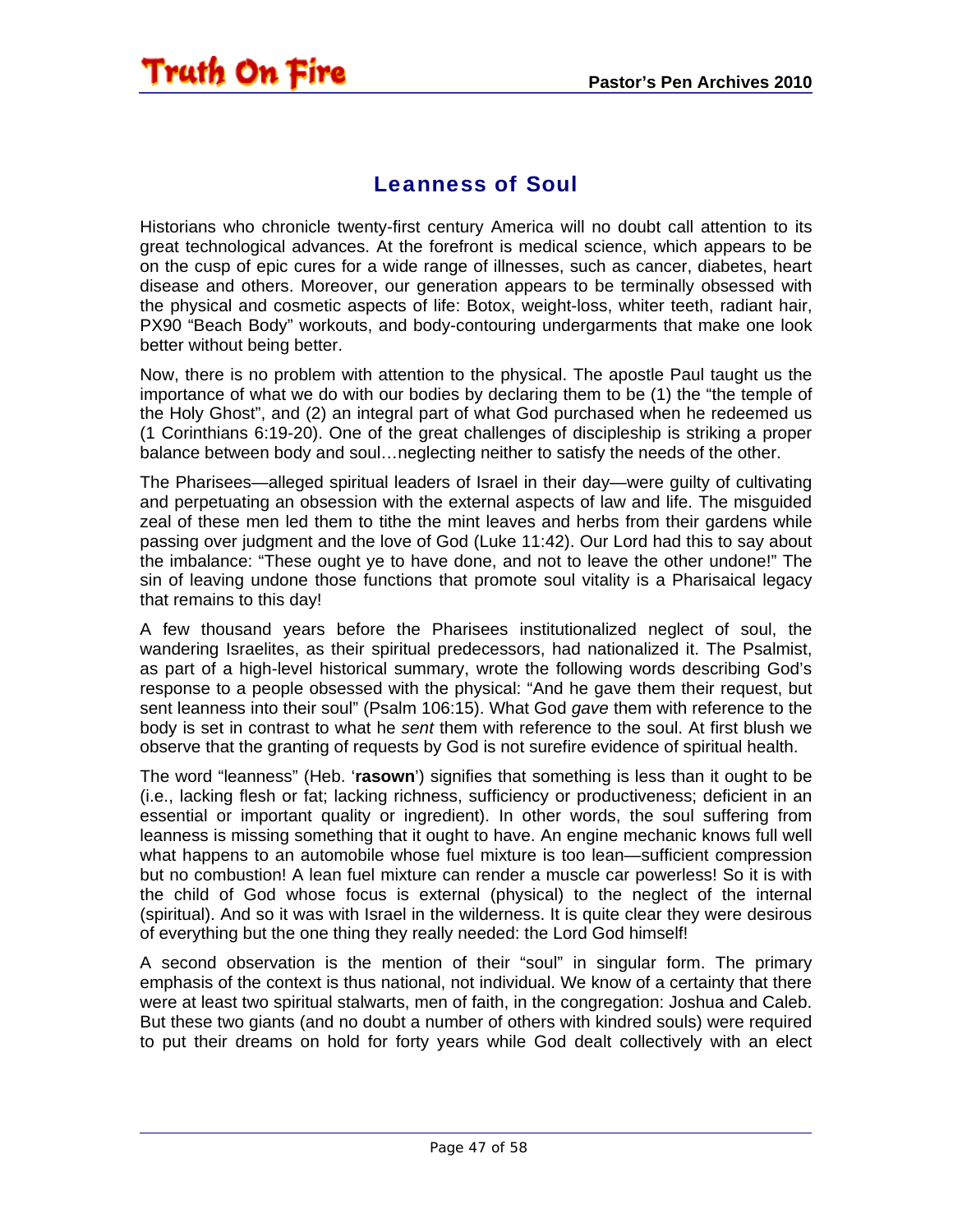people who were mired in carnality and soul deficiency. It is clear that our beloved America is experiencing at this hour that same leanness of soul. In my humble opinion, our leanness is attributable in large measure to pervasive lostness among our citizenry and lukewarmness within our churches.

There is only one thing more lamentable than a lean soul…and that is a lost soul! Jesus taught that one who was able to attach personal property rights to the entire world would be essentially bankrupt without soul salvation (Mark 8:36). For those who exhibit abnormal obsession with physical preservation, Jesus offered this pungent dose of reality: "And fear not them which kill the body, but are not able to kill the soul: but rather fear him which is able to destroy both soul and body in hell" (Matthew 10:28).

Consider with me for a moment a few of the things that God has sent during the course of history. He sent Lot out of Sodom as a life-preserving measure (Genesis 19:29). He sent Moses back to Egypt to deliver His people from bondage (Exodus 3:12-15). He sent Paul to preach the gospel to the Gentiles (1 Corinthians 1:17). He sent forth His Son in the fullness of time to provide redemption for sinners, and the Spirit of his Son into the hearts of believers so they could interact as sons with their Father (Galatians 4:4-5). I am absolutely convinced that leanness of soul is the last thing—the VERY LAST thing that God ever wants to send to his people!

I love Snickers bars! I remember buying bags of Snickers miniatures for trick-or-treaters with the hope that we would have sufficient leftovers for personal consumption. Perhaps you've seen the Snickers TV ad that touts the candy bar's ability to squelch those untimely stomach growls, and ends with this prohibition: "Don't let hunger happen to you!" In like manner, based on what we know about the value of our souls and the willingness of the God of grace to fill them with Himself, it is entirely proper to assert: "Don't let leanness of soul happen to you!"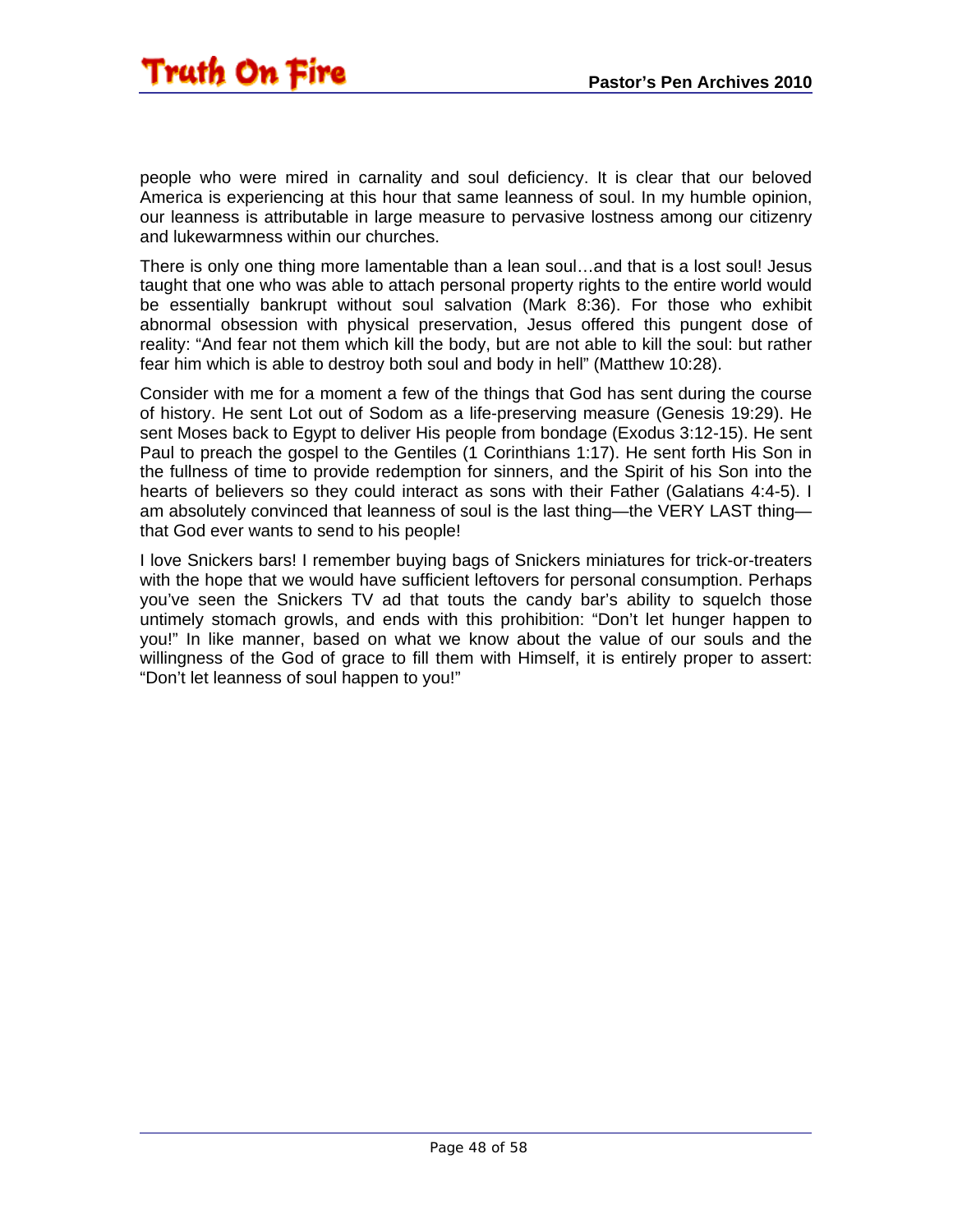<span id="page-48-0"></span>

#### Fumble by the Father of Faith

Abraham was the first patriarch of Israel and the spiritual progenitor of all who have been justified by faith. He is often referred to as the Father of Faith. But the scriptures reveal that Abraham was as vulnerable to fleshly devices as any other man. In Genesis 20:1- 18, we find him engaged in a real life situation involving genuine passions.

Abraham had journeyed toward the south country, and came to Gerar (20:1). He lied to Abimelech regarding his wife Sarah. She was his wife and half-sister, but was represented as a full sister in order to avoid being slain by the king for his wife (20:11). Upon hearing that Sarah's relationship with Abraham was strictly biological and not marital, Abimelech took Sarah, placing himself and his household in serious jeopardy before God (20:2-3).

God intervened in a dream, and set Abimelech on a course of action to resolve the issue (20:3-7). Abraham was forced to confess his faithless subterfuge in what surely must have been an embarrassing situation (20:11-13). Afterward he functioned as a true prophet in praying for Abimelech and his household (20:17-18). The result was a blessing for the house of Abimelech (20:18), and a promised conception for Sarah (21:2).

This episode in the life of Abraham has at least three key spiritual lessons for us. The first is the danger of false assumptions. He had wrongly assumed: "the fear of God is not in this place" (20:11). His assumption bordered on arrogance. It was an insult to Abimelech and an affront to God. The fact that God had placed a special call upon Abraham did not preclude Him from revealing Himself to others and establishing relationships with them. Abraham was a little obtuse to this truth. His false assumption led him into deception. King Abimelech was a man who feared God, and it is clear from the context that this was not the first time God and Abimelech had exchanged dialogue. We must keep in mind that God is free to work where He wills, and is under no obligation to make all of His ways known to us!

The second is the value of integrity. Integrity of heart is a deep-seated determination to do that which is right! Integrity enables one to behave with his or her passions under control. Abimelech was smitten with the beauty of Sarah. Based on the information given to him, he took a course of action that was honorable and acceptable. When confronted by God, he argued: "In the integrity of my heart and the innocency of my hands have I done this" (20:5). God responded by validating his claim to integrity, and affirming "I also withheld thee from sinning against me" because his integrity was intact (20:6).

We learn from Abimelech that having integrity in the time of decision is more vital than mere information. God can work with the integrity of our hearts to protect us from bad information. But no amount of good information can protect us from a devious heart that lacks integrity!

The third is the method of God in reproving His own. In the Biblical record, Abimelech was the only individual to whom God spoke. Moreover, he is the only one who spoke directly to God. He was also God's vehicle for reproving both Abraham and Sarah. Here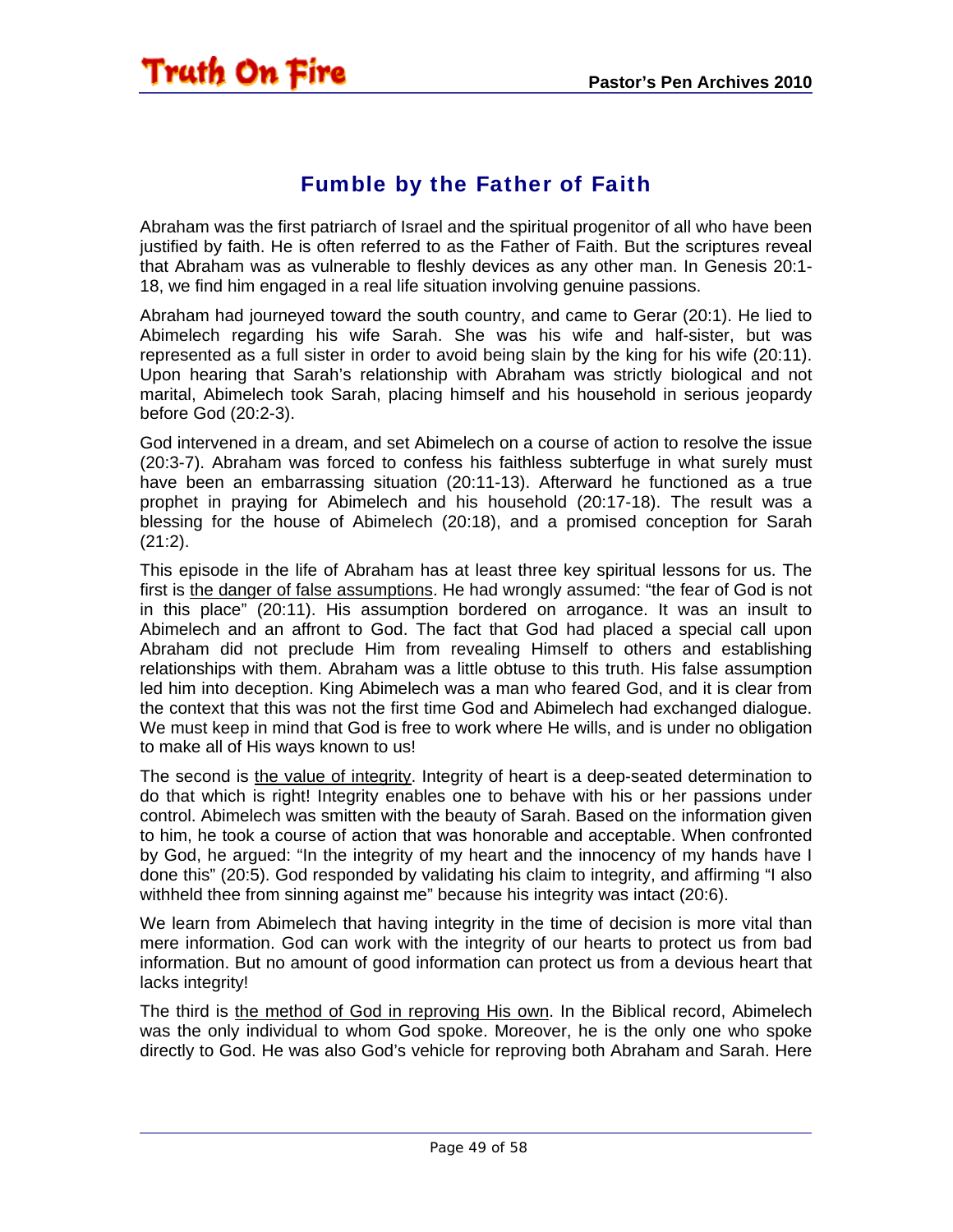is God's reproof of Abraham's from the lips of Abimelech: "What has thou done unto us? and what have I offended thee, that thou hast brought on me and on my kingdom a great sin? thou hast done deeds unto me that ought not to be done?" (20:9). The severity of this rebuke is self-explanatory! He is guilty as charged! Now here is Sarah's reproof: "Behold, I have given thy brother a thousand pieces of silver: behold, he is to thee a covering of the eyes, unto all that are with thee, and with all other" (20:16).

The phrase *thy brother* is a subtle reminder of her complicity in the deception (20:5). In referring to Abraham as a covering of the eyes, Abimelech reproves her for blind and reckless loyalty to her husband. In other words, no amount of loyalty to a mate can excuse deception. Because Abimelech had kept his own integrity intact, he was in a position to reprove a wife who had compromised hers. We learn from Sarah that integrity should always trump loyalty in any situation where there is a potential conflict between the two!

It is clear that Abraham, the Father of Faith, fumbled the ball in his initial dealings with Abimelech. May the Lord enable us to benefit from his experience in matters pertaining to our assumptions and the integrity of our hearts. Moreover, we must understand that a reproof delivered by a brother or sister in Christ might well be a rebuke delivered in God's stead.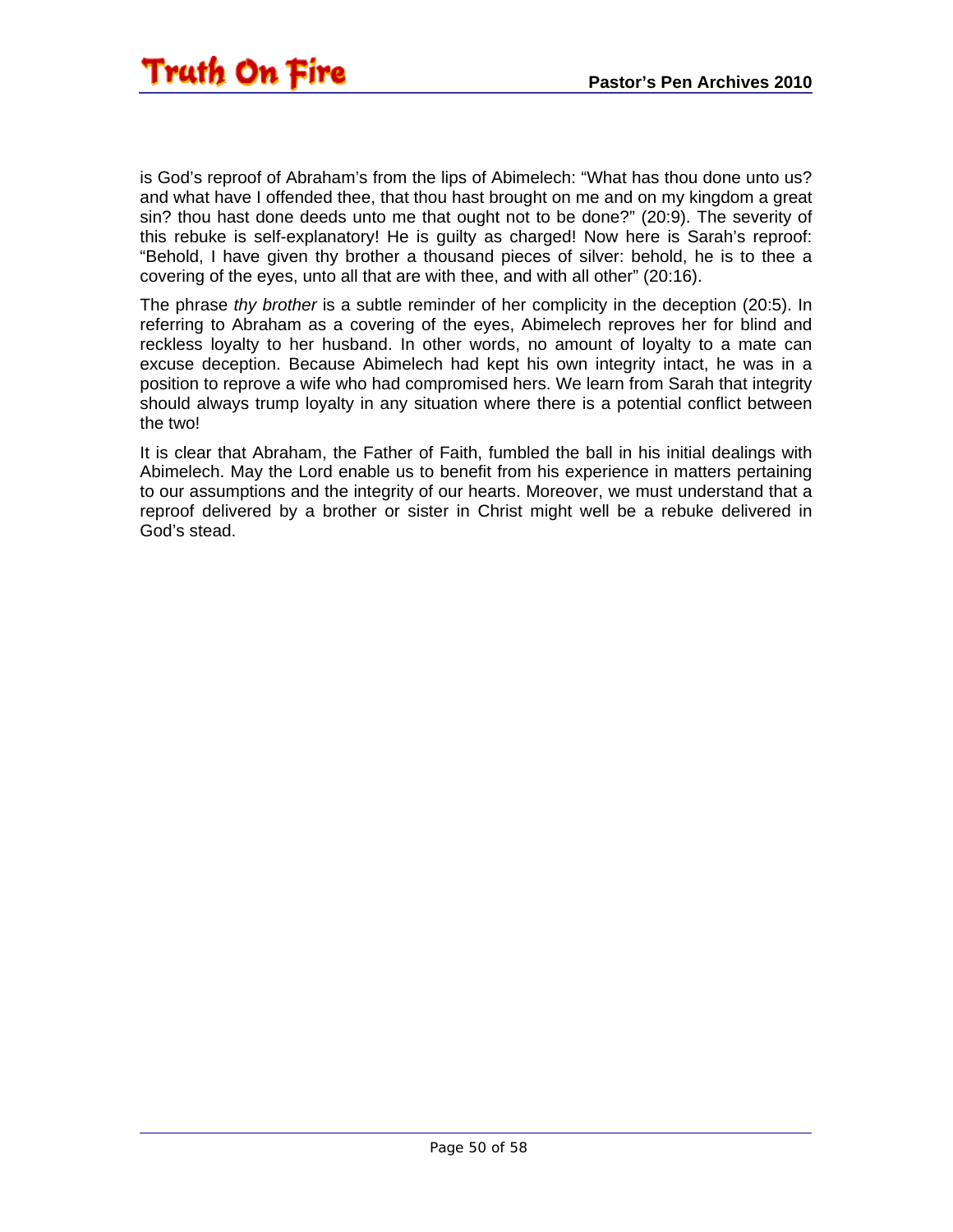### Footprints

<span id="page-50-0"></span>In 1998, while working for an AT&T subsidiary, I took a temporary gig as an Inbound Customer Service Rep for the wireless business unit. Some calls were made by folks who had just acquired a cell phone, and needed setup assistance. Others had a loststolen phone and requested account deactivation to avoid bogus charges. The majority of calls involved a billing issue, many of which had to do with "roaming" charges.

A roaming charge was incurred any time the user went outside of our wireless footprint—the effective coverage area based on cell tower configuration—with the result that a collaborating provider's footprint picked up the call to avoid interruption. If no other footprint was available, the user experienced a "dropped" call. Competitors charged us for that backup service in the form of a roaming fee. Now, these service transfers were seamless for the user in real time, but came to light—oftentimes alarmingly so—upon examination of the monthly bill. I learned first-hand how irate customers can become when you mess with their money!

Technological advances in wireless communications have virtually eliminated the roaming charge. The AT&T that once infuriated customers with roaming fees now boasts a wireless footprint that covers 97% of the nation. The latest footprint to stir controversy is the Carbon footprint—the machination of a socialist network hell-bent on establishing a New World Order and regulating every carbon-emitting entity on the planet…including you and me!

The student of scripture can readily discern the concept of a spiritual footprint. As a wireless footprint reflects its effective coverage area, so also does a spiritual footprint reflect the extent or measure of godly influence exerted by both individual believers and the local churches of which they consist. A few illustrations are in order.

Lot is an example of a righteous man with an ineffectual footprint. Over the course of time, Lot migrated toward Sodom, ultimately resided in the city and took his place within its leadership (Genesis 19:1). We know that Lot had at least four daughters—two of which were unmarried virgins (19:8) and at least two that married men of Sodom, who thus became his sons-in-law (19:14). When informed of Sodom's impending doom because of its iniquity, Lot beat feet to his sons-in-law, and urged them to evacuate. But he was not taken seriously. It's evident that his married daughters likewise dismissed his impassioned plea. Few things weigh more heavily on the heart of a Father than an awareness that his spiritual footprint has failed to impact his own children in matters pertaining to righteousness.

The church at Corinth is a case study in the undersized spiritual footprint. This body of believers, notwithstanding the plethora of spiritual gifts with which God had graced them (1 Corinthians 1:5-7), had a spiritual footprint that was wanting. Paul's rebuke: "Awake to righteousness, and sin not; for some have not the knowledge of God: I speak this to your shame (15:34). Failure to propagate the gospel in the city and to the surrounding areas was a stinging indictment! How would you rate the evangelism-missions footprint of your church?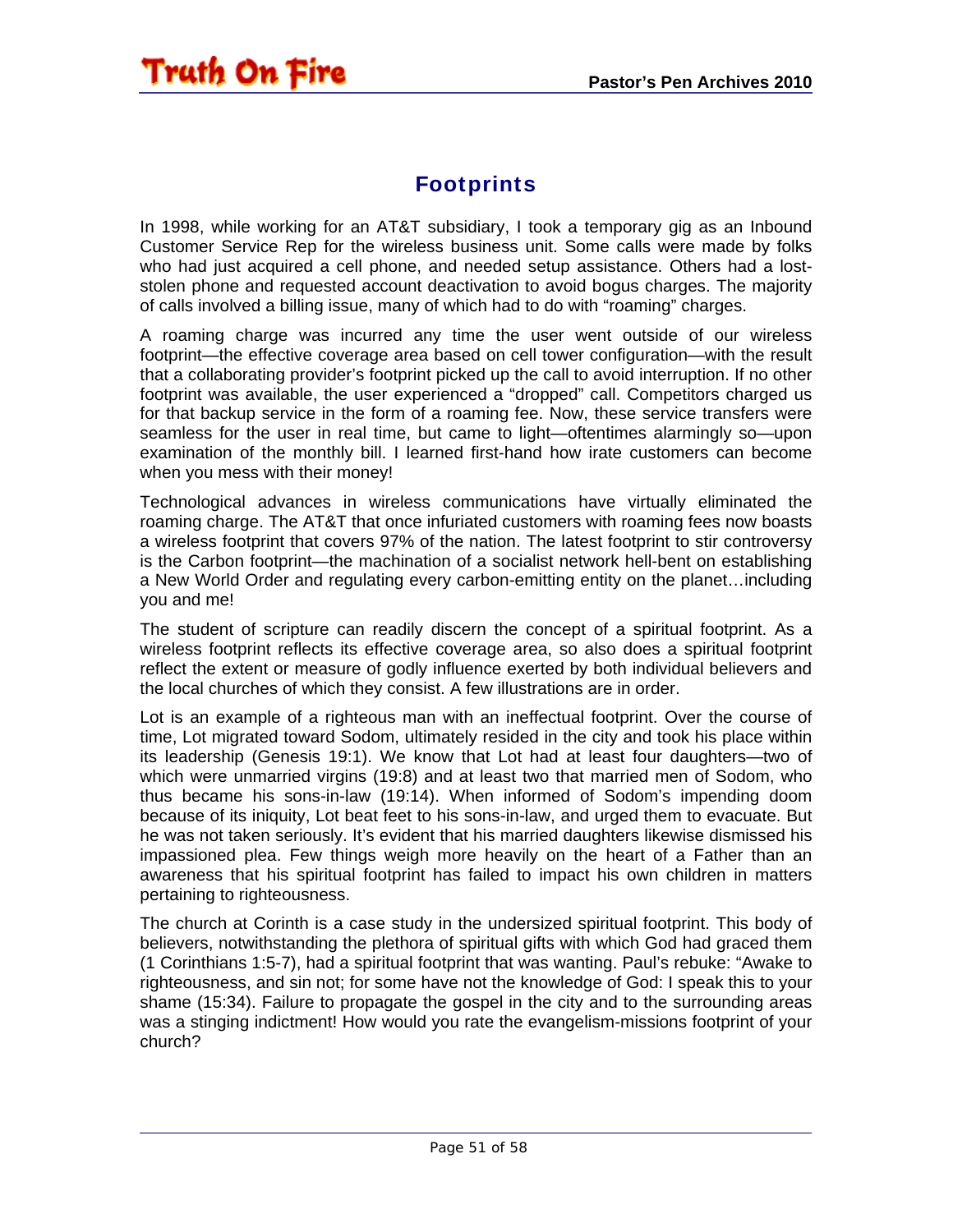The first Corinthian epistle could also serve as a "how to" guide to footprint atrophy. In order to achieve a similar outcome, a modern-day church need only engage itself in one or more of the following: personnel politics (1:12-13), toleration of sexual perversion (5:1- 2), litigation against fellow believers (6:1-8), indifference to the public sins of its membership (6:9-11), disregard for the sanctity of marriage (7:1-40), and doctrinal corruption (15:1-28).

The church at Thessalonica, in contrast, is a prime example of a robust spiritual footprint (1 Thessalonians 1:5-8). Its mentors—Spirit-filled gospel preachers with solid assurance and godly lives—produced a congregation of *followers*, who became *examples* to the entire Macedonian region It's the classic NT model for footprint expansion in the context of discipleship! The formula for a thriving spiritual footprint can be summed up in four words: The Mentored become Mentors!

The verb "sounded out" (Gk. **execheo**, "to sound forth, emit sound, resound") in reference to the Word is perfect tense, passive voice. It portrays the Thessalonian believers as wielding the Word with permanent impact, so that it literally resonated throughout the region. The verb "spread abroad" (Gk. **exerchomai**, "to go out, come forth") in reference to their God-ward faith is also perfect tense, indicating that their testimony enjoyed the same kind of staying power. A church is in the "sweet spot" in terms of its spiritual footprint when the population to which it ministers affirms that the lives of its members are in sync with the body of truth it proclaims!

Every church and child of God has a spiritual footprint with a corresponding degree of influence or impact. How many times over the years have lost men and women searching for truth traversed our spiritual footprint (individually or collectively) only to be "dropped" because our footprint did not extend as far as their need? That, my friend, is a roaming charge that no sinner for whom Christ died should have to incur!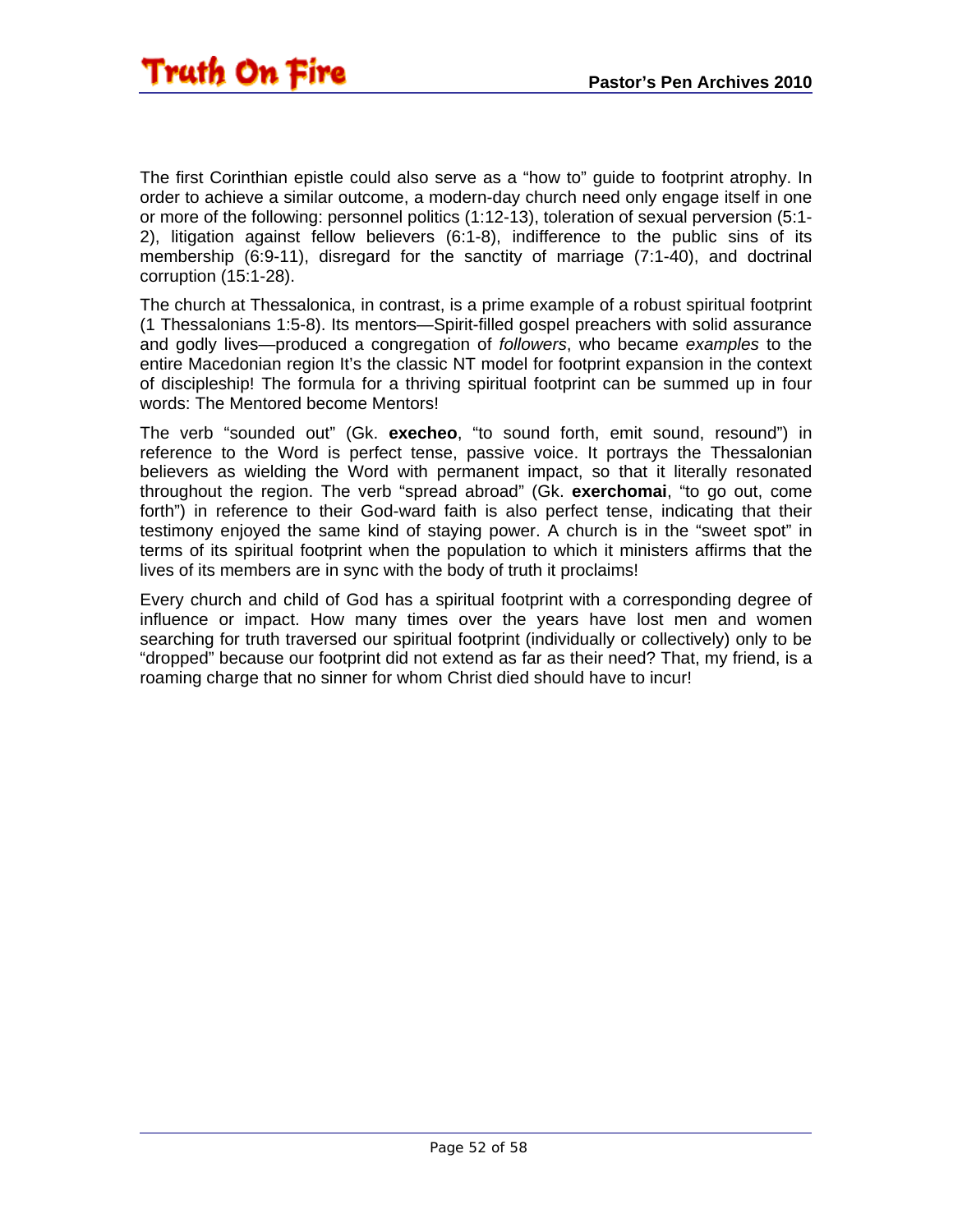### A Study in Delusion (Part 1)

<span id="page-52-0"></span>A delusion is a persistent false belief regarding oneself (or other persons-objects) that is maintained in spite of indisputable evidence to the contrary. The victims of delusion consistently embrace the false as true. In short, they believe a lie. None of us like to think of ourselves as susceptible to delusion. But the scriptures reveal that all of us, with the proper preconditioning, can be snookered.

The KJV makes two references to delusion. The first is found in Isaiah 66:4 ("delusions"). The second is found in 2 Thessalonians 2:11 ("delusion"). An analysis of each text will demonstrate that delusion exists in epidemic proportions within the America culture. In this *Pen*, we will examine its first usage: Isaiah 66:4.

In Isaiah 66:1-4, the Lord was looking for individuals who (1) were aware of their spiritual need, (2) possessed a spirit that was contrite (broken) over personal sin, and (3) trembled at his word (66:2). God issued a clarion call, but the nation did not hear, and none answered (66:4). Israel chose their own ways instead, and found delightful a myriad of abominations in which their God had no delight (66:3-4).

A reading of 66:3 reveals that God's major bone of contention with Israel was the turning of a sanctified religion into sacrilege. First in the list of indictments was killing an ox as if slaying a man. Why does a man kill another man? He's revengeful, full of anger! In every ox sacrificed was contempt for the God who mandated it! Second was failure to grasp the significance of the lamb as prefiguring Messiah. As far as they were concerned, it might as well have been a dog. Third was the equating of oblations to swine's blood. Can you imagine what an affront the second and third indictments were to the God of redemption? Fourth was the burning of incense in a manner that was worship-free. They might as well have burned it to an idol. Serious indictments indeed!

The Lord responded to their choices as follows: "I also will chose their delusions, and will bring their fears upon them" (66:4). The word "delusions" is instructive. It's the Hebrew word **ta'aluwl** ("wantonness vexation, petulance, childishness"). In its only other biblical usage, it is translated "babes" (3:4). Now, a petulant man is insolent or rude in speech or behavior as one would expect from a child who has a problem with authority. Comparing scripture with scripture leads me to conclude that the "delusions" of 66:4 are a second reference to the "babes" of 3:4. Both lie within similar judgment contexts. A feature of that judgment is God giving them children for their princes and "babes" to rule over them. Do not confuse the "babes" God gives in judgment with those out of whose mouths God has *ordained strength* (Psalm 8:2, which Jesus cited with rejoicing in Luke 10:21).

The petulant babes of Isaiah 3:1-8, who would one day occupy Israel's leadership, lacked the gravitas to provide spiritual, moral and military strength for the nation. Contrariwise, they would oppress the nation and oversee its ruination. The agenda of these "babes" is thus described: dismantling the military (3:2), corrupting the judiciary (3:2), attacking the prophets (3:2), dismissing the wisdom of sages (3:2), inhibiting the free enterprise of skilled artisans (3:3), and censoring eloquent orators (3:3). These, my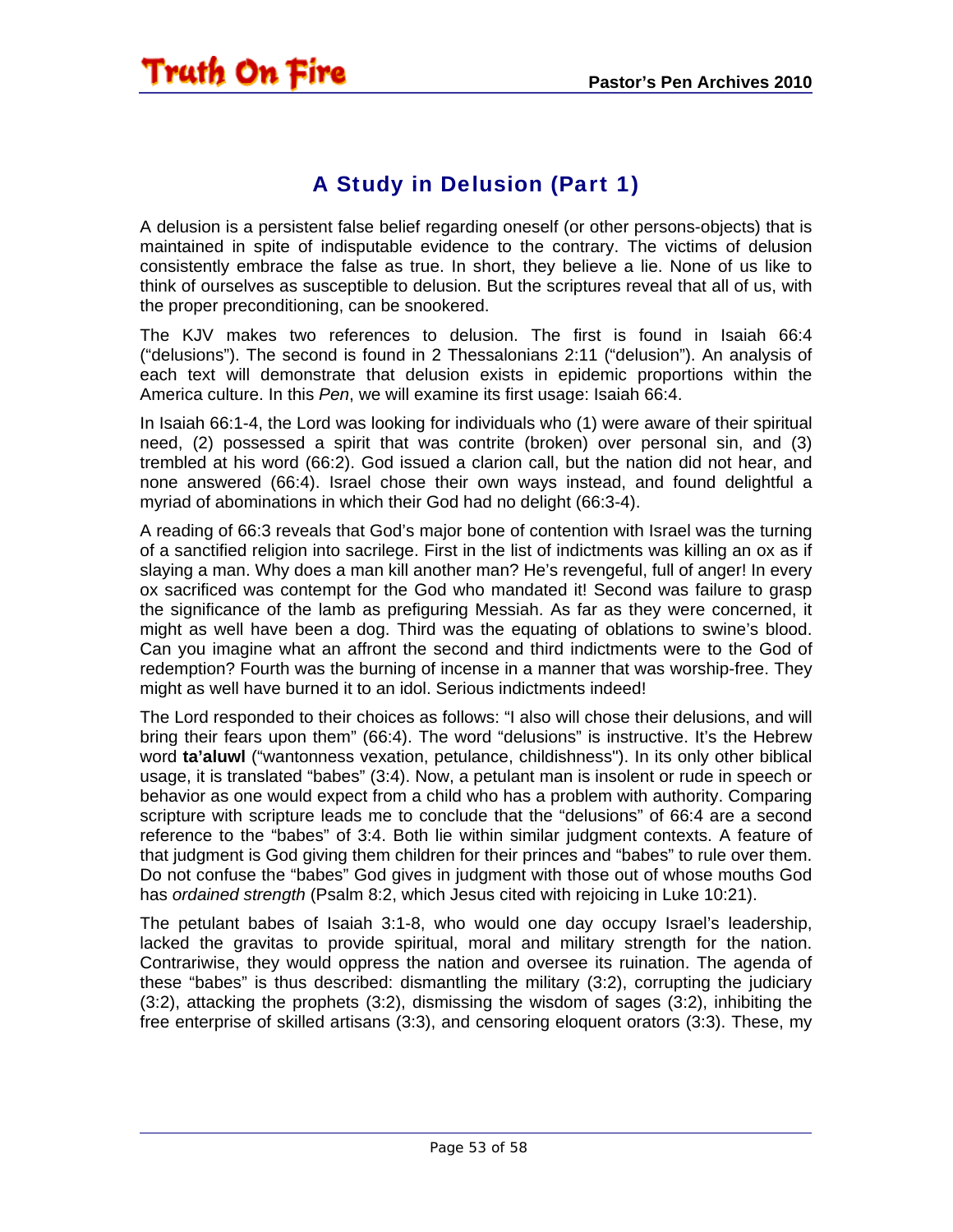friend, are a few of the realities in play when God in judgment turns a nation over to its delusions and fears by putting "babes" in charge.

The history of Israel with its track record of petulant leadership is being repeated in America! The current White House administration is essentially a cadre of "babes" actively pursuing an Isaiah 3 agenda. At some point they will arrive at replication unless deterred. If you and I were not aware of the Isaiah source for the aforementioned realities, we might have easily mistaken them for a compilation of 2010 headlines from any number of Christian and or conservative news outlets.

As a theological-political conservative and registered Independent, I perceive widespread corruption and cowardice in both major parties. At the end of the day, God Almighty will hold every nation accountable for the manner in which it responded to his truth. God has given America much, and therefore much is required. He is no respecter of persons or nations.

America appears to be in the midst of divine judgment with "babes" at the helm. They are trampling our Constitution, stacking the Supreme Court with activists, erasing our liberties on a daily basis, destroying the private-sector economy (the domain of skilled artisans), accusing our prophets of hate speech, and consistently giving deference to demonic Islam at the expense of Israel and the Christian faith. There are those who firmly believe that our leaders are simply trying to dig their way out of an inherited mess. But evidence to the contrary is indisputable! They *are* the mess!

Without a spiritual awakening that restores the God of the Bible to his proper place in our national dialogue, the America we have known and loved will cease to exist! Ronald Reagan said it best: "If we ever forget that we're one nation under GOD, then we will be a nation gone under." In the next *Pen*, we'll look at the second reference to delusion: 2 Thessalonians 2:11.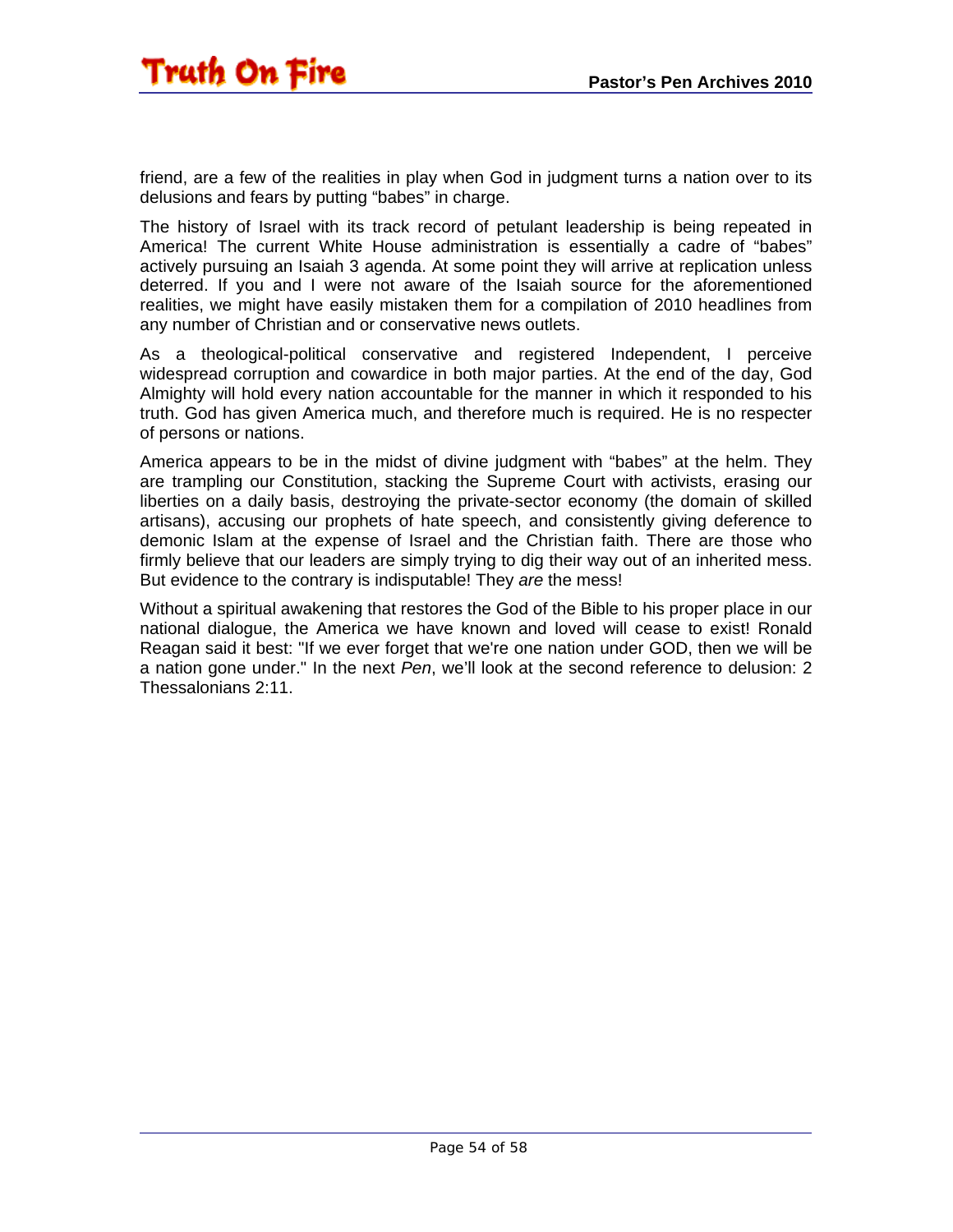### A Study in Delusion (Part 2)

<span id="page-54-0"></span>In our previous Pen, we discussed the delusions God had chosen for Israel as an expression of his judgment for their wicked choices, delighting themselves in things for which God had no delight. We sought to make the case that these "delusions" (66:4) were a second reference to the "babes" Isaiah had earlier predicted (3:4). We also observed that the societal wreckage they imposed on Israel is in the process of replication in America.

The process of deterioration was set in motion decades ago. But the pedal-to-the-metal acceleration of wreckage under the current leadership tells me that God is just about fed up with America murdering its unborn, granting "marriage" status to homosexual perverts, evicting the Godhead from the public domain, painting targets on his prophets, and stabbing Israel—the apple of his eye—in the back. The fiscal dereliction of the last two occupants of the White House has taken our nation to the brink of bankruptcy! Our delusions are real indeed!

The second mention of "delusion" is found in 2 Thessalonians 2:11. In the context, Paul is dealing with a false teaching about the coming of Christ, which had troubled the brethren. The error that had infiltrated the church was an allegation by some that the day of Christ was at hand (2:2). It contradicted what Paul taught them in his first epistle about being "caught up" to meet the Lord in the air…an event that would transpire before the onset of the Day of the Lord. In pre-Trib lingo, they thought they had missed the Rapture.

In order to quell this error, Paul provided additional prophetic detail regarding the eventsactivities that would characterize the Day of Christ…a time of global turmoil the Church will miss as part of the salvation package its members received upon belief of the truth (2:13). When he wrote his second epistle, none of the events he went on to describe had taken place…evidence that the Day of the Lord was not yet underway!

Paul wanted them to know that *the mystery of iniquity* (Gk. **anomias**, "lawlessness") was already operating, but had not yet attained full-blown proportions (2:7). The One who was hindering the full expression of lawlessness would at some point be taken out of the way, making way for the revelation of the Wicked one (the man of sin, the son of perdition). The One who is currently exerting his restraining influence is the Holy Spirit. The body of Christ, the habitation of God through the Spirit, now serves as a salt-andlight retardant. When the Spirit is taken out, the Church will be caught up. The removal of salt-light will open the floodgates of lawlessness!

The one referred to as "The Wicked" is the Antichrist. He will be empowered by Satan and possess the ability to facilitate signs and lying wonders in an attempt to mimic Christ and authenticate himself as God in the flesh and more (2:4). Jesus performed signs and wonders anchored in truth. Those done by antichrist will lend credence to the BIG LIE that he is the one for whom the world has been waiting. Many of you may recall hearing that very claim come from the lips of a 2008 presidential candidate.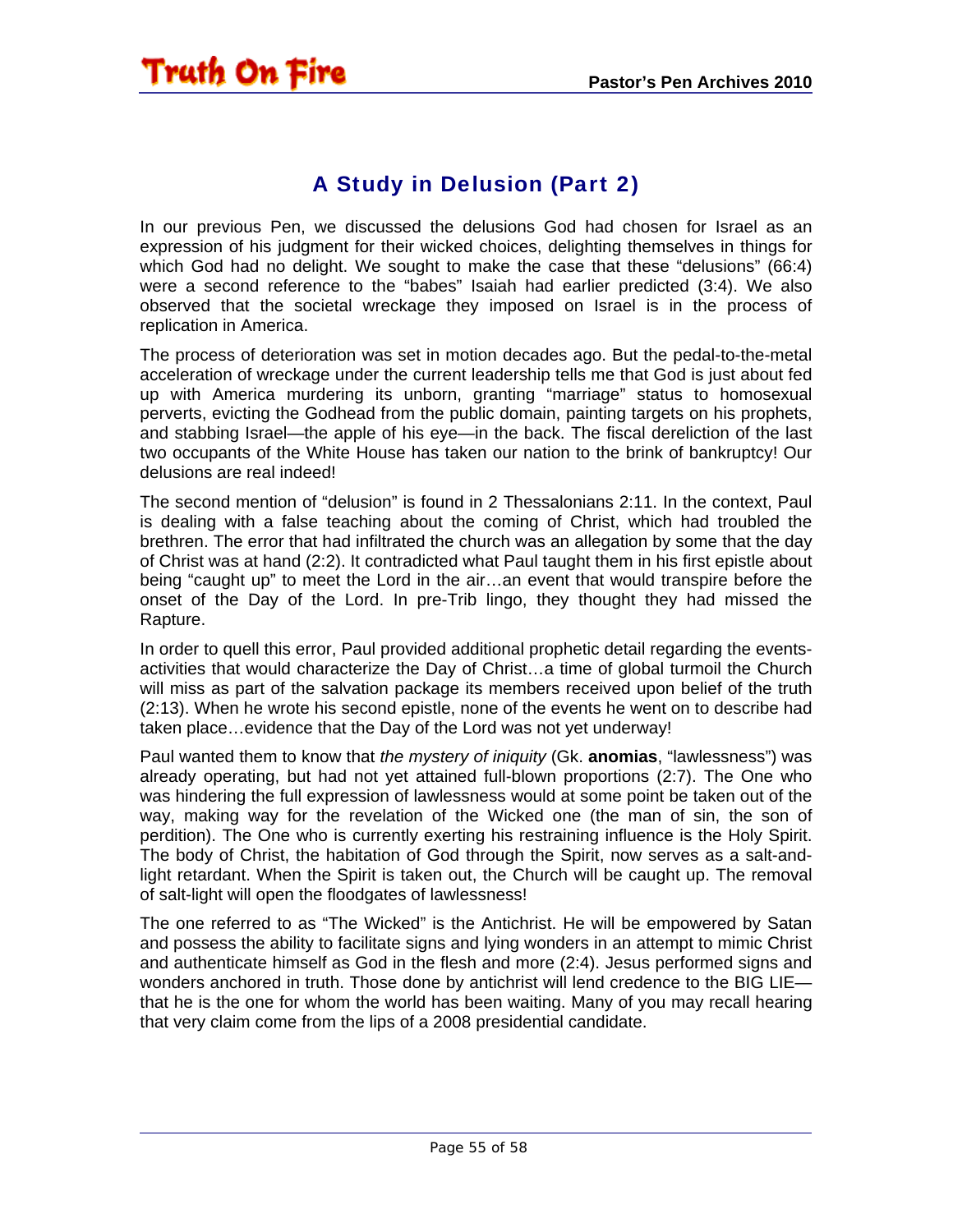The BIG LIE victims are identified as "them that perish" (2:10). The verb perish (Gk. **apollumi**, "to destroy") is a present passive participle preceded by the definite article. Literal translation: "the ones who are in the process of being destroyed." The reason they continue to perish and buy into the BIG LIE is rooted in a rejection of the gospel when the Spirit of God sought to apply it to their hearts. When a sinner hears the gospel of God's love as demonstrated in the vicarious death and resurrection of the Lord Jesus on his or her behalf, and rejects the truth, that individual (after Spirit-Church removal) is locked into eternal damnation (2:12).

The scripture thus affirms: "And for this cause God shall send them strong delusion, that they should believe a lie" (2:11). The word *delusion* is the Gk. **plane** ("a wandering, a straying about") from which our English word "planet" is derived. Astronomers discover planets by taking a series of photos of the same portion of night sky and identifying "wandering" objects in relation to "fixed" objects. Metaphorically, the word can refer to mental error based on a faulty opinion, resulting in spiritual-moral error permeating the entire life. And so it shall be for those who reject the gospel in this age. With no post-Rapture Spirit presence to help them "fixate" their souls on the Lord Jesus Christ, they will wander in the mire of strong delusion and embrace the BIG LIE.

If you doubt the possibility of such pervasive deception, consider the growth of Islam. The Pew Forum estimates there are 1.57 billion practicing Muslims world-wide (22% of the world's population) with an annual growth rate of 2.9% (world = 2.3%). If Satan can convince nearly one-fourth of earth's inhabitants to worship a non-existent Allah, what do you suppose he can accomplish with the signs-wonders ministry of Antichrist? I believe he will allege Yahweh and Allah to be one and the same, and himself the embodiment of both. What better way to unite the descendants of Ishmael and Isaac behind one world leader? Moreover, he will be able to claim credit for the Rapture as a punitive measure against Christians inasmuch as they constituted the last impediment to real peace. Those once fearful they were "Left Behind" will now rejoice that they are "Still Around" for the BIG SHOW!

Question: How does God send strong delusion? The same way he sent leanness into the souls of his people in the wilderness (Psalm 106:15). He simply removes his gracious influence, and abandons the rebellious to their selfish desires. The delusion will derive its strength from the God-vacuum created in the Rapture's wake!

The one thing that is worse than leanness of soul is its delusion. For the sinner who persists in unbelief until the Spirit of God is removed and the Antichrist is revealed, the strong delusion that inevitably follows will lead to his or her damnation! Today, dear friend, if you hear his voice, harden not your heart!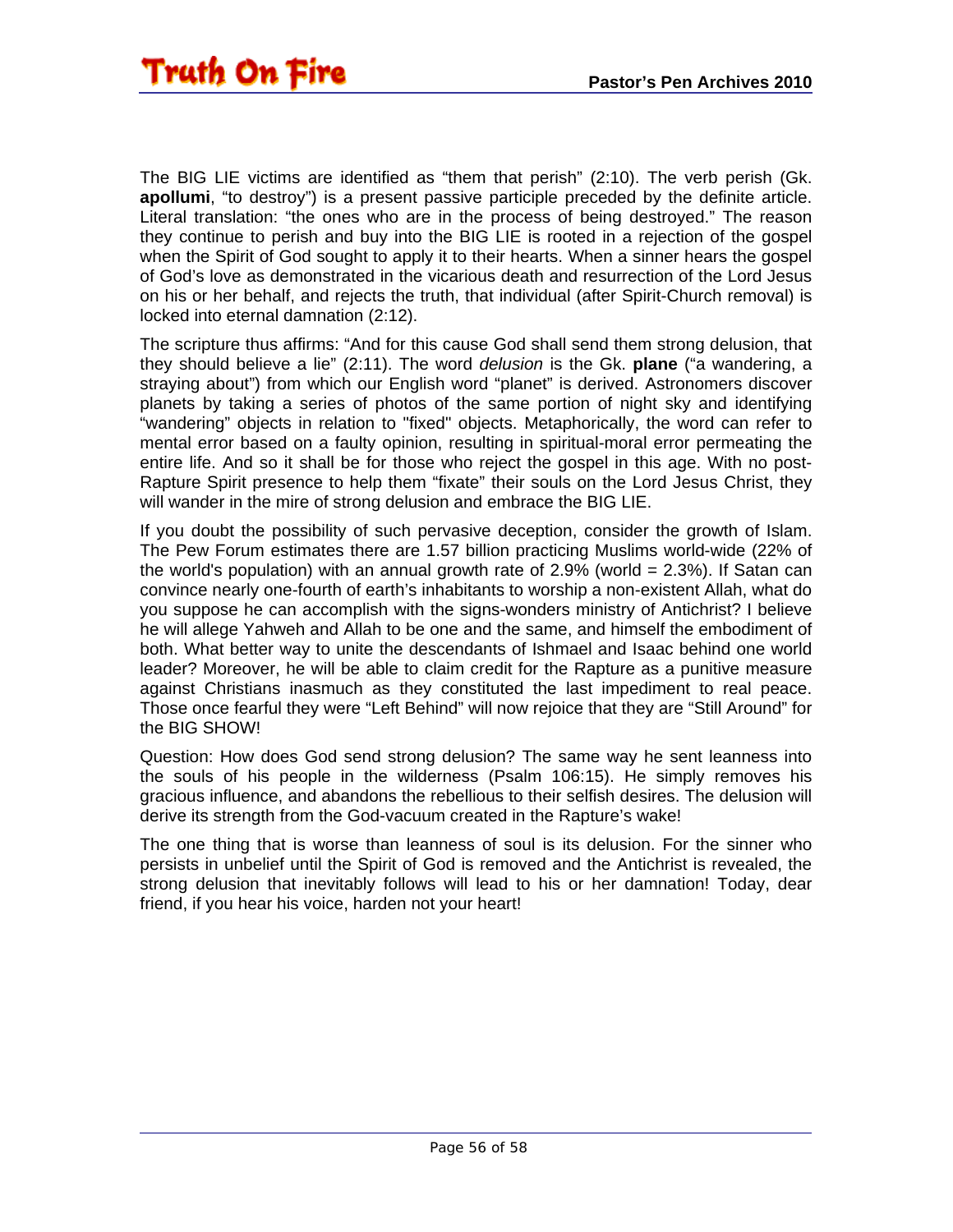#### Evangelistic Power

<span id="page-56-0"></span>Prior to his ascension back to the right hand of the Father, our Lord issued a command for his followers to "go ye into all the world, and preach the gospel to every creature" (Mark 16:15). In conjunction with this timeless mandate, he promised a reception of Holy Ghost power for command execution unto the uttermost part of the earth (Acts 1:8). Thus the subsequent expansion of the church of the living God, against which the gates of hell would fail to prevail, was to be fueled by evangelistic power!

The NT book of Acts provides for the believer an historical record of that power as it emanated from Jerusalem to Rome and beyond. We find evangelistic power in operation on a grand scale where thousands at a time found salvation in the Lord Jesus. In addition, the inspired narrative records a number of one-on-one encounters with the same evangelistic power in operation. The gospel of the Lord Jesus Christ is both universal and personal!

Acts 16 is dedicated to the portrayal of events leading up to and including a night spent in the Philippian prison. It teaches us three vital truths regarding kingdom endeavor as it pertains to evangelistic power. (1) Obedience to a revealed truth can result in trouble. (2) Visions carried out to victory may come at significant cost. (3) All of us as believers are expendable in the divine mission of winning the lost and discipling the saved. Just ask Paul and Silas (Acts 16:25-34). In that text—one that portrays a most unique demonstration of evangelistic power—we find three of its fundamental ingredients.

First is the intervention of God. It is a given that nothing of real kingdom value ever gets done apart from God being present on the scene. We're speaking of a presence that is both meaningful and manifested. Our evidence of such a presence is the "great earthquake" (16:26). Hear the Psalmist: "Tremble, thou earth, at the presence of the Lord, at the presence of the God of Jacob" (114:7). And tremble it did! Paul and company got caught up in praise, and the Lord showed up in power! Psalm 16:11 affirms the union of God's presence and fullness of joy!

It is worth noting that Luke's narrative provides a set of before and after photos. Before the intervention, we see the evangelists bound and the sinner sleeping. After God intervenes, the evangelists are loosed and the sinner is wide awake. The jailor was dead in sins when the sun went down, but alive in Christ by dawn! Which of the two pictures would you say best represents your church and the sinners that surround it? We hear a lot these days about family members-friends conducting interventions for someone who suffers from a destructive habit, such as drug-alcohol abuse, in an effort to turn the debilitating tide. The modern-day church, bound by its apathy and superficiality, is likewise in desperate need of an intervention that only her God can perform!

Second is the inquiry of the jailor. The intervention awoke him to a life-and-death situation. Supposing that the prisoners had fled through open prison doors, he drew his sword to commit suicide (16:27). We have no way of knowing exactly what he was thinking, but two possibilities come to mind. (1) I am not going to suffer a public humiliation for losing the prisoners, or (2) Those who find my body will conclude I was